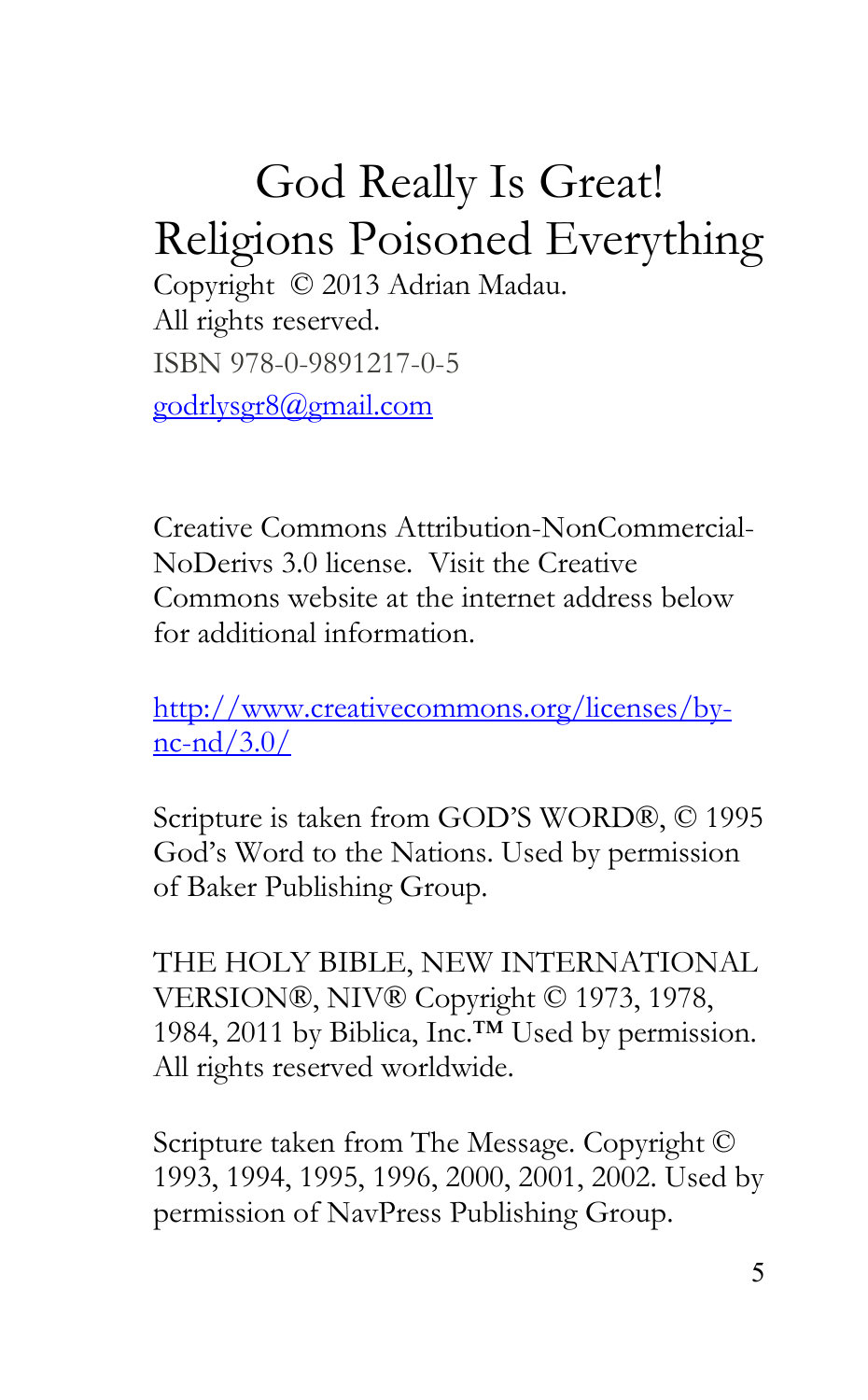Scripture taken from the Contemporary English Version © 1991, 1992, 1995 by American Bible Society, Used by Permission.

Scripture quotations are from The Holy Bible, English Standard Version® (ESV®), copyright © 2001 by Crossway, a publishing ministry of Good News Publishers. Used by permission. All rights reserved

Printed in the United States of America

First Printing, 2013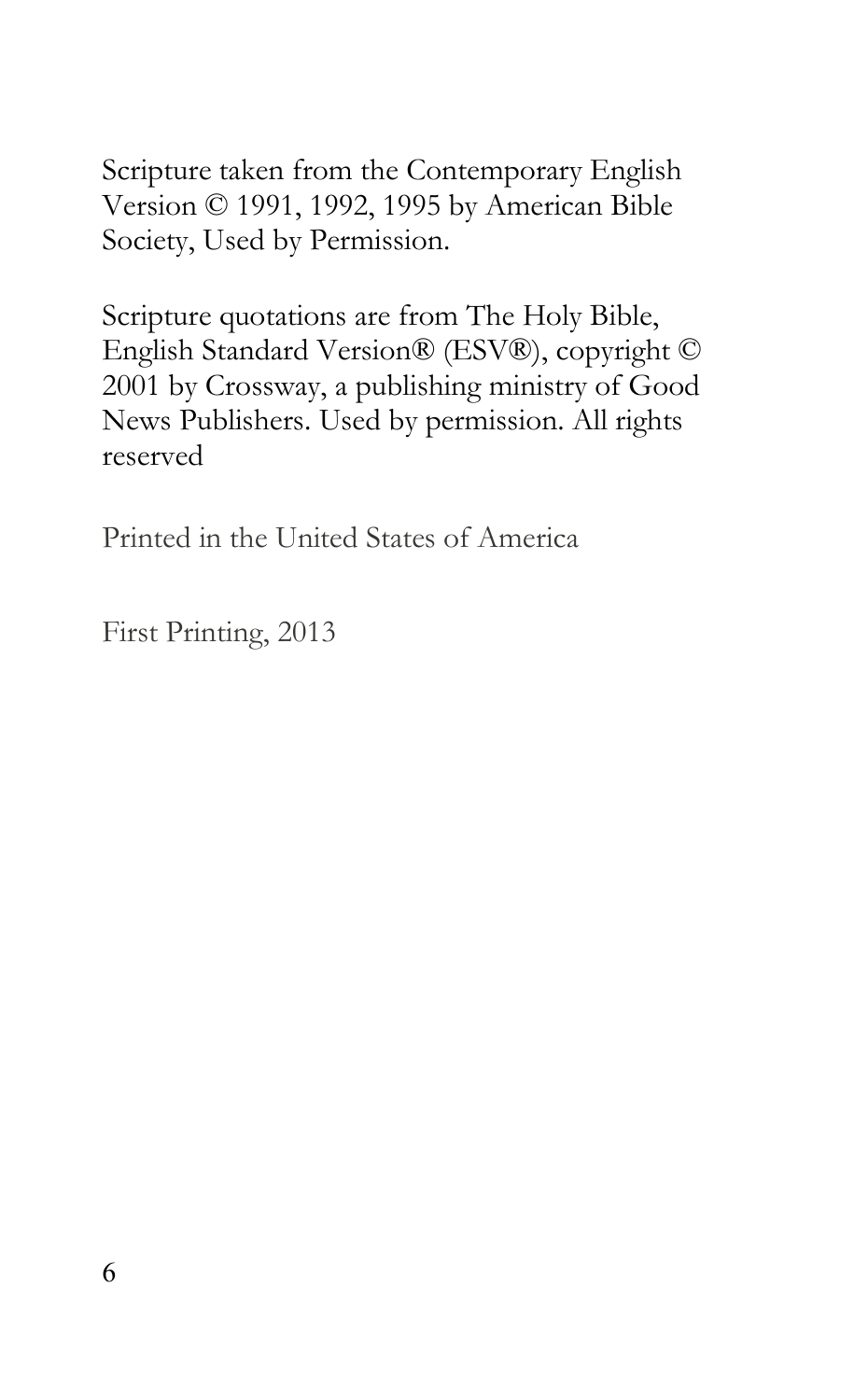## e p i g r a p h

It's what you learn after you know it all that counts.

John Wooden

One cannot resist an idea whose time has come.

> Victor Hugo *paraphrased*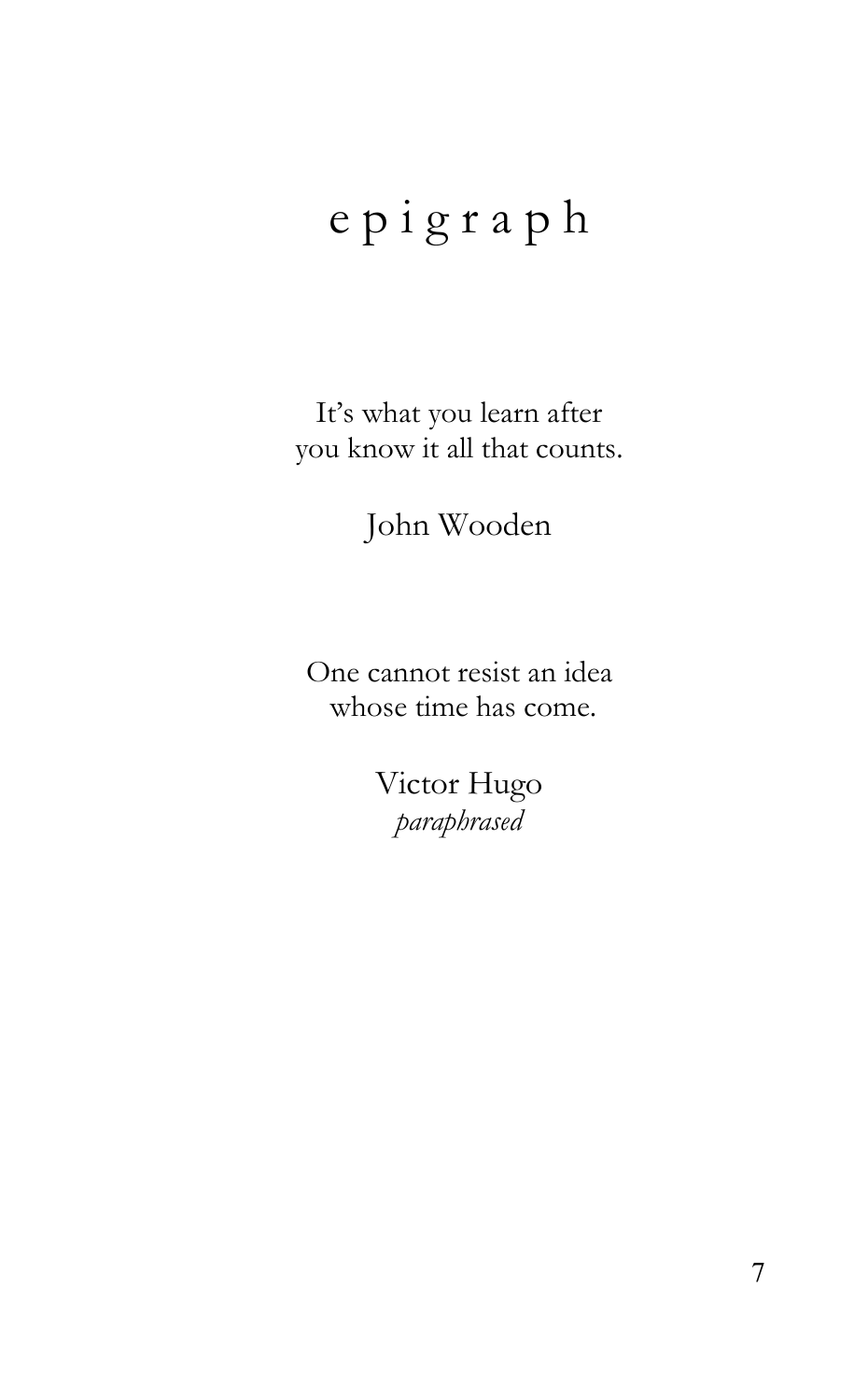## Preface

Christopher Hitchens' book entitled *god is not Great! How Religion Poisons Everything* challenges the popular view of God as a benevolent creator and loving father. He developed his view of God from the ideas propagated by religious institutions and his observations of the senseless evil they have inflicted on humanity. Most will agree with Mr. Hitchens when he says truth is good for the human family and conversely lies are bad. He extends this thought to equate truth with observable facts and lies with religions. Religious institutions are in fact responsible for many abuses. Chief among them is the propagation of false blasphemous ideas, or lies about God. Deep seeded false ideas may appear benign on the surface but these have resulted in evil of the most unimaginable and horrific kind which continues up to our day. He concludes religion is ultimately unfit for a civilized society.

Most people believe in an almighty loving God but are obscured by their own religion's doctrines and lack the proper foundation to believe it conclusively. Fearing the loss of their faith in God because they are unable to reasonably counter opposing arguments they simply reject any idea contrary to their belief. Instead they run back to their trusted religious leaders to interpret religious "truths" for them. Thus they are bound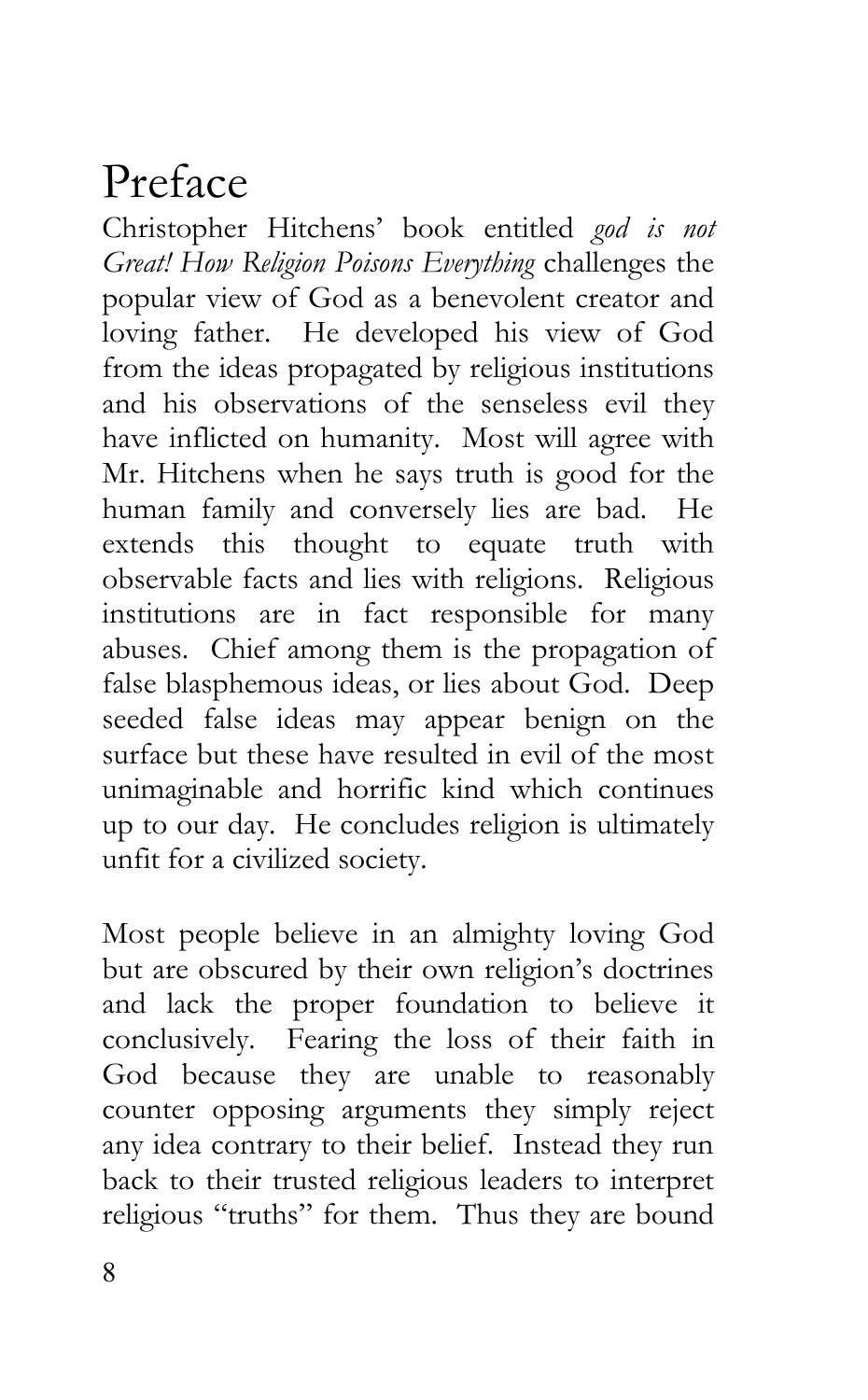tightly in the comfort and security (or sense of security) of their religion. This is a precarious condition! Everyone should be able to personally defend their faith in God with a reasonable explanation. This book intends to reinforce a reasonable faith in God while challenging the unreasonable religious doctrines. God really IS GREAT! Religions poisoned everything.

Religious institution's control of independent thought and inquiry is a presumptuous act against humanity. Religious leaders are eager to assert authority over society by interpreting and presenting religious "truths" in an effort to convert as many as possible to their group, all the while subconsciously (or consciously) hoping they relieved their new adherents partially (or completely) of their reasoning faculties to question their authority. They secure trust by instituting pompous ceremonies, erecting magnificent structures, certifying so-called "miracles", adopting grandiose titles, and donning royal, or if better suited, humble attire to ensure they will have a long and prosperous existence. Furthermore, these institutions maintain their own dictionary of religious words as they redefine common words for us and create new complex theocratic terms making it all the more difficult for someone to question their validity and possibly escape their powerful grasp of control. When all else failed, they resorted to fear, intimidation and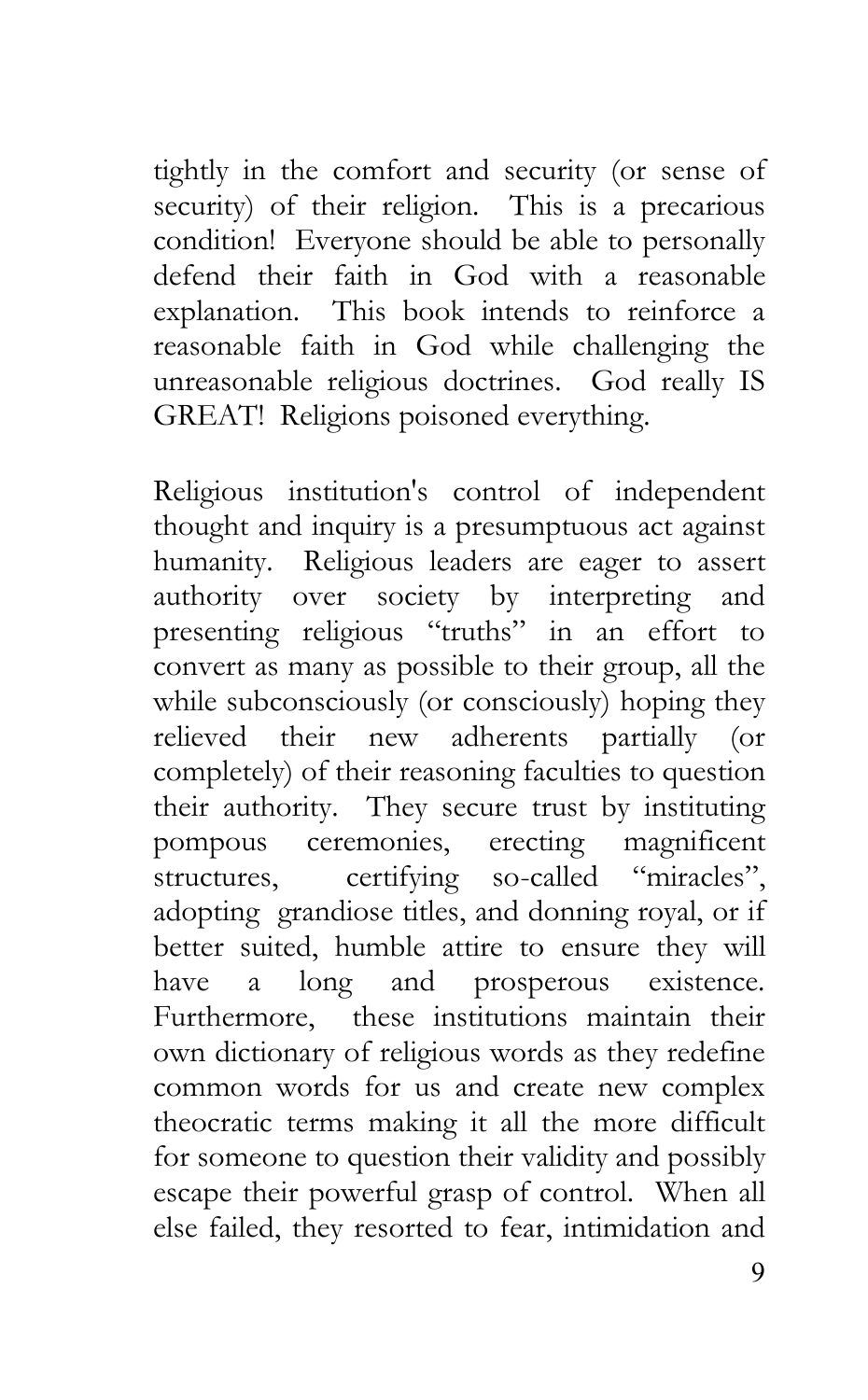terror to maintain control. An ominous fate awaited anyone who dared to question religious authority during the so-called "dark ages".

The observation of these established religious institutions is the basis by which Christopher Hitchens concludes that religion employs medieval tactics of guilt, fear, control, credulity and superstition and is therefore unfit for a modern society. Christopher Hitchens is throwing the baby out with the bathwater (pardon the cliché). For sure, the bathwater is murky and should be completely discarded and the bathtub scrubbed clean, but there still remains the baby, the possibility for a faith in God where religion and truth, religion and reason, religion and inquiry do coexist.

The Judeo-Christian Bible, Old and New Testament, will be used to show how religion can coexist with truth (observable facts), reason (logic that makes common sense), and inquiry (freedom to question). However, the Bible is not a step by step instruction manual. It can be likened to a puzzle with many pieces that need to be perfectly interlinked to view the correct picture. There are many pictures of God presented by the various religious institutions but usually the pieces simply do not fit well together and the resulting picture is confusing or worse, frightening! Others discard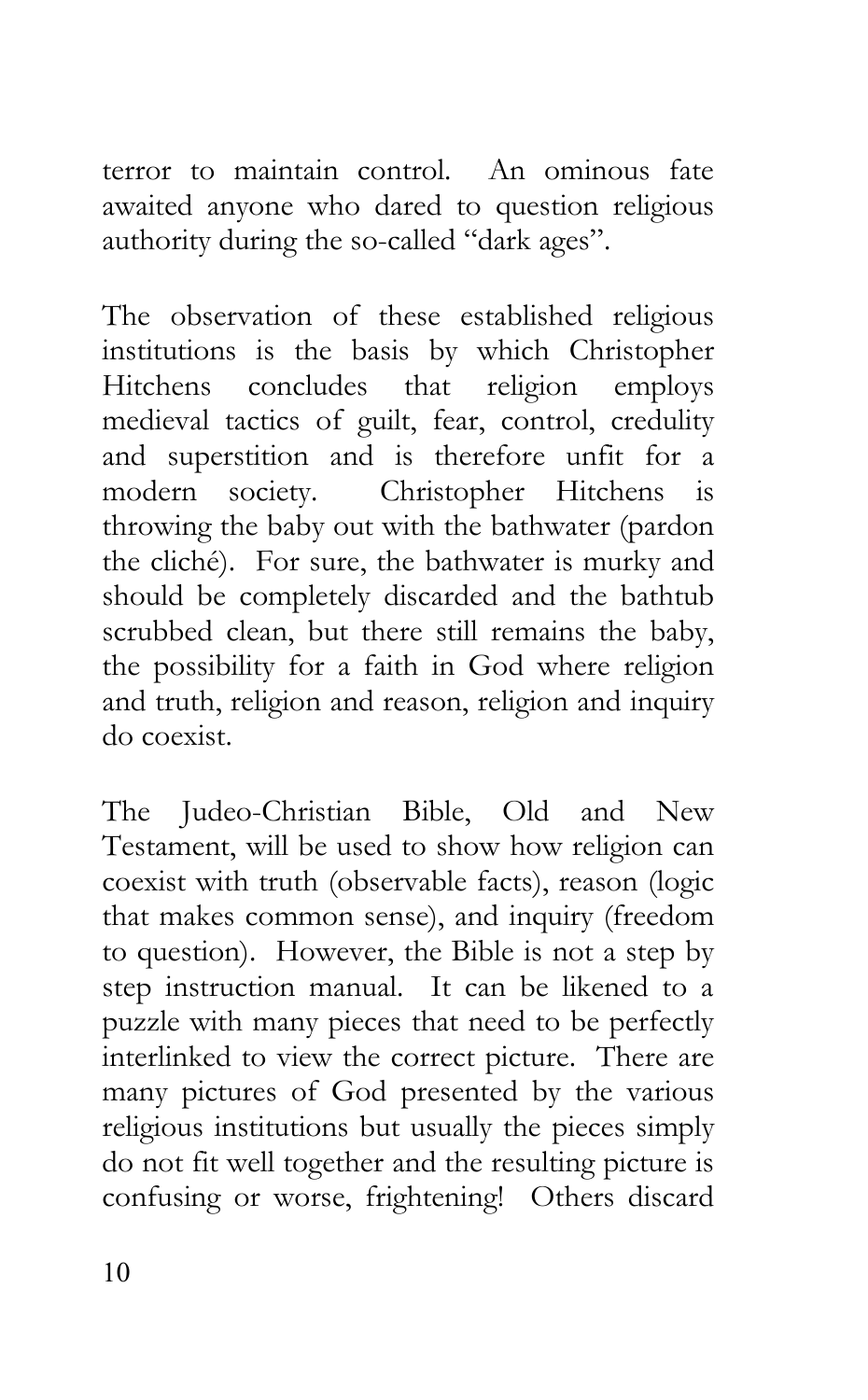inconvenient pieces leaving empty spaces and an incomplete and unsatisfying picture of God.

It is almost impossible to solve a puzzle that is assembled incorrectly by moving a piece at a time to its proper place while the other pieces are not in their correct location. It is far better to begin by disassembling the puzzle and carefully interlinking each piece to the other to reveal a beautiful picture of faith in a marvelous and great God.

It is not our intention to convince anyone of the true faith neither can the following pages adequately answer every question. Our scope is simply to present a faith in God that is reasonable, fair and loving for all.

*...test everything. Hold on to what is good. 1 Thessalonians 5:21*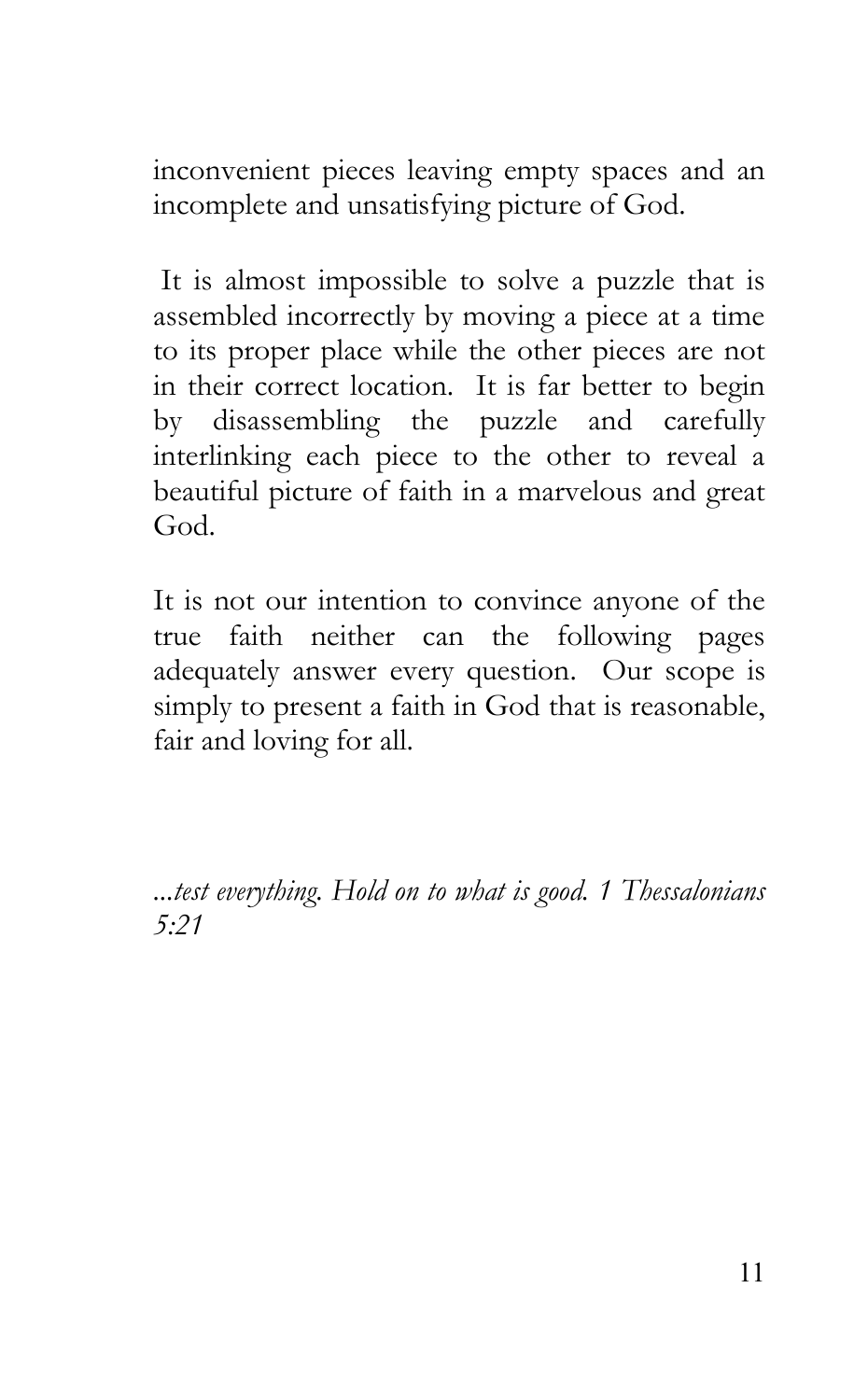# God Really Is GREAT! Religions Poisoned Everything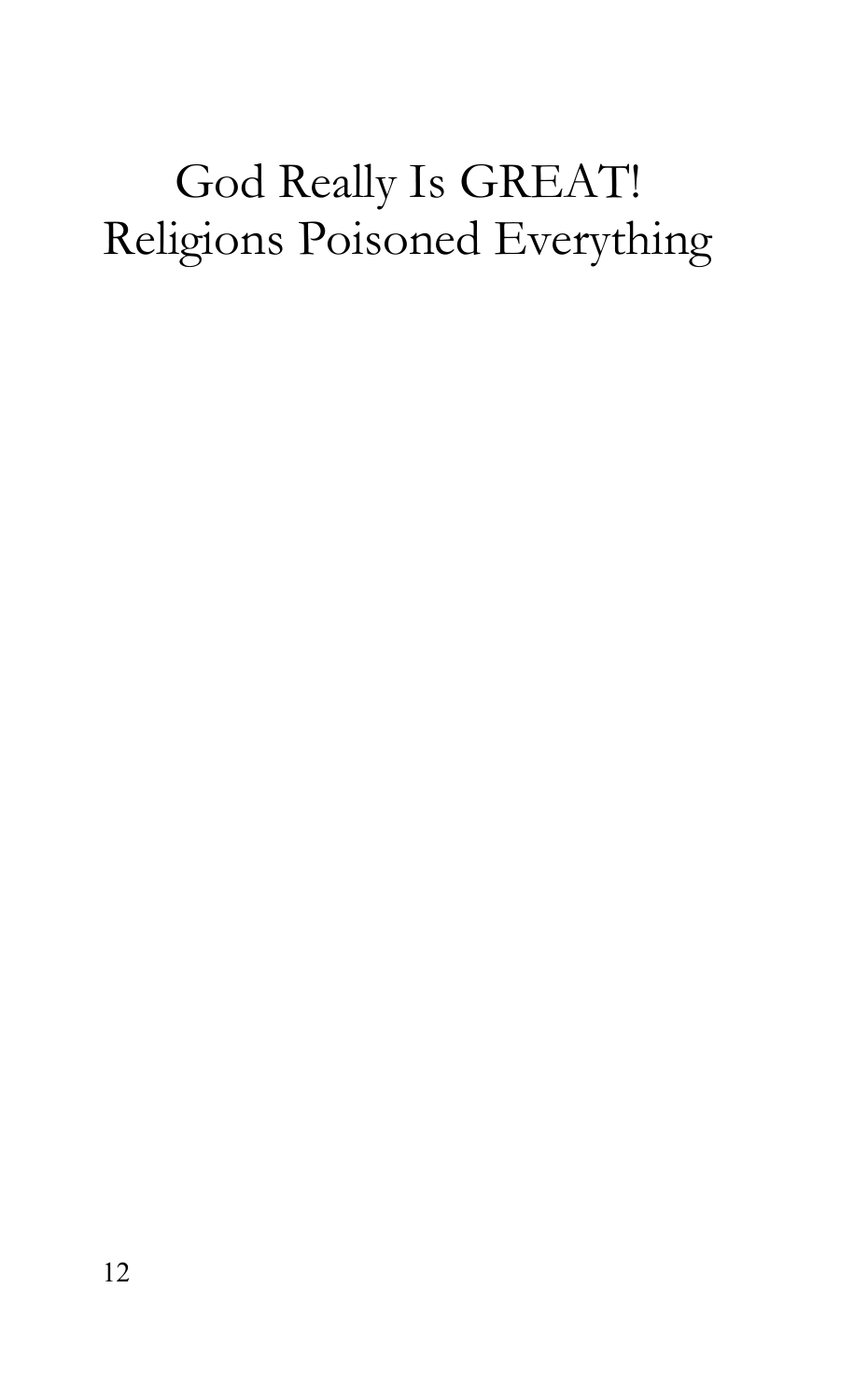I do not feel obliged to believe that the same God who has endowed us with sense, reason, and intellect has intended us to forgo their use.

### Galileo Galilei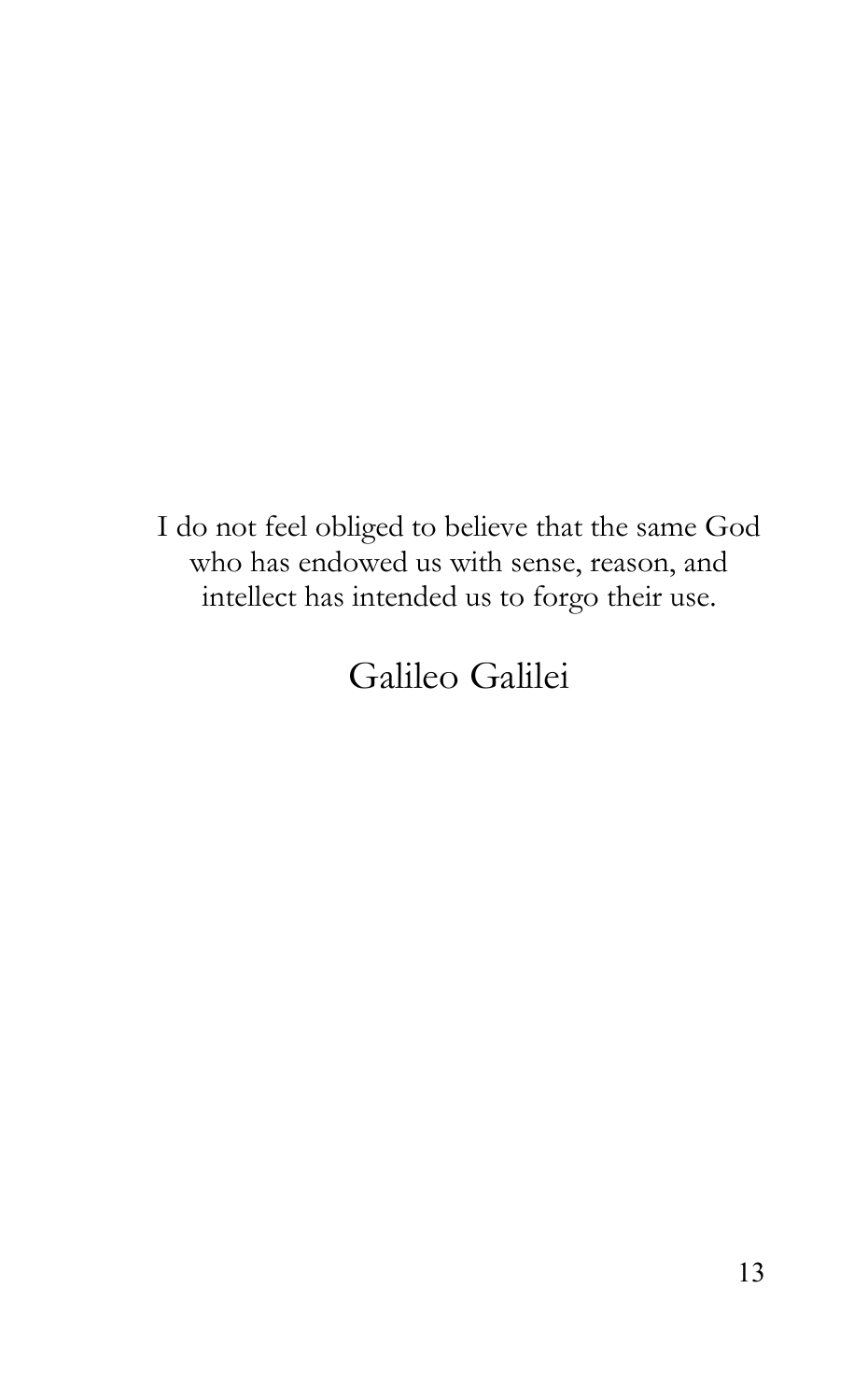# Is there no God?

*The beginning of wisdom is to acquire wisdom. Acquire understanding with all that you have. How much better is it to get wisdom than gold! and the gaining of understanding should be chosen over silver. Proverbs 4:7, 16:16*

There is a renewed debate today on the existence of God. Arguments for and against have been proposed by philosophers, scientists, and religious leaders. In particular, atheists maintain that claims for the existence of God show insufficient reason to believe. Persuasive arguments are made against religious claims to expose the foolishness of belief. Nevertheless, this can only discredit the organizations making these misguided claims. Those challenging a belief in God more often than not are protesting the religious organization propagating their version of God rather than opposing a belief in God's existence. Most would not oppose a belief in a wholly good, all loving, omnipotent and omniscient God but they feel the real world evidence suggests otherwise.

An often cited argument against God is the presence of evil in the world. How can anyone believe in a wholly good, all loving, omnipotent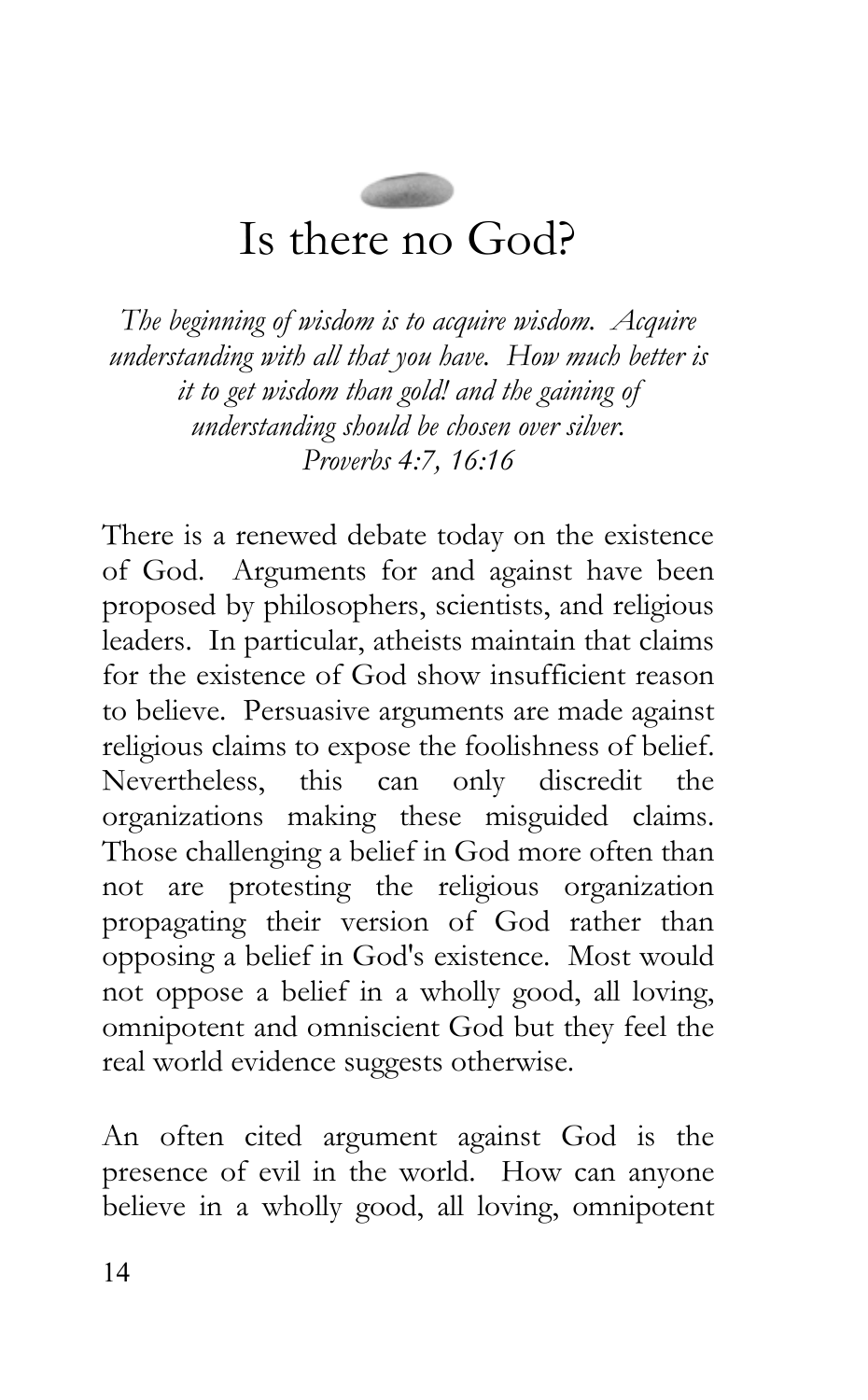(all powerful) and omniscient (all wise) God who permits evil to exist? Webster defines evil as that which produces unhappiness; anything which either directly or remotely causes suffering of any kind. Much of the human suffering is to a degree a direct cause of the free moral agency - the freedom people have to make good and bad choices which impact themselves, their family, their community and society in general. Other reasons for suffering are not directly linked to human choices but to natural causes.

Religious institutions have been a direct cause of suffering by providing a sense of a God-ordained mission to cleanse the world of evil. Civil leaders in collusion with religious leaders convinced people of possessing authority from God earning them their trust and unwavering loyalty. Civil powers were justified by their religious counterparts to authorize extreme cruel acts against humanity as they purified the world for God. Afterwards, religious leaders forgave the sins of those committing these atrocities. Religious justification of inhumane acts appears to have at least temporarily relieved the perpetrator's conscience of personal accountability in the afterlife. The inquisitions of the dark ages testify to the depravity of the human condition when acts against conscience are excused.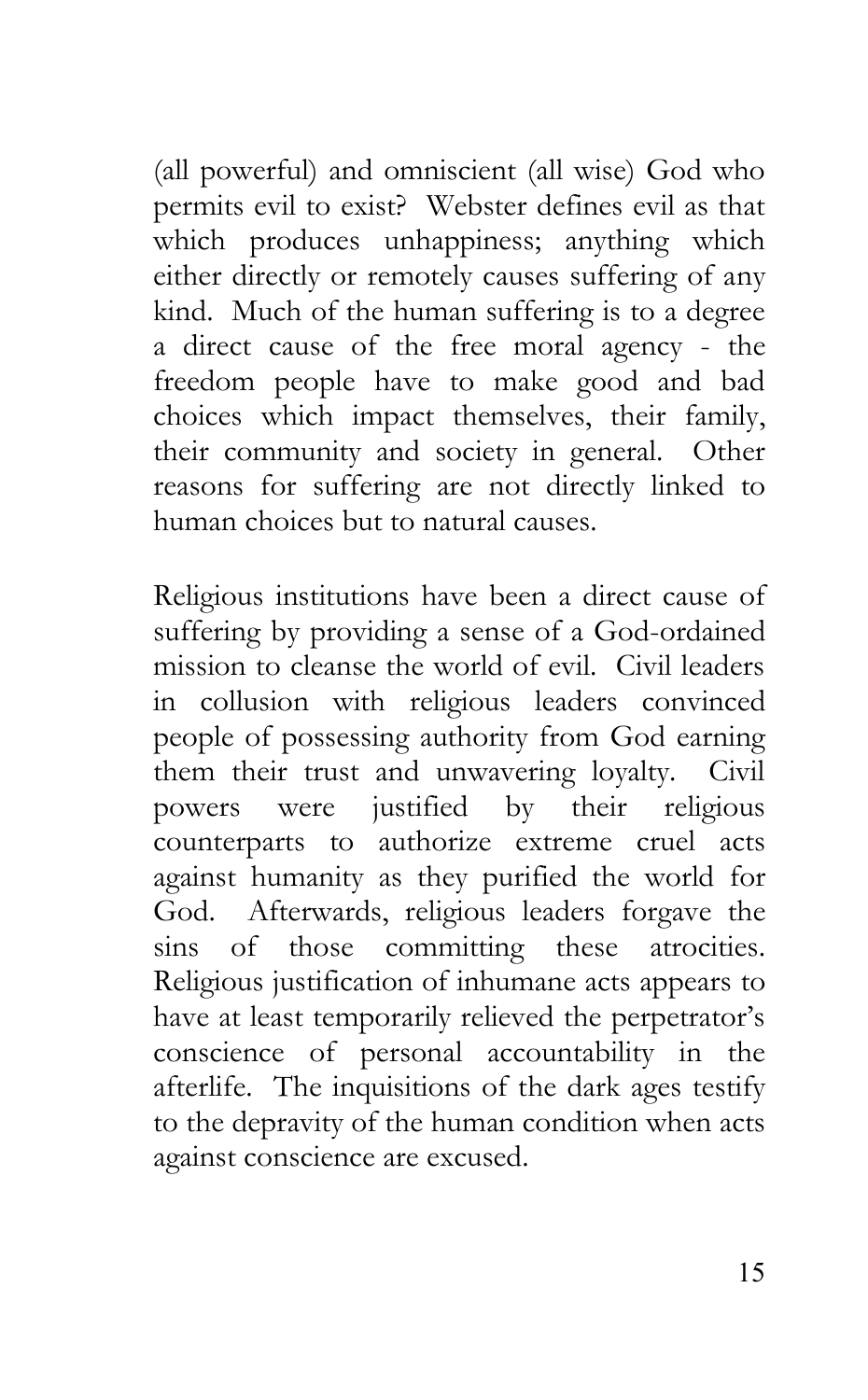People resided in small groups known as clans prior to the existence of formal governments and religious institutions. Clans were usually members of an extended family ensuring their survival by controlling the best geographical regions. Distrust between clans often led to the killing of opposing clan members. This phenomenon continues today in the form of gangs. W.B. Miller (1992) defines a street gang as "a self-formed association of peers, united by mutual interests, with identifiable leadership and internal organization, who act collectively or as individuals to achieve specific purposes, including the conduct of illegal activity and control of a particular territory, facility, or enterprise". Gangs are responsible for drug smuggling and sales, arms trafficking, theft, human trafficking, assault, extortion, hate crimes, kidnapping, murder, pandering, financial crimes, and the list goes on. How can an omnipotent God stand by apparently powerless to stop these gangs from inflicting pain and suffering on society?

Natural disasters also result in real suffering. Every year innocent people are injured and die in these disasters or "chance" events. The 1931 China floods claimed the lives of up to 436,000 people. It is estimated over 700,000 people perished in the 1976 Tangshan earthquake. In 1970 a cyclone hit Bhola in Bangladesh where the death toll exceeded 300,000. More recently, the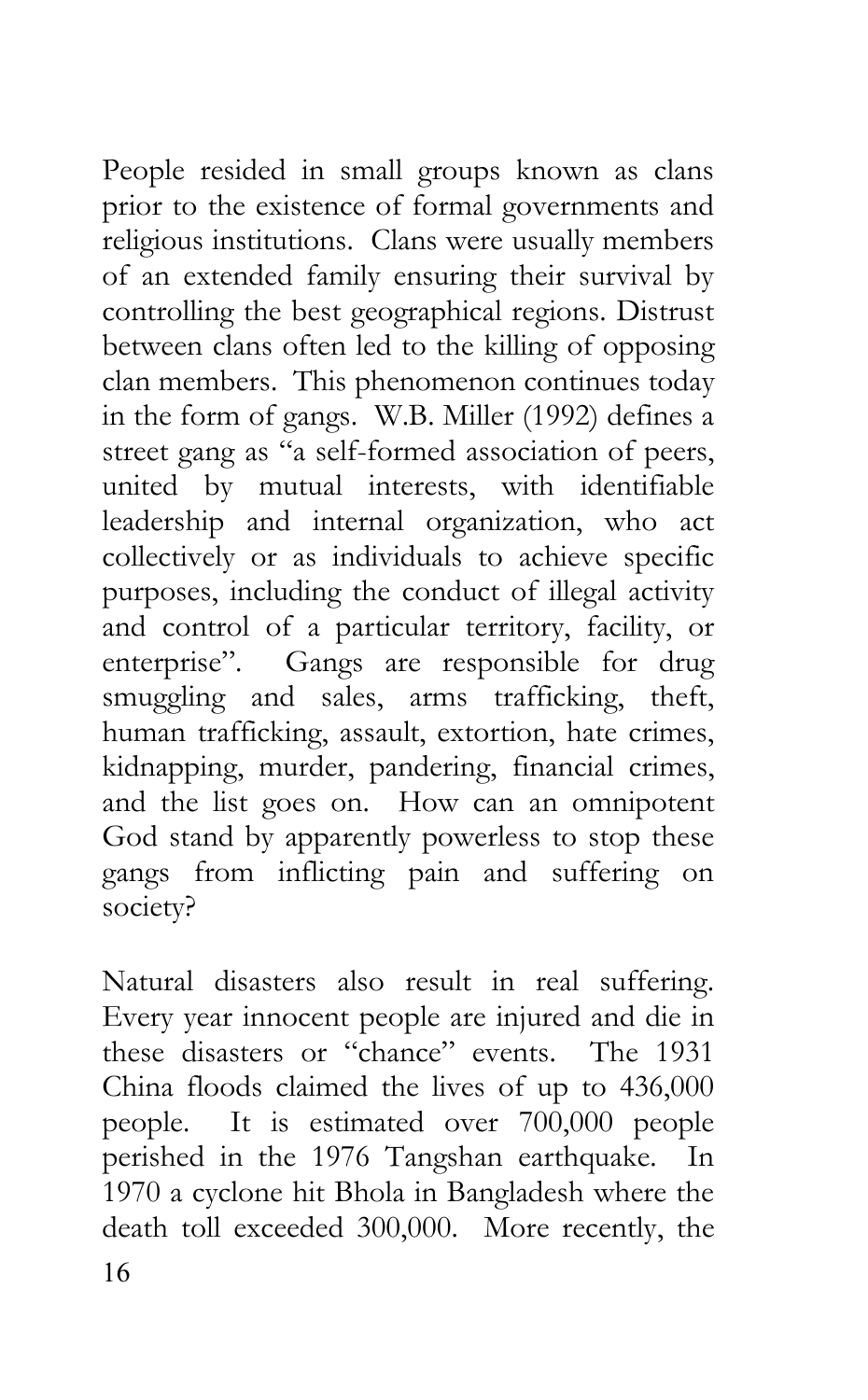Haiti earthquake of 2010 and the 2004 Indian Ocean Tsunami each claimed over 300,000 lives and countless injuries. Religious leaders of all faiths attribute these disasters to God's wrath on an immoral world and are quick to justify themselves when the natural disaster largely affects people of differing faiths. Is God truly responsible for these disasters which devastate whole communities?

Sickness, physical and mental disorder and natural death results in suffering not attributed to the acts of another human being. In particular death is so different from the other calamities of life. When someone dies the situation seems so hopeless, so very final, the end of everything. If God does exist, why didn't he create the human race to live forever in health and happiness upon the earth... just like the angels in heaven?

Let us begin by using deductive reasoning to explain God and the existence of evil. Reason is considered a fundamental characteristic of human nature. It is the power of comprehending, inferring, or thinking especially in orderly rational ways to make sense of things. Deductive reasoning is a form of reasoning in which a conclusion follows necessarily from the stated premises or first principles. In our case, the first principles will be the presence of evil coinciding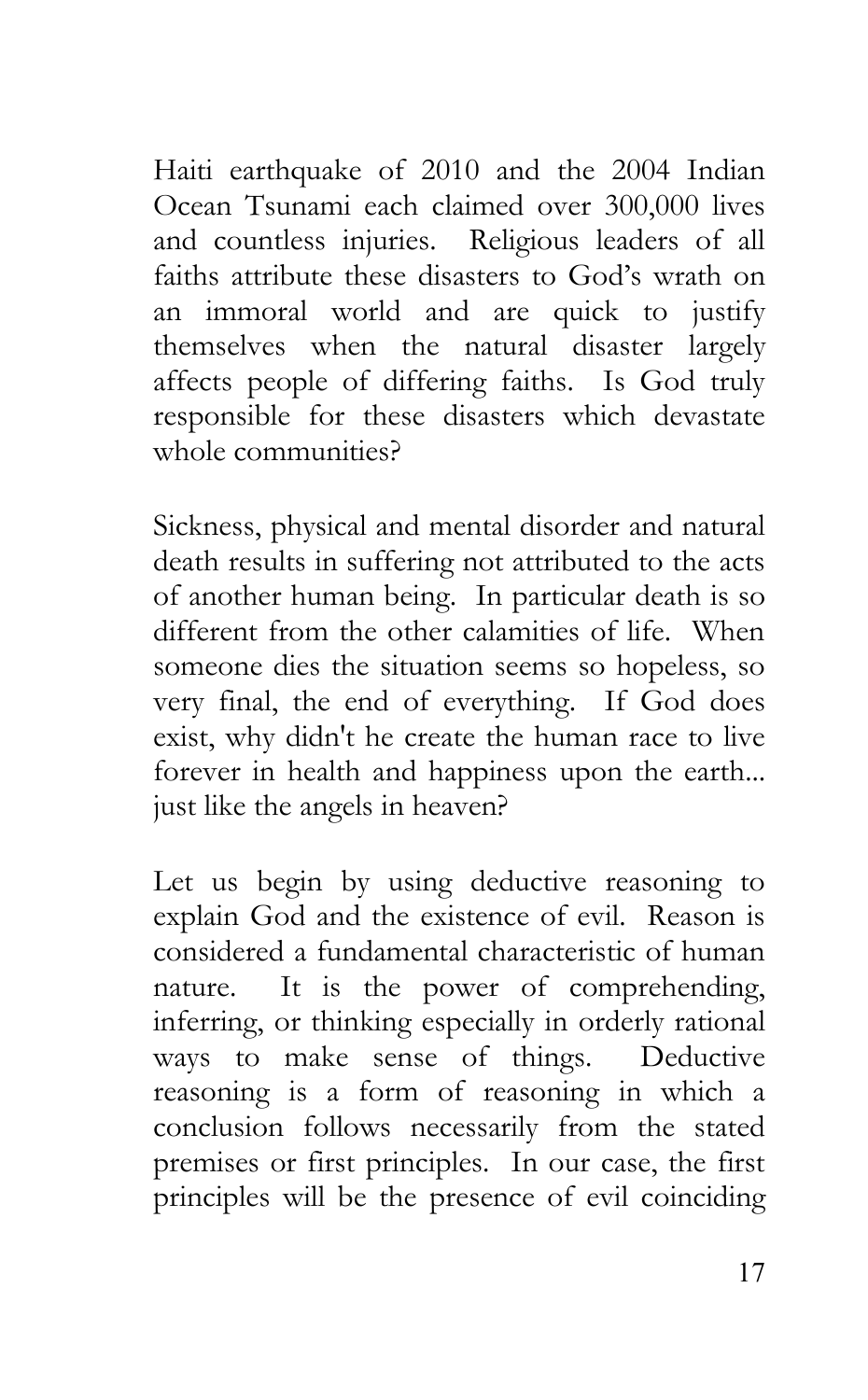with the existence of a wholly good, all loving, omnipotent and omniscient God. We will only use deductive reasoning to explain how they are not mutually exclusive.

The first principle concerning God's attributes of wholly good, all loving, omnipotent and omniscient constrains God to choose the best course of action for his creation. To understand the matter differently would diminish his attribute of omniscience (all knowing), all loving (caring) and "wholly good" (impartial, equitable). Others affirm these attributes but explain the existence of evil as God's inability to completely control evil in all respects. This thought requires the diminishing of God's attribute of omnipotence (all powerful). If we are to preserve all of God's attributes in the absolute sense, we must conclude it is not God's inability to stop evil, but a deliberate action by God to permit evil. So why does God consider experience with evil the best course for the human race?

There are two possible answers to this question the permission of evil leads to a greater good or prevents a greater evil for the human family. A case-by-case attempt to reason the most heinous acts of evil as resulting in greater good or lesser evil is difficult and often impossible. Various explanations may be proffered; however, this is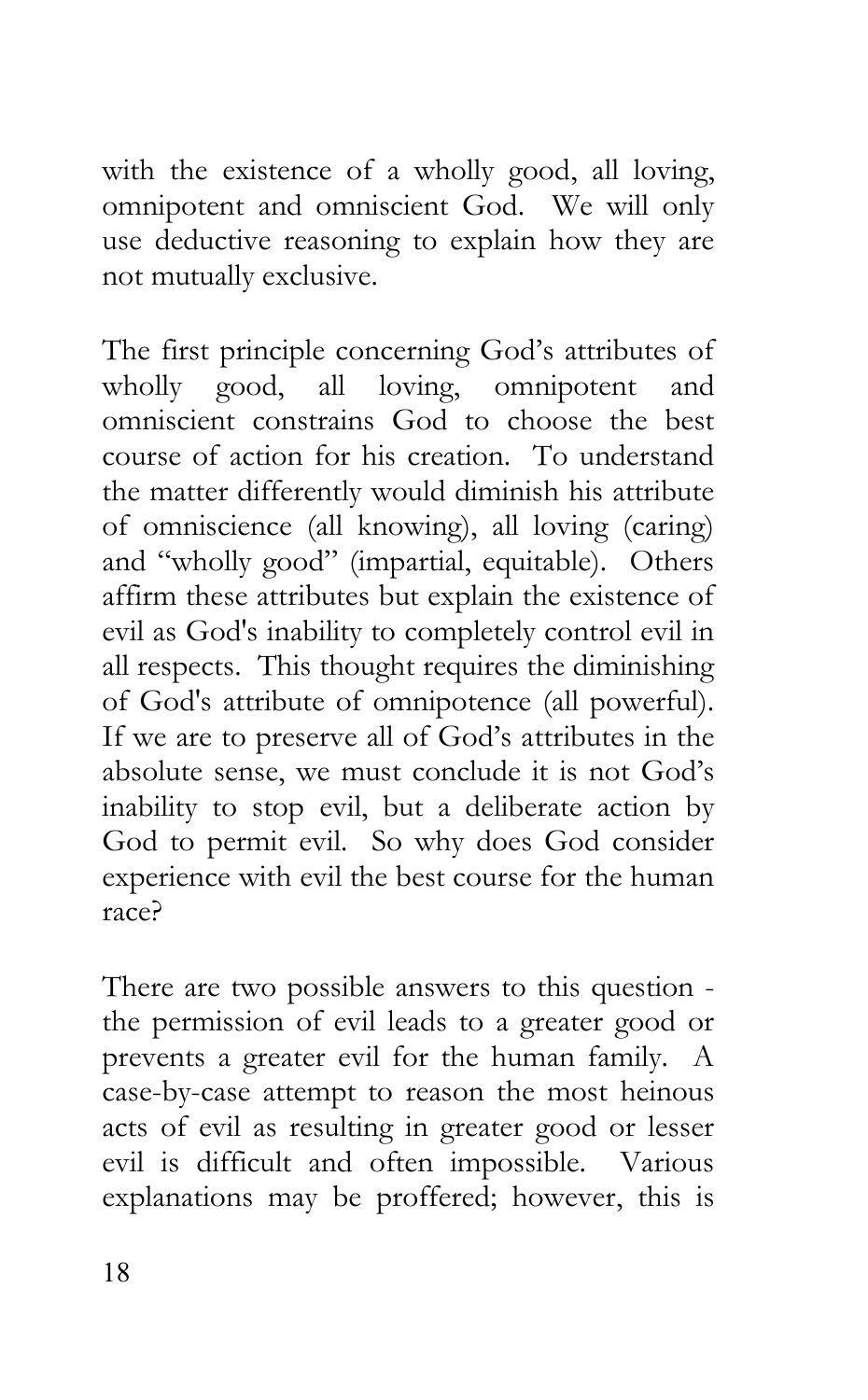purely conjecture and speculation. An obvious objection to our two answers is that experience with evil can result in irreversible pain and suffering which leads us to question the integrity of God's plan. We are left to rely on God's attributes leading us to blindly trust in his plan which accomplishes little to satisfy our desire for understanding. The difficulty for offering a fully<br>satisfying answer arises from our limited satisfying answer arises from our limited knowledge of God's deliberate action for permitting evil unless God were to reveal his intentions to us. Though far from satisfactory to the inquiring mind, both arguments can reason the existence of evil being compatible with the existence of a wholly good God.

Let us consider the following familiar example to better illustrate this thought. Would a loving parent permit evil, anything that causes pain or suffering, to their own child while considering it to be the best course of action for a greater good, or the prevention of a greater evil? What child has not touched a hot stove in their lifetime even though they were warned not to do so over and over again? Yet most children continue to disobey their parent. Why doesn't the child simply obey the parent in the first place to avoid the pain altogether? Why do parents purposely hold a child's hand over a hot stove? The child may not understand their parent's intention; nevertheless, the child's lack of understanding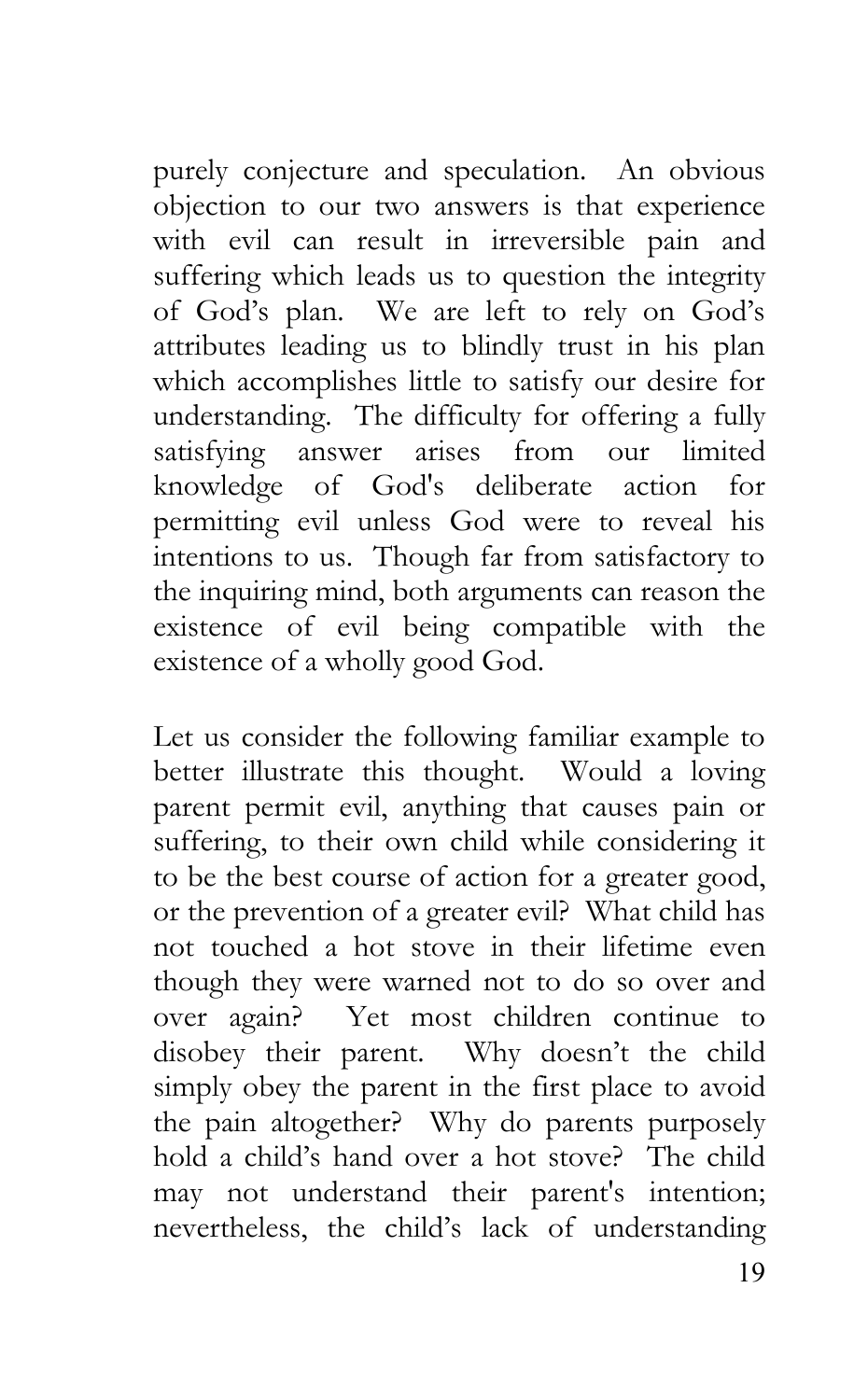cannot justify their anger toward their parent. In this example, we can see the greater good, and the prevention of the greater evil, even though the child at the moment cannot explain it.

There are additional lessons we can gain from this simple example. First, real experience serves as a superior schoolmaster to simple instruction and observation. Second, the parent carefully supervised the child and ensured the suffering was temporary and the effects of the pain were not permanent; it was just enough for the child to fully understand the consequence of their decision. If the experience was too short, say the child quickly touched the hot stove; the child may not learn the desired lesson. If the experience was too long, the child could sustain permanent injury. Since imperfect parents are careful with the lessons they provide for their children, why would anyone consider an all wise, loving, and good God would be any less careful with his creation? We can reasonably conclude the present experience with evil is carefully supervised and will not permanently injure or continue indefinitely. These conclusions raise many other questions which will be considered later.

Deductive reasoning substantiates the idea for a wholly good God with the existence of evil in the world. Reason can also establish the permission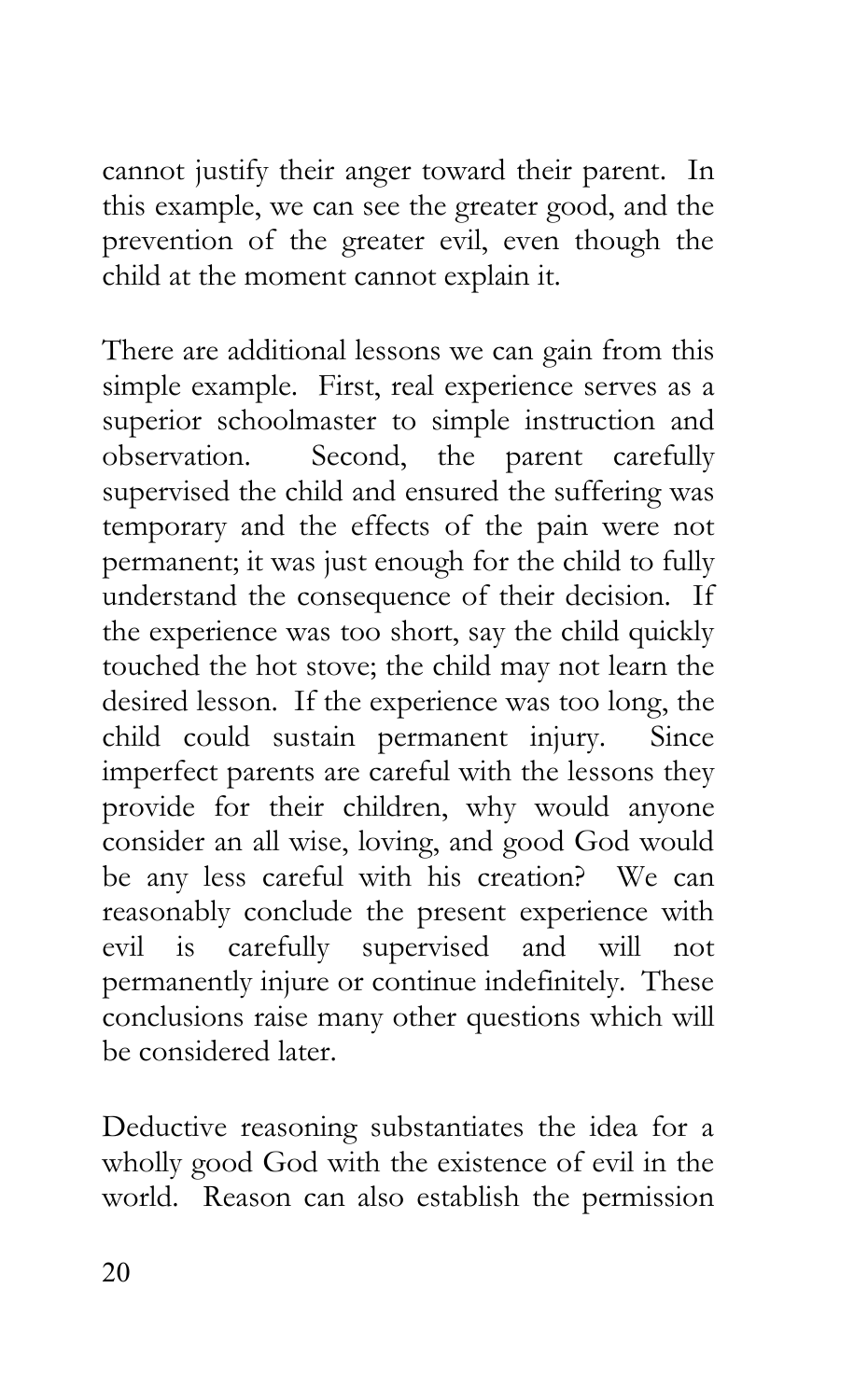of evil as being a deliberate act of God to achieve a greater good and to prevent a greater evil for his creation. Reason cannot conclusively answer what greater good or lesser evil is achieved without additional information concerning the future condition of the human family. God provided this information in the Bible which is a detailed and admittedly somewhat fragmented explanation. The Bible has been used by many to advance various concepts of heaven and hell, mercy and justice, reward and punishment to explain God's purposes. Most of these explanations abandon reason altogether in favor of man-made creeds, pagan philosophies, and superstitious traditions.

Reason must always be employed when searching for truth on any subject matter especially those concerning God's plans and purposes. The Bible or any other book claiming a higher authority should not be used as justification for abandoning reason. On the contrary, God appeals to us to reason our condition and his proposed remedy. "Come now, let us reason together", says the LORD... Isaiah 1:18 A faith in God and in his plan must be reasonable, fair and loving for all, otherwise he would not have invited us to reason it.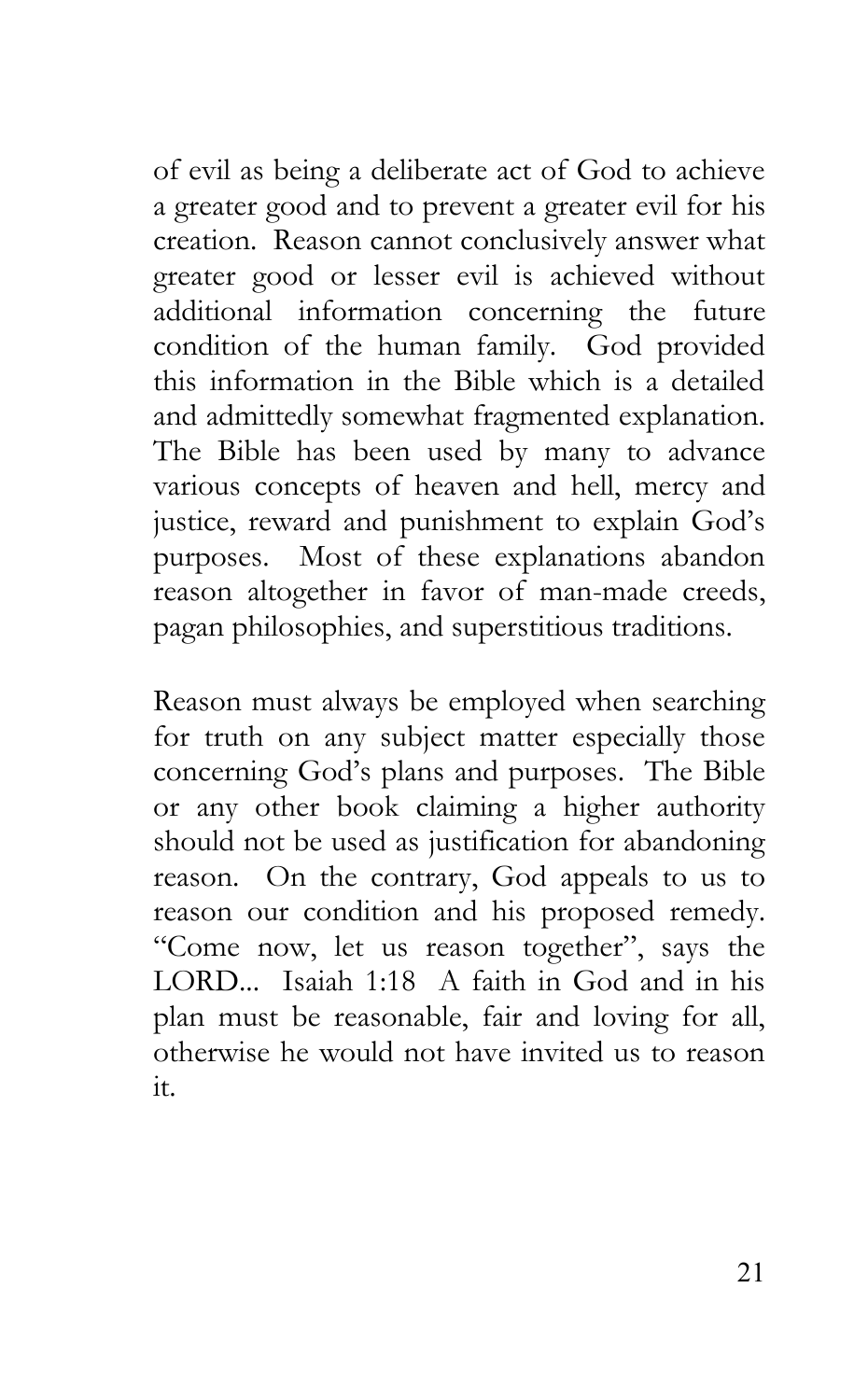*Do your best to present yourself to God as a tried-and-true worker who isn't ashamed to teach the word of truth correctly. 2 Timothy 2:15*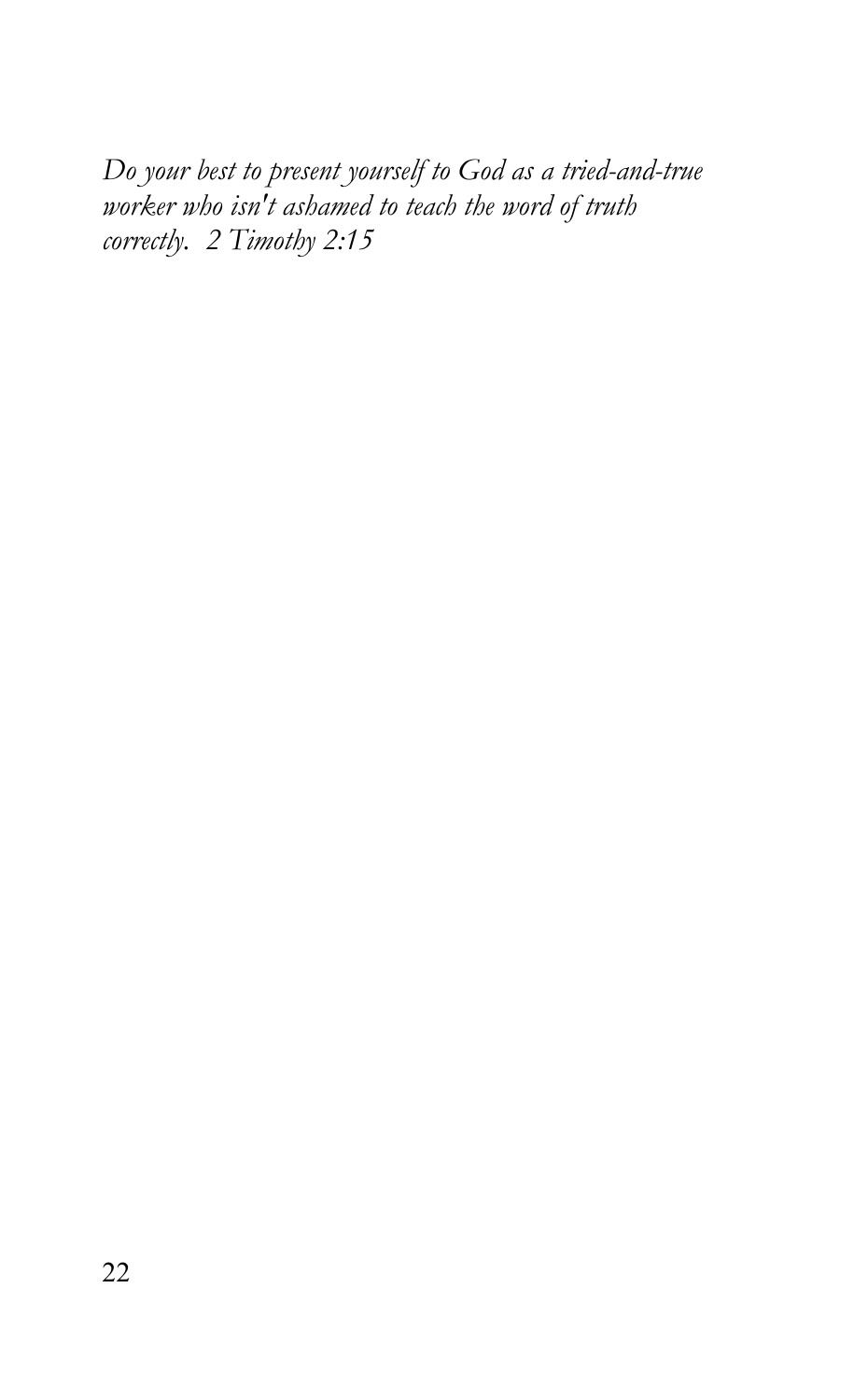A man should look for what is, and not for what he thinks should be.

### Albert Einstein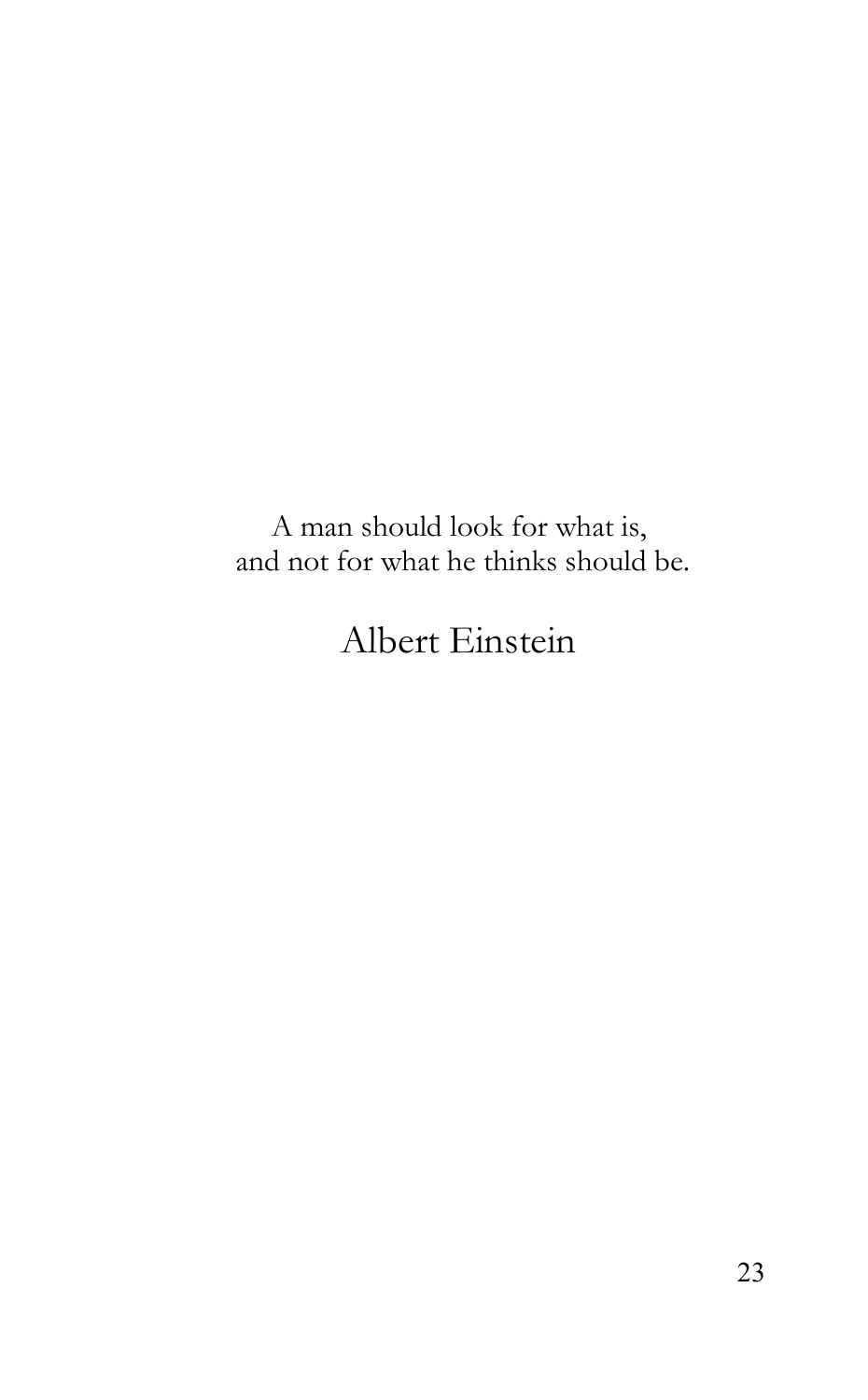

# Original **S**uperstitious **I**rrational **N**otions

*The rain came down, the streams rose, and the winds blew and beat against that house; yet it did not fall, because it had its foundation on the rock. Matthew 7:25*

Anyone who has ever built a house understands the value of a good foundation. Excavators are required to dig down to virgin soil, but structural engineers recommend solid bedrock to make the best of all possible foundations. Errors in the foundation may not be repairable later on in the project, so great care is taken to ensure all of the measurements are exact and the foundation is perfectly plumb and square. The tallest building in the world today is over half a mile high, yet the scrutiny of its foundation was measured in centimeters. A building may be a spectacle now but over time there will be severe consequences if built on a poor foundation. A flawed foundation will exert excessive stress on the framework. The foundation will begin to crack leading to cosmetic defects and later to structural damage. This will lead to the entire collapse of the structure in the most severe cases. Only a careless builder would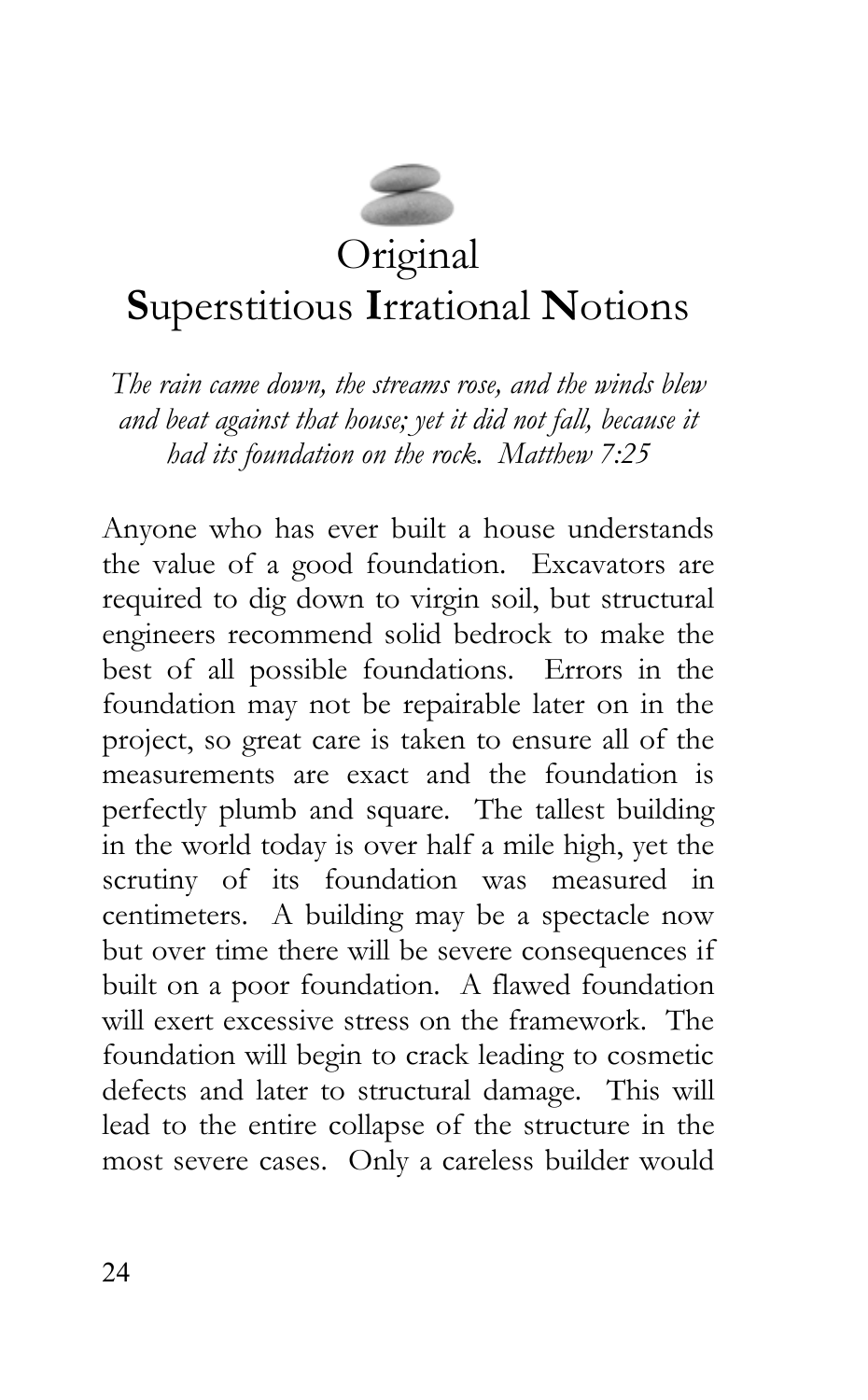consider building on a less than perfect foundation.

The principles in the construction of buildings are directly applicable to the development of a belief system. Carelessness in laying a proper foundation will have adverse consequences on the superstructure. The most beautiful and "secure" belief system is destined to collapse if it is built on a deficient foundation. It is somewhat amazing to see people focus on superficial topics and neglect to examine the integrity of their own faith's foundation. Surely, it is more exciting to discuss the latest end-of-world prophecy, new interpretations on the symbolic beasts of Revelation, faith miracle healing, or living a prosperous Bible based lifestyle than it is to scrutinize an old "tried and true" foundation.

Christians readily accept Bible statements such as "without the shedding of blood there is no forgiveness" (Hebrews 9:22) whether or not it makes sense to them. The sacrifice of Jesus is fundamental to the Christian faith, yet most Christians cannot reasonably explain why God required the death of his only son before he could begin to forgive a single person. The question is not "what" Jesus' sacrifice accomplished or "how" his sacrifice achieved our redemption, but "why" did God require his sacrifice in the first place? We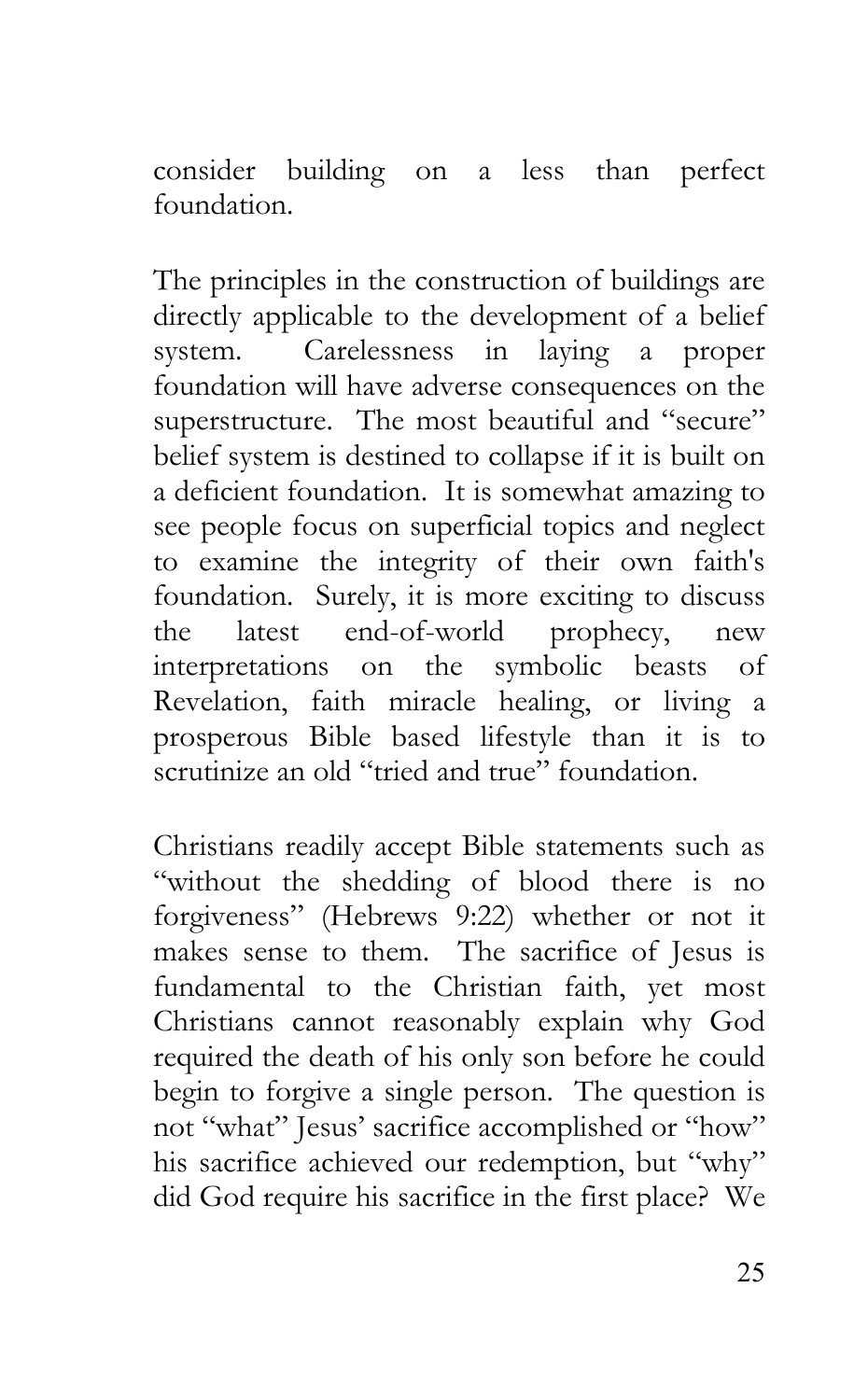do not require the death of our children to forgive, so then why did God? Why couldn't an all-powerful God simply reprimand and then forgive Adam and Eve for their disobedience in the Garden of Eden? One fascinating explanation for Jesus' death proposes that God required an infinite God to die for finite humanity's sins to balance the scale of justice before he would begin to forgive. There is nothing remotely reasonable or rational in this proposal.

When people can't reason a faith principle they usually regress to their childhood beliefs. Most adults are biased toward their childhood religion. A recent survey by the Pew Forum reports that over 70% of adults remain in the religion of their parents. This should come as no surprise since religious doctrines are repeated tens of thousands of times throughout a person's young life when the capacity to reason is developing and at a time when authority figures are inherently trusted. Unreasonable religious doctrines are promoted with a "take it on faith" mantra and are naively accepted with little questioning. When irrational ideas become entrenched in a young person's mind it hampers their ability to reason in their adult life, especially on religious topics.

Furthermore, how can anyone argue any irrational belief in other faiths if the only argument for their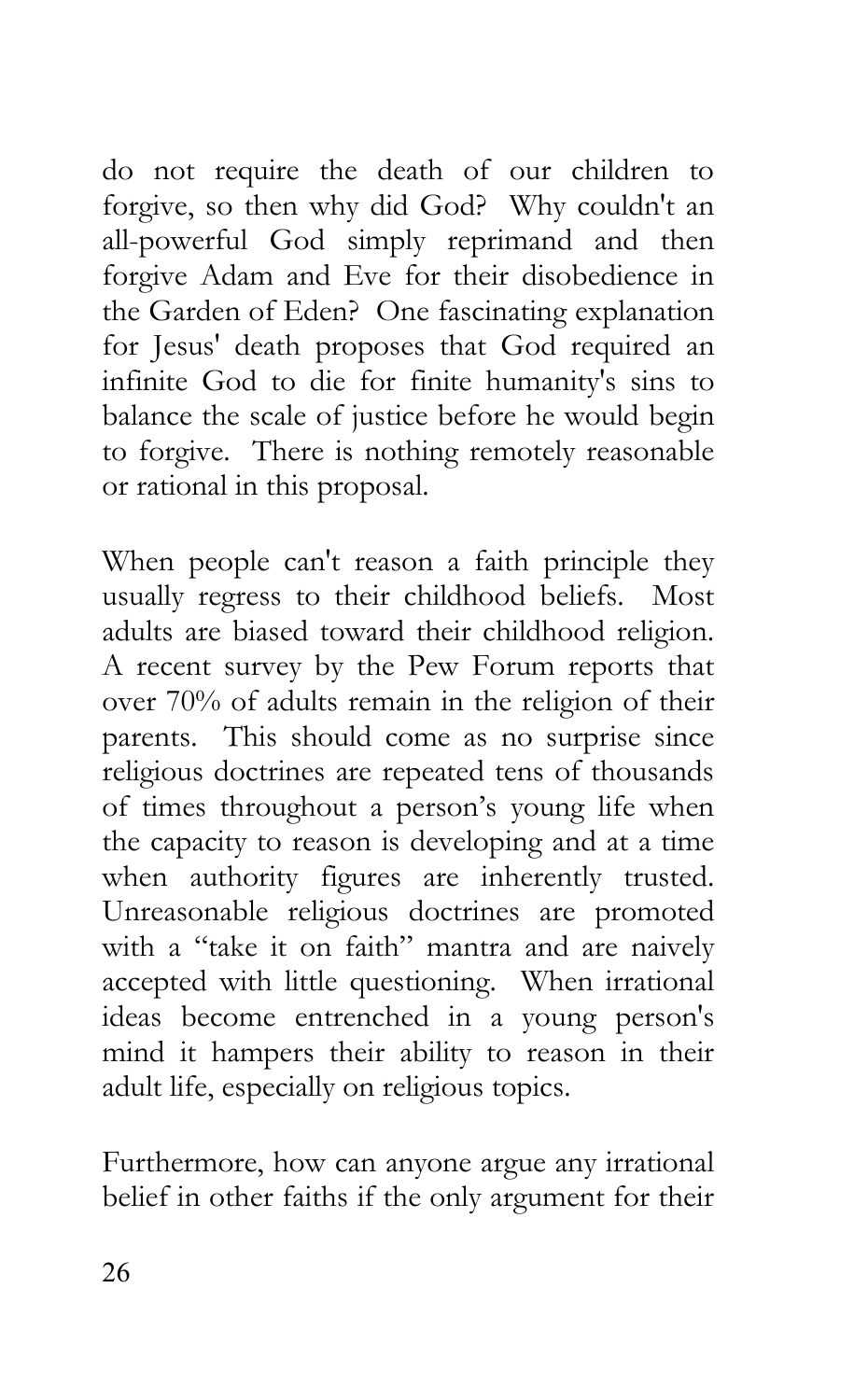fundamental beliefs is blind acceptance on statements from their "holy book"? The Muslim may cling to the Koran, Buddhist can rely on the Buddhavacana (the Word of the Buddha) and the wisdom of the Hindu Sanskrit can be accepted on absolute authority. The door is opened for the promotion of superstitious, irrational and often times dangerous notions the moment reason is superseded by "holy scriptures".

*"You certainly won't die!" the snake told the woman. "God knows that when you eat it your eyes will be opened. You'll be like God, knowing good and evil." Genesis 3:4,5*

Probably the single most controlling superstitious irrational notion is a life-at-death philosophy. This notion began in the Garden of Eden when the serpent deceived Eve by telling her she would not surely die if she disobeyed God's law. So powerful was this suggestion that it eventually became the basis for a life-at-death philosophy for all of the world's religions. The definition for the word "death" was soon altered; no longer would it commonly be understood as the "end of being alive". The new religious definition became a transformation of life from one nature to another nature. The life-at-death philosophy is the basis for many other absurd beliefs. The doctrines of hell fire, immortal soul, limbo, purgatory, reincarnation, and indulgences all find their origin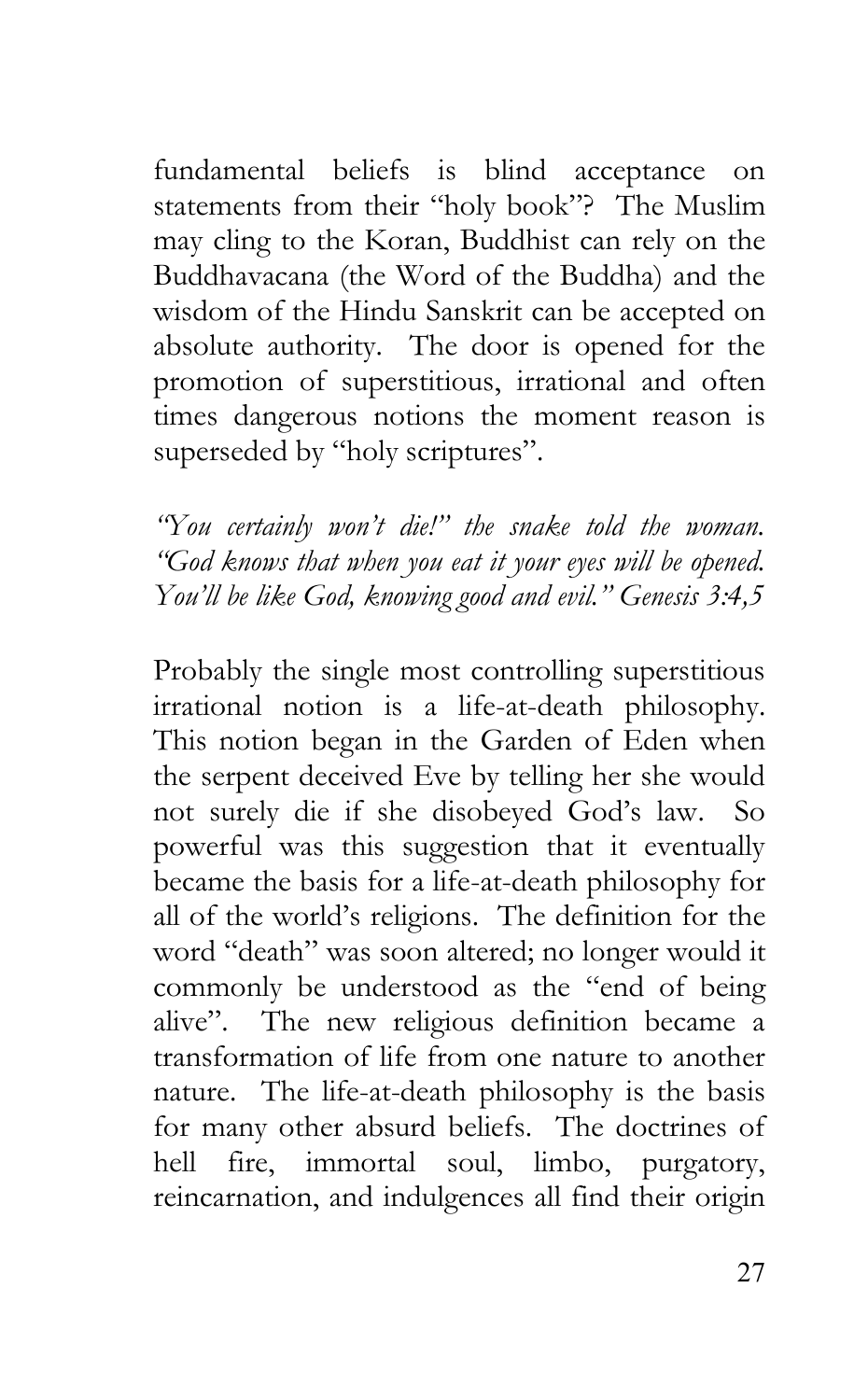in this philosophy. Some go as far as to suggest the dead are more alive than the living.

According to this philosophy, both good and bad people continue living after they "die". The doctrines of eternal torture in literal fiery flames of hell and more recently, the equally absurd idea for a mentally tortuous place void of God is being promoted as the eternal abode for the wicked. The life-at-death notion also corrupted the human conscience. Temporary physical torture was promoted by religious leaders as an act of love since it could save a person from permanent eternal torment. Creative torture devices designed to prolong the temporal agony of pitiful religious prisoners were employed to coerce confessions "leading to eternal salvation".

Original Sin and its penalty are two misunderstood foundational concepts. Sin in the strictest sense is lawlessness, more specifically the disobeying of God's laws (1 John 3:4). The penalty for disobedience was clearly and succinctly communicated to Adam as being death. One rendition for original sin is the premise of "missing the mark". This theory claims Adam missed the mark of perfect obedience and the resulting imperfection is transmitted to the rest of his posterity. Adam was created a perfect human being. As a perfect human being, Adam was able

28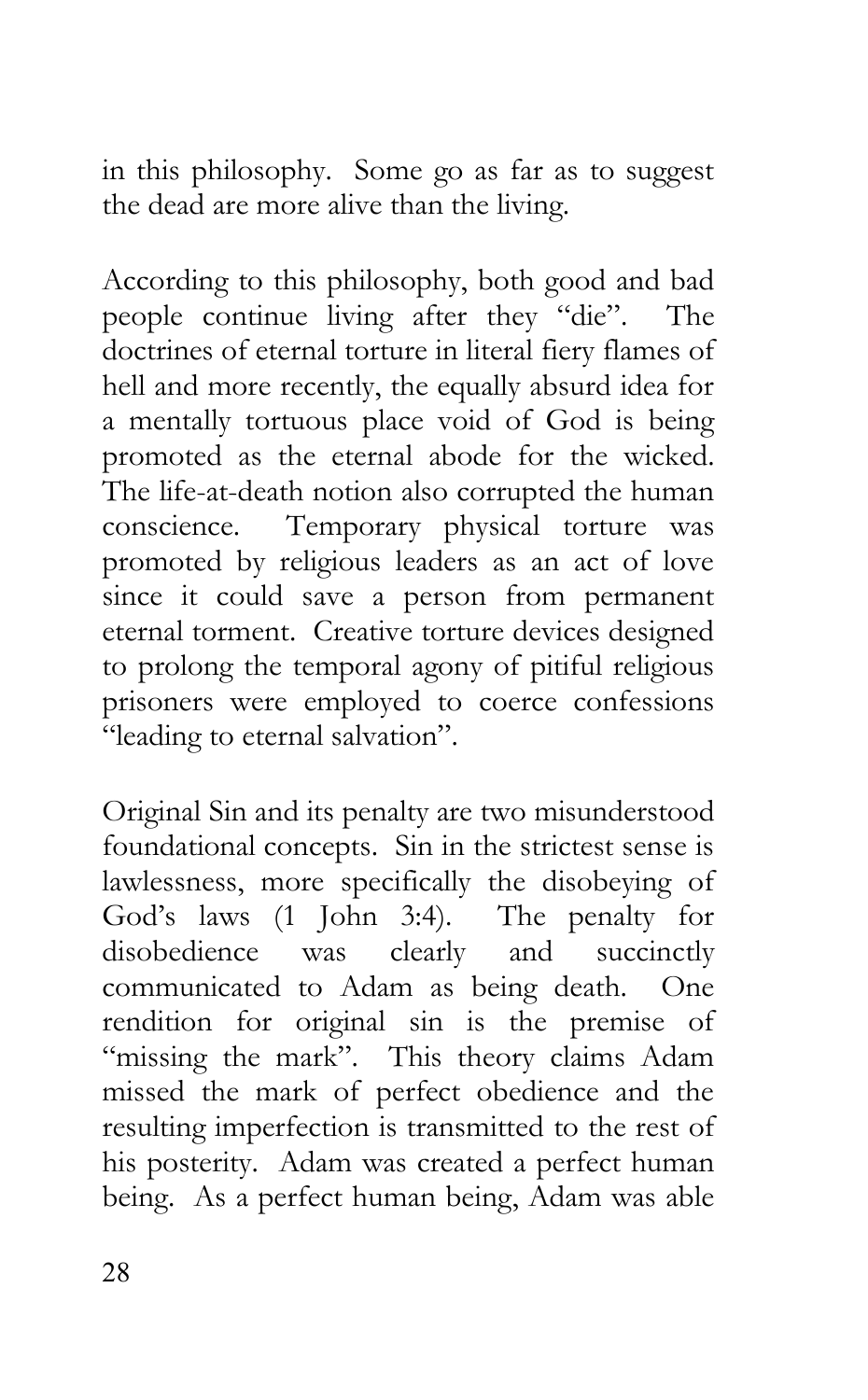to comprehend all of God's laws and capable to obey them perfectly. God expected nothing less from his perfect creation. Adam was told not to eat from the tree of the knowledge of good and evil else he would surely die. Adam was not deceived but disobeyed God in full knowledge (1 Timothy 2:14). The term missing the mark implies an attempt to hit a mark. Adam aimed for a very different target altogether and successfully hit the mark of disobedience. Adam did not "miss the mark" as some claim; instead he chose to disobey God knowing the consequence for his action would result in his death. Another penalty was never stated or implied by God. God deceived Adam if the penalty was not death, but rather an afterlife of eternal torment. But wait one moment, Adam and Eve did not die on that day!

The term "spiritual death" was contrived to explain why Adam and Eve did not die immediately on the day they disobeyed. Though the Bible never references the term "spiritual death", it is commonly accepted and defined as a separation from God. Adam and Eve would continue living but without a close relationship to their God. There is no need to perpetuate this erroneous concept any further once the penalty for their disobedience is correctly understood. Genesis 2:17 reads, "But you must never eat from the tree of the knowledge of good and evil because when you eat from it, *you will certainly die*."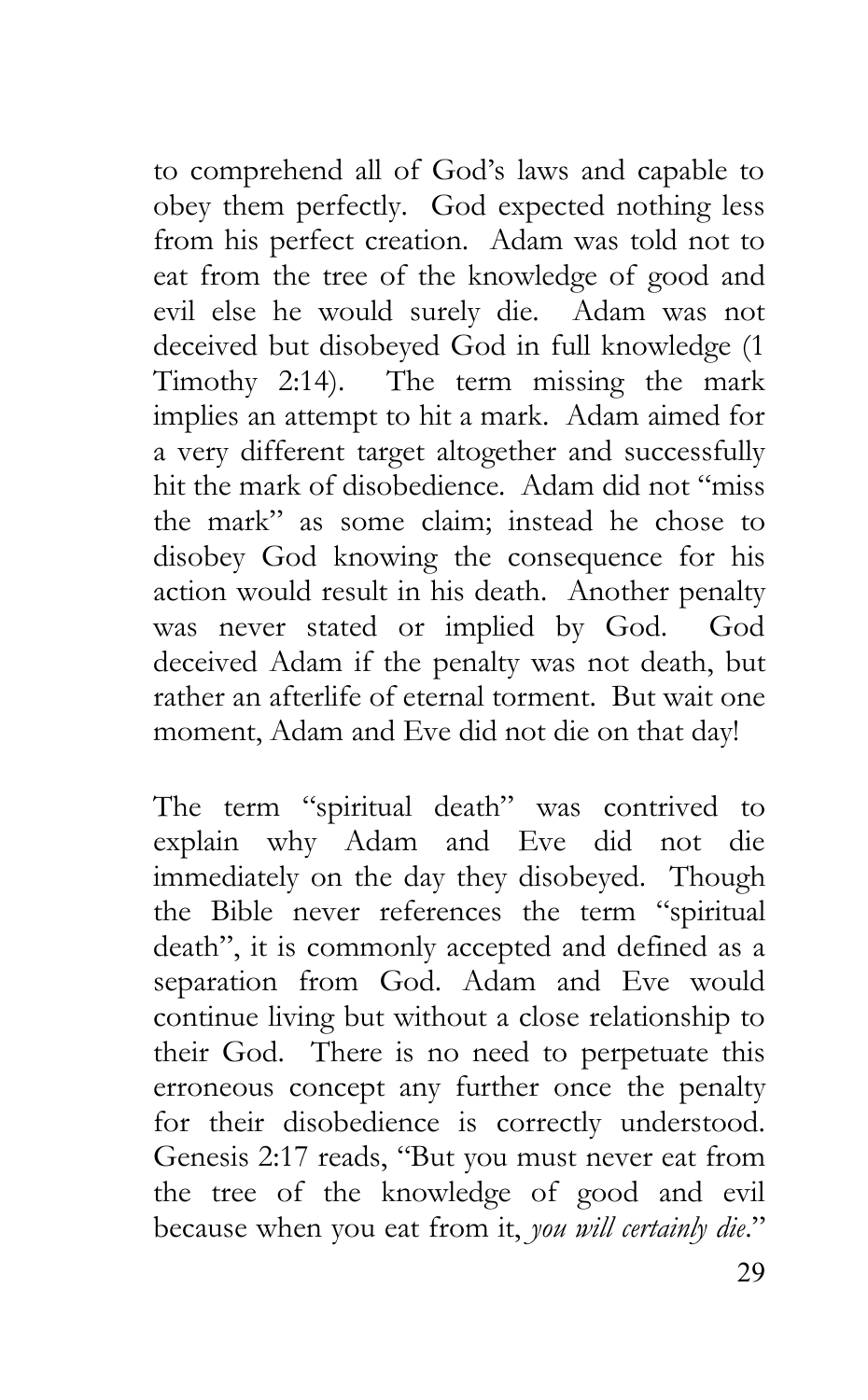The word-for-word literal translation for the latter part of this verse from Young's Literal Translation of the Bible reads: "dying thou dost die" or "dying you will die". How true this was, Adam and Eve began to grow old the moment they disobeyed. The process of dying commenced and ultimately culminated in the death of the first couple, but did their souls continue living on in a spiritual realm?

*The living know that they will die, but the dead don't know anything... Ecclesiastes 9:5* 

*Behold, all souls are mine, both the soul of the father, and also the soul of the son are mine: the soul that sinneth, it shall die. Ezekiel 18:4*

Greek philosopher Plato considered the soul the essence of a person which is an incorporeal (not bodily), eternal occupant of our being. Early Christian writers, Origen (ca. 185-254) and Augustine (354-430) introduced the concept for an "immortal soul" into the Christian dialog. Their influence has led to today's popular Christian belief that the soul survives the death of the body and will be judged by God to determine if it will spend eternity in heaven or in hell.

There are fundamental problems with an immortal soul. Those in support believe God can never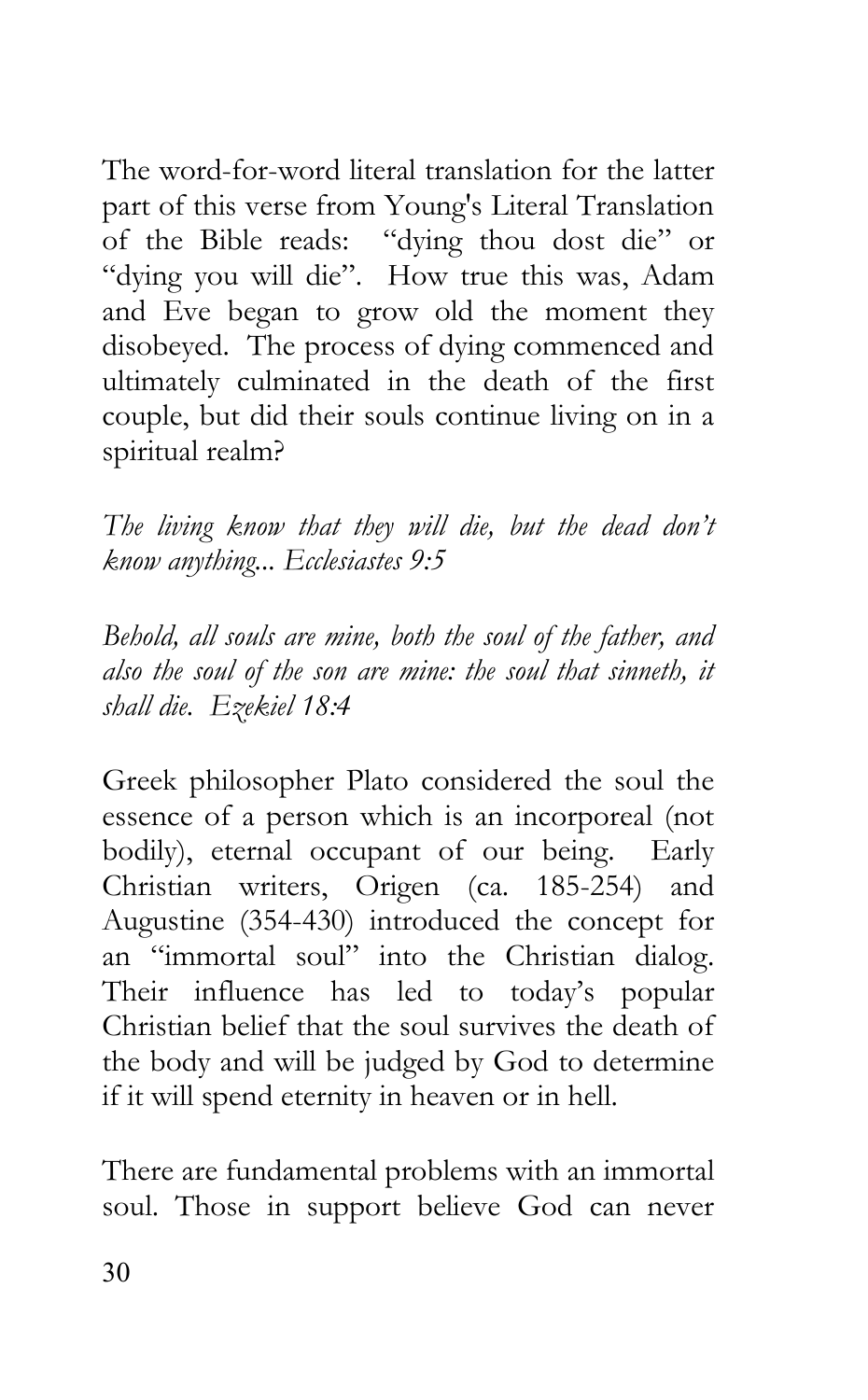extinguish a soul he created. The concept for an immortal soul is in direct conflict with God's attribute of being all powerful and also questions God's other attributes of all loving and all wise. This becomes more apparent when considering the parent-child analogy. If a child chooses to disobey a parent after much effort from the parent to reform the child by instruction and fair punishment (appropriate consequences for bad decisions), a wise parent would evict the child from their house. This benefits the other children in the house since the disobedient child directly affects everyone. The parent could have decided to lock the child in the basement of the house and torture him forever for his disobedience, as some suggest God does. Most would consider this extremely unwise and unloving. How much wiser and loving is it for God to evict (extinguish) the soul from his house (the universe) instead of keeping it alive in torment in a corner of his universe? The concept for a "mortal (susceptible to death) soul" supports God's attributes of all powerful, loving, just and all wise. The scripture in Ezekiel 18:4 quoted above adamantly declares God always maintains full control of the human soul and death (that is not alive) is truly the ultimate consequence for a soul who sins.

The philosophy for an immortal soul is also fully antagonistic to free will. Most, if not all religions acknowledge that the gift of life and free will are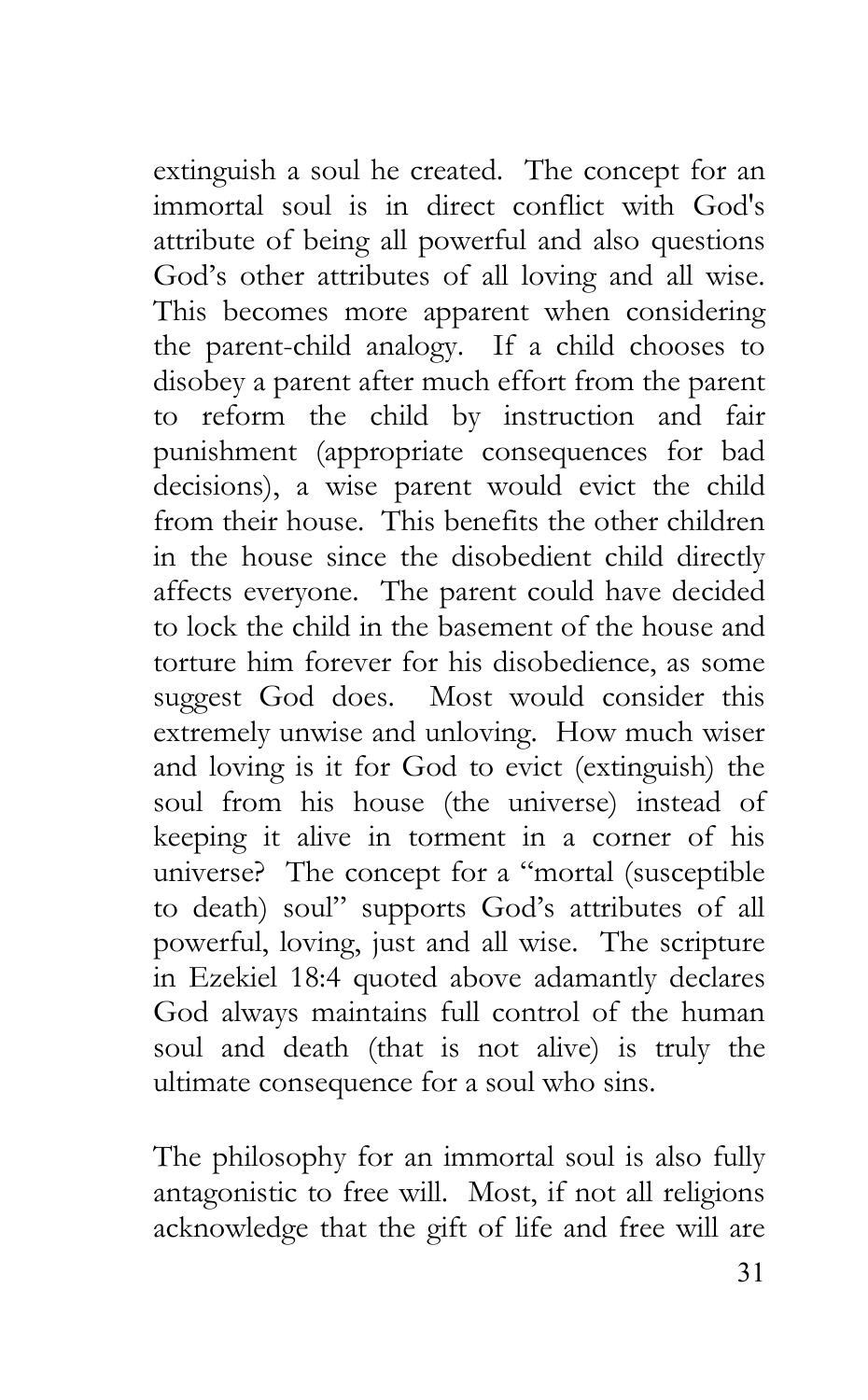two of God's greatest gifts to his creation. The ultimate free will choice a person can make is whether or not they want to live in God's universe under his arrangements. An immortal soul eliminates this choice. It seems irrational to think anyone would prefer death over life, but the selfish mind is quick to abandon reason. These would prefer to live according to their rules. God does not provide this option. Since God is all wise, we expect his arrangements to be the best for all of his creation. Alternate arrangements, regardless of how beautiful they may first appear only result in misery to themselves and those they come in contact.

The Bible also does not support the concept for an immortal soul. The term "immortal soul" is not found in any Bible translation, yet people refer to it as if ubiquitous in scripture. The first scripture to reference the soul (not immortal soul) is an often misunderstood scripture in Genesis 2:7 Below are various English translations of this verse.

*And the LORD God formed man of the dust of the ground, and breathed into his nostrils the breath of life; and man became a living soul. King James Version*

*Then the LORD God formed a man from the dust of the ground and breathed into his nostrils the breath of life, and*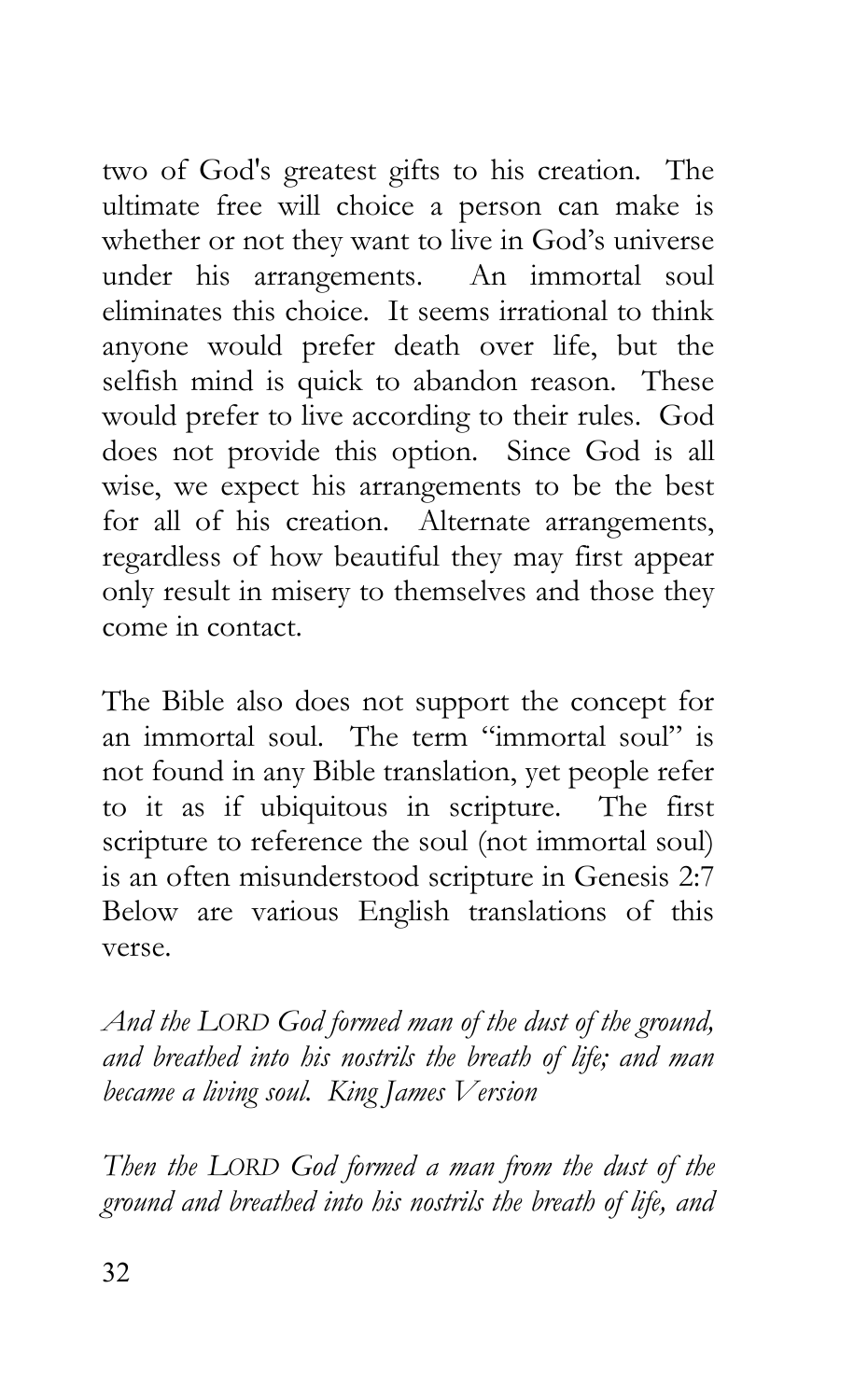*the man became a living being. New International Version*

*Then the LORD God formed the man of dust from the ground and breathed into his nostrils the breath of life, and the man became a living creature. English Standard Version*

This is the only "formula" scripture for the relationship between body, spirit and soul in all of the Bible<sup>1</sup> . We notice all translations use the identical phrase "and (the) man became"... a living soul, a living being, a living creature. There is no mention of man "possessing" a living soul and it is absolutely absurd to speak of man possessing a living being or a living creature (the latter two being modern translations for the Hebrew word "nephesh" originally translated as the word "soul" in the Authorized King James Version).

The popular Christian concept for the soul can be written out as:

dust from the ground + breath of life + soul = man OR

\n
$$
OAV + Spirit + Soul = Man
$$

If we were to replace the term soul with the modern translations for the Hebrew word "nephesh" we get: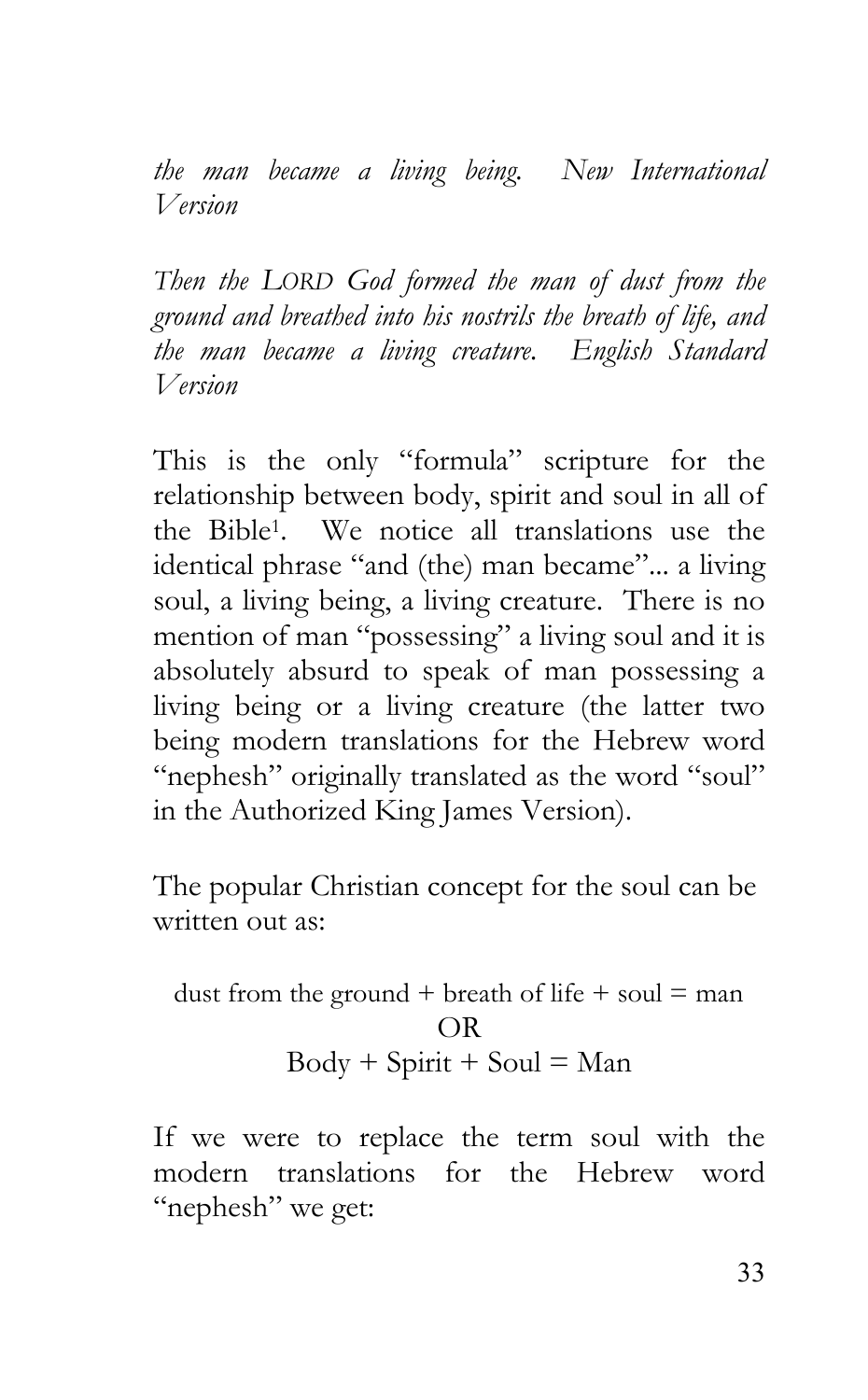Body + Spirit + Living Being = Man OR Body + Spirit + Living Creature = Man

Do humans really possess a living being or living creature as part of their existence? However, Genesis 2:7 is properly written out as:

dust from the ground  $+$  breath of life  $=$  soul OR  $Body + Spirit = Soul$ OR  $Body + Spirit = Living Being$ OR  $Body + Spirit = Living Creative$ 

These statements are supported by reason, science and the Bible and should be easily understood and accepted if we can free ourselves from the encumbrances of religious tradition and Greek philosophy. Given this understanding we can conclude when the spirit (breath of life) leaves the body at death, the soul, living being, or living creature ceases to exist.

A life-at-death philosophy and the doctrine for an immortal soul are two original superstitious irrational notions which have found various forms of expression in world religions. These are superstitious since they are beliefs not based on

34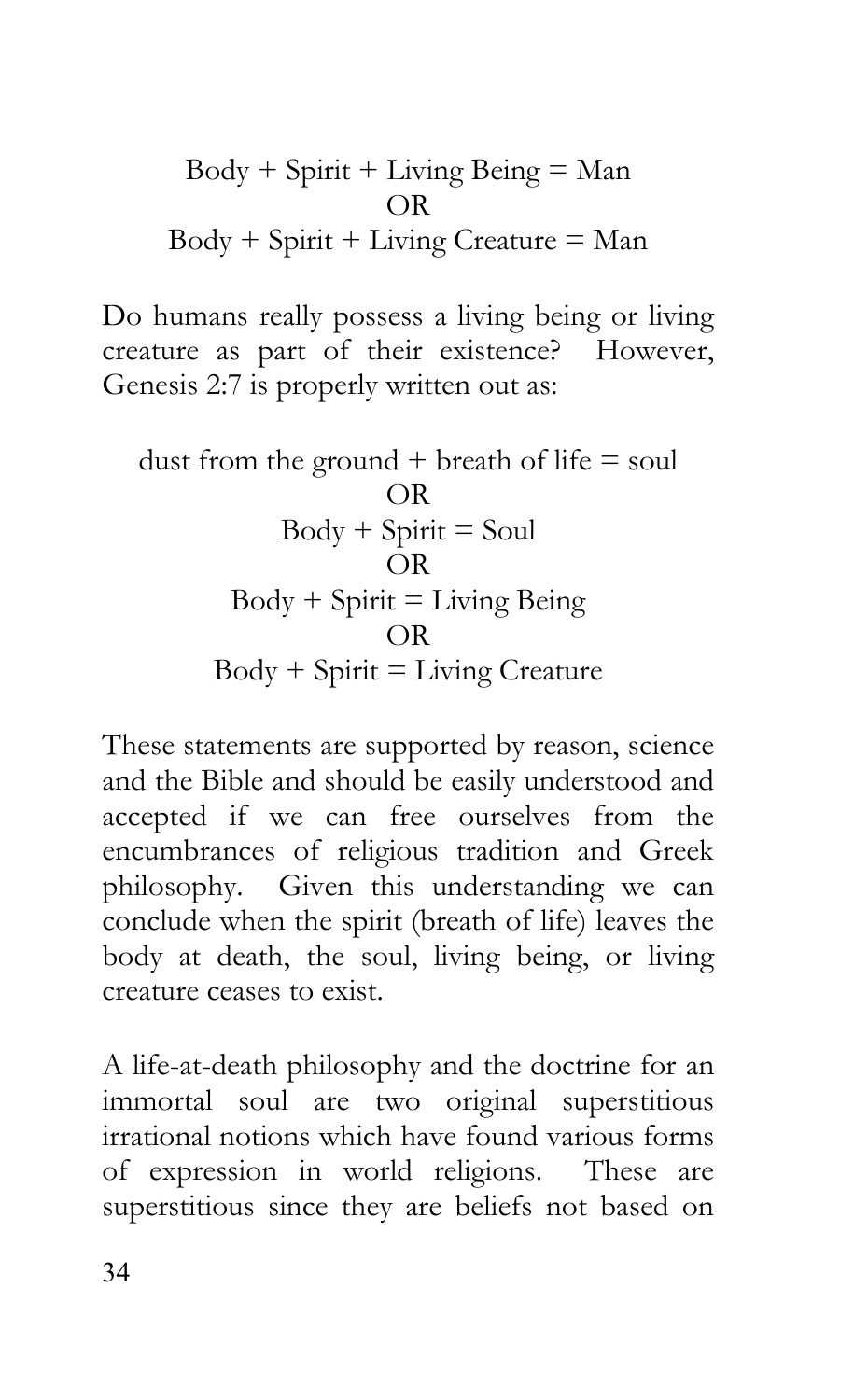scientific evidence or observation. They are irrational because they cannot be reasoned to be the actions of an all loving, wise, just and all powerful God. They are notions because these are vain philosophies based on imagined ideas or concepts not supported by the Bible. A massive philosophical structure has been built upon these erroneous "foundational" doctrines which today are teetering on the brink of collapse.

Let us not forget God's plan must be the best course of action for his creation. Allowing people to be born, experience pain and suffering for their brief lifespan only to die later does not seem like a very good plan even to the simplest of minds. God must have something better for humanity, a plan that is reasonable, loving and fair for all of his creation.

*The thief comes only to steal and kill and destroy; I have come that they may have life, and have it to the full. John 10:10*

1. 1 Thessalonians 5:23 is the only other Bible scripture mentioning all three (soul, body and spirit) but no relationship to each other is stated or implied: "May God himself, the God of peace, sanctify you through and through. May your whole **spirit**, **soul** and **body** be kept blameless at the coming of our Lord Jesus Christ." For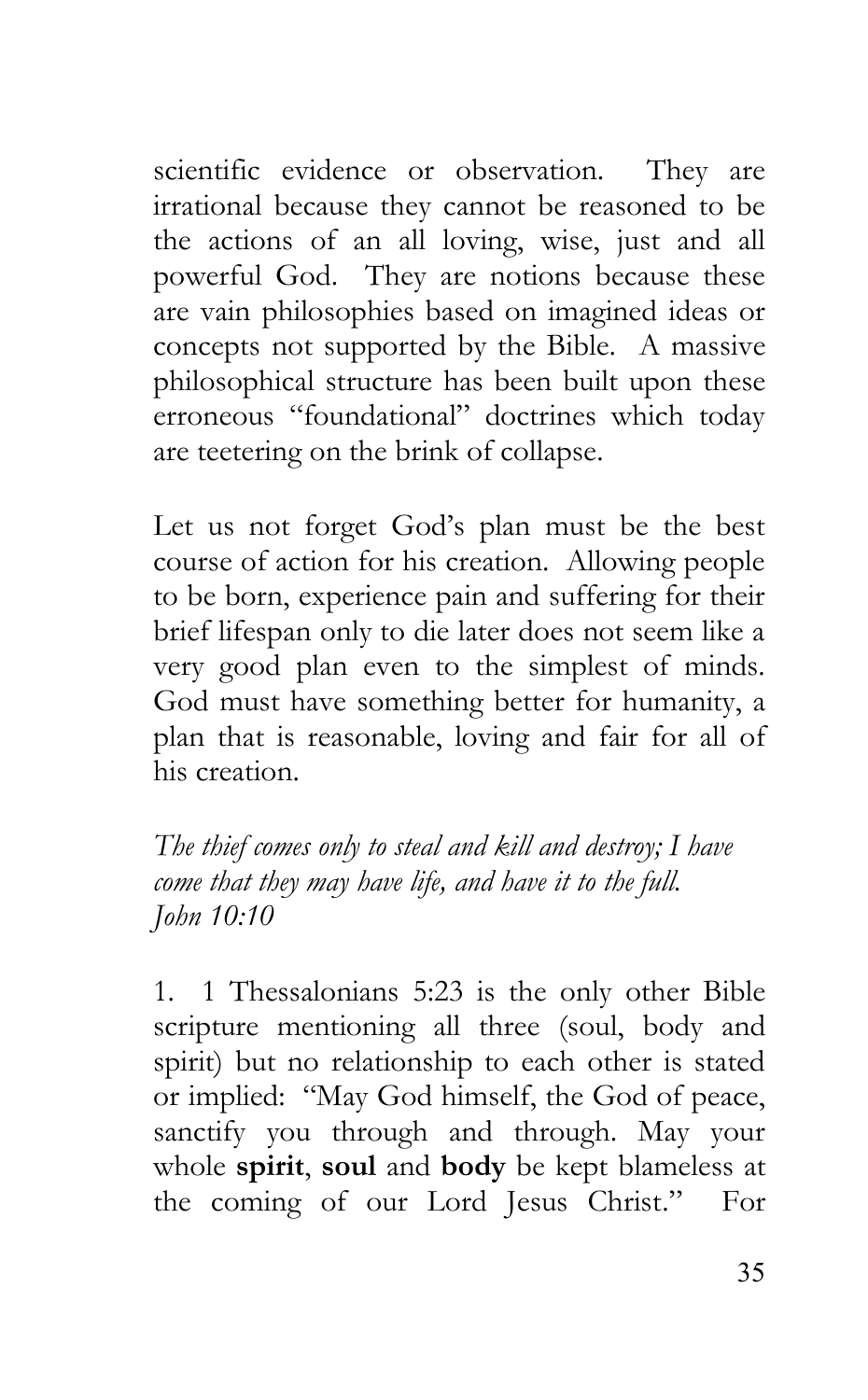example, one can speak about hydrogen, oxygen, and water in the same sentence. The relationship each has to the other should not be inferred if not explicitly stated.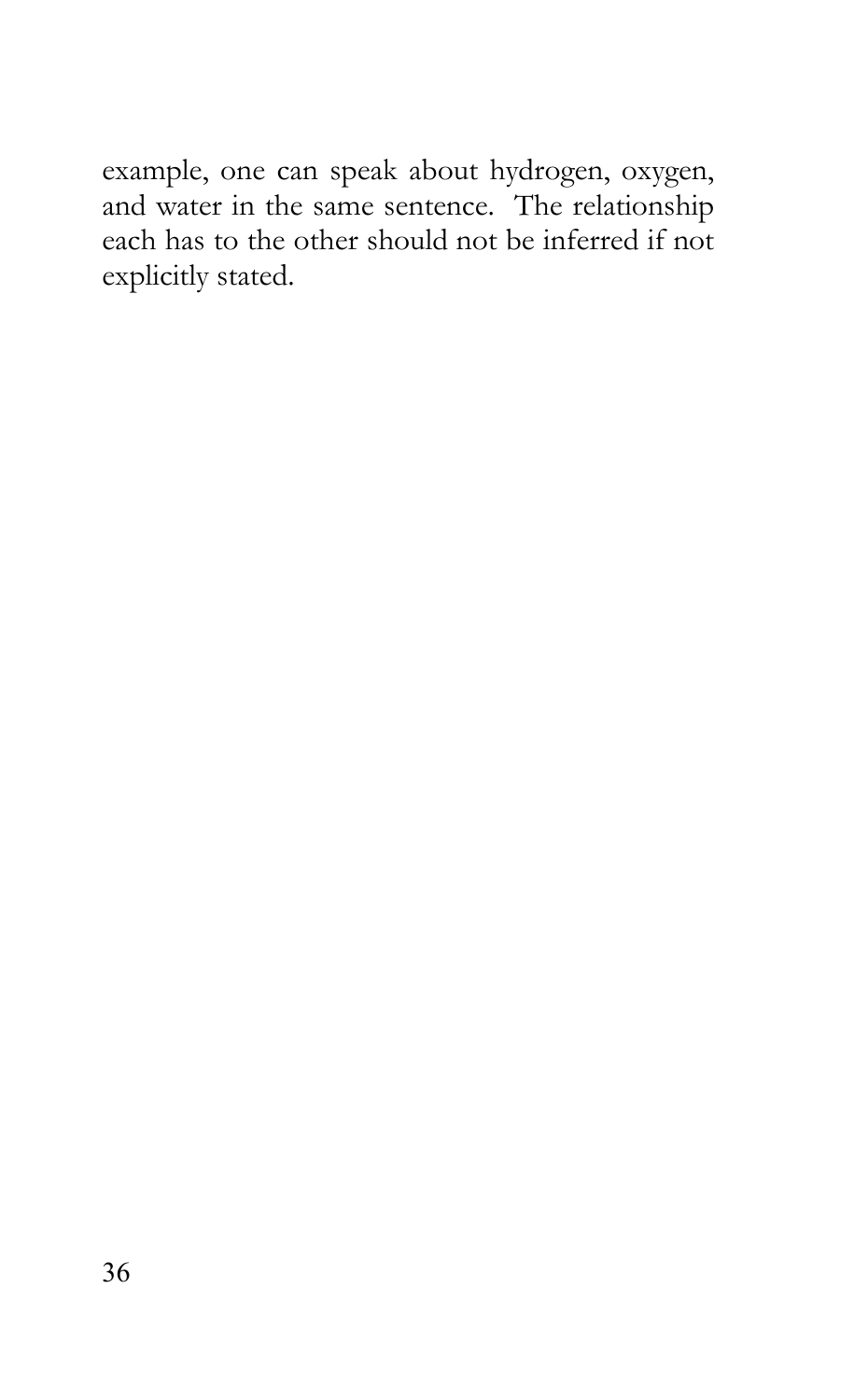Who are we? We find that we live on an insignificant planet of a humdrum star lost in a galaxy tucked away in some forgotten corner of a universe in which there are far more galaxies than people.

Carl Sagan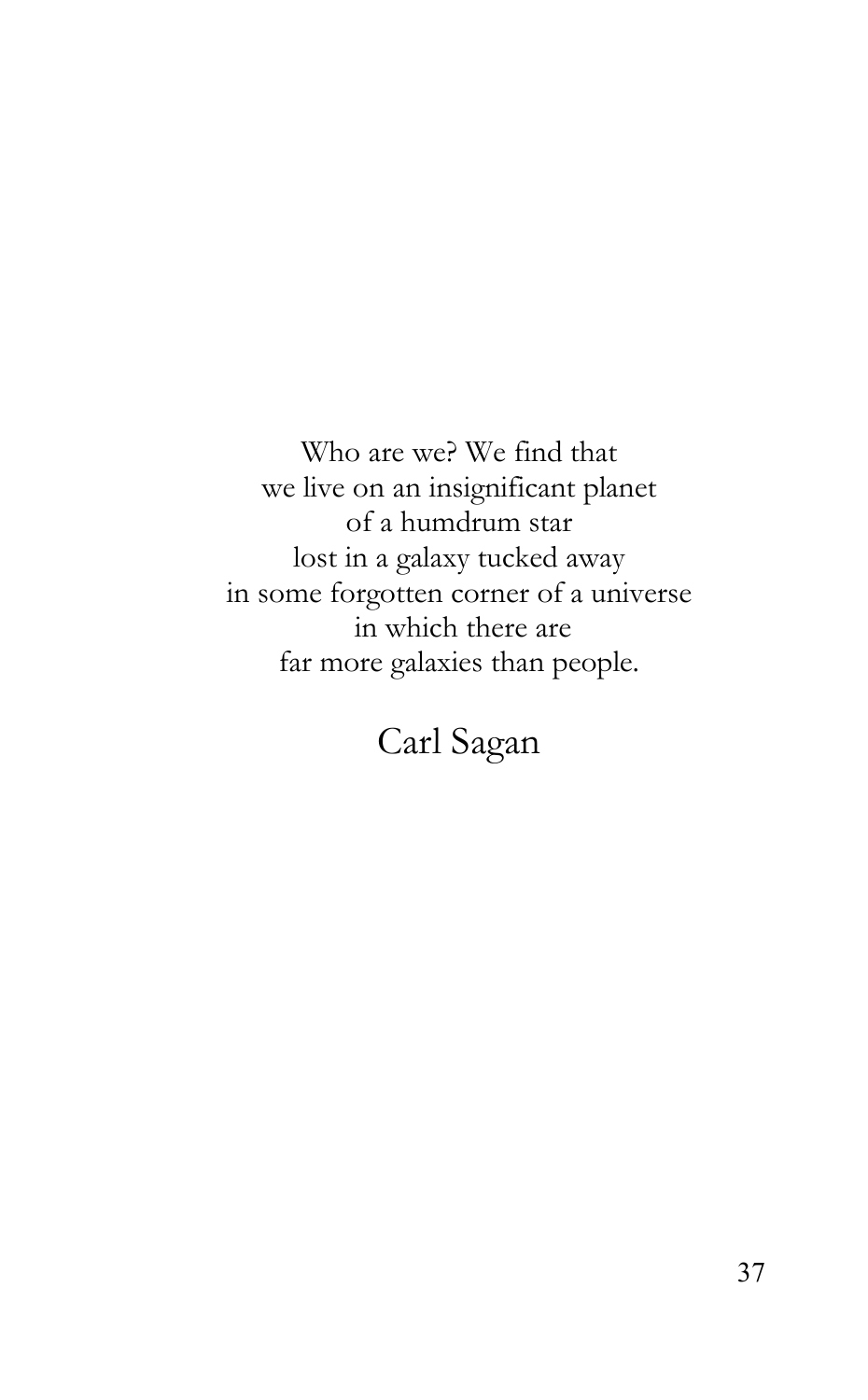

#### {A spectacle of God's attributes working together in perfect harmony}

*Then God planted a garden in Eden, in the east. He put the Man he had just made in it. God made all kinds of trees grow from the ground, trees beautiful to look at and good to eat. The Tree-of-Life was in the middle of the garden, also the Tree-of-Knowledge-of-Good-and-Evil. Genesis 2:8,9*

A master architect's goal in overseeing a high-rise construction project is the realization of his design culminating in an inauguration celebration after completion. Those unfamiliar with the architect's design will have difficulty envisioning the grandeur of the finished building during construction. Large earth moving equipment quickly turns a once peaceful landscape into a dynamic construction site of dirt, dust and debris. To the unlearned, it appears the project is heading in the opposite direction from the original intention. The master architect does not waver from his purpose, always focusing on the details necessary for achieving the goal. He is not discouraged by the unpleasant conditions during

38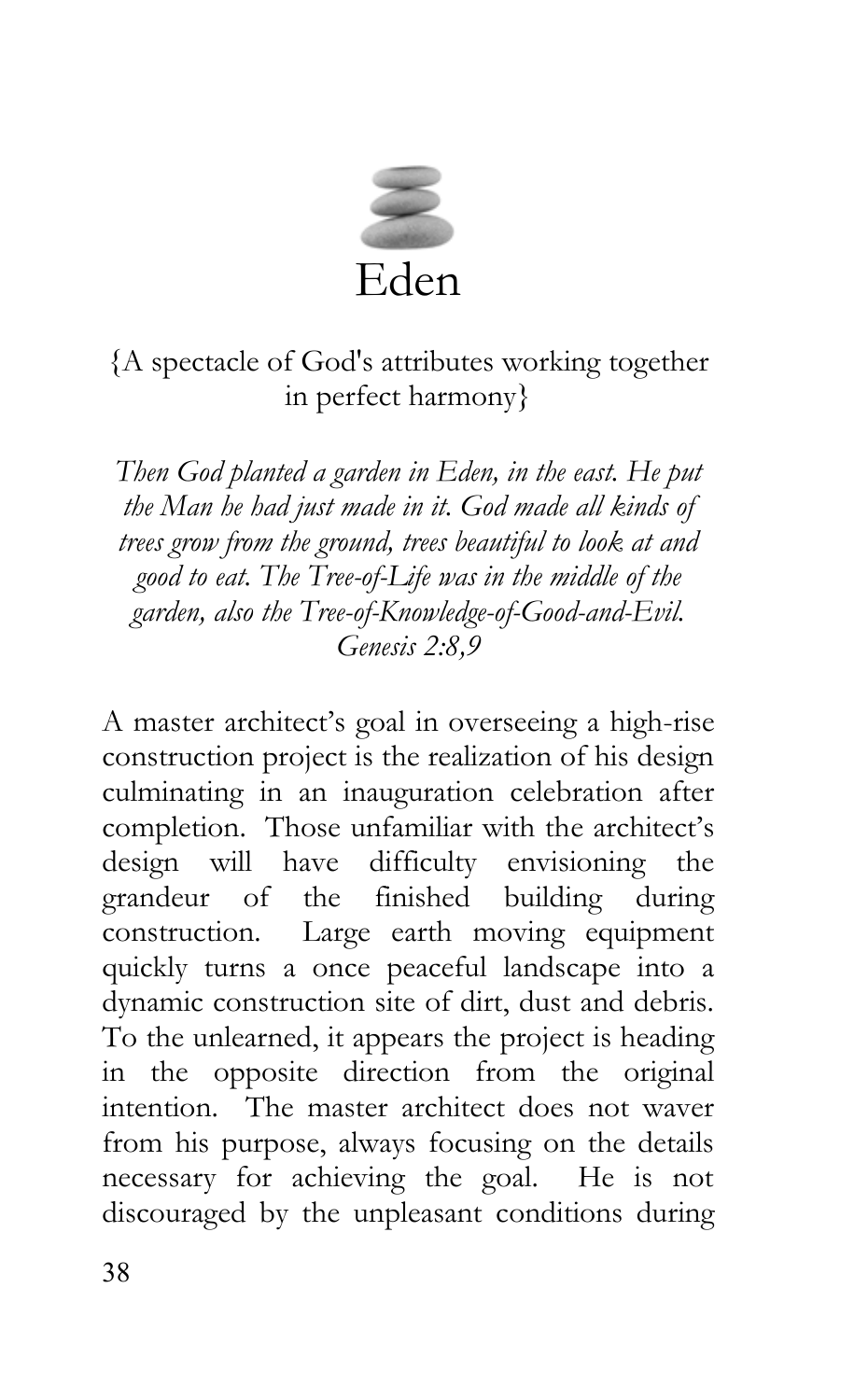construction because he knows everything is proceeding precisely as planned. Only after the final scaffolding comes down will all be able to appreciate the truly magnificent structure which was penned by the master architect's hand many years before.

God is the master architect of our world and the events which transpired in the Garden of Eden were meticulously planned by him. His divine plan of the ages was penned many years ago prior to the foundation of the world. They reveal God's attributes of love, power, justice and wisdom, working together in perfect harmony for the advancement of his plan which will ultimately benefit his creation. An accurate understanding of the conditions created in Eden and the subsequent interaction between God and the first human family is necessary to gain a greater appreciation of God's plan, making Eden worthwhile of careful examination. Erroneous notions surrounding Eden promoted by religious institutions has only served to malign God's true character and conceal his wonderful plan for all. Recall our earlier conclusion, an all wise, just, loving and all powerful God could only choose the best course of action for his creation, one which will lead to a greater good and the prevention of a greater evil. It all began to be revealed here, in Eden!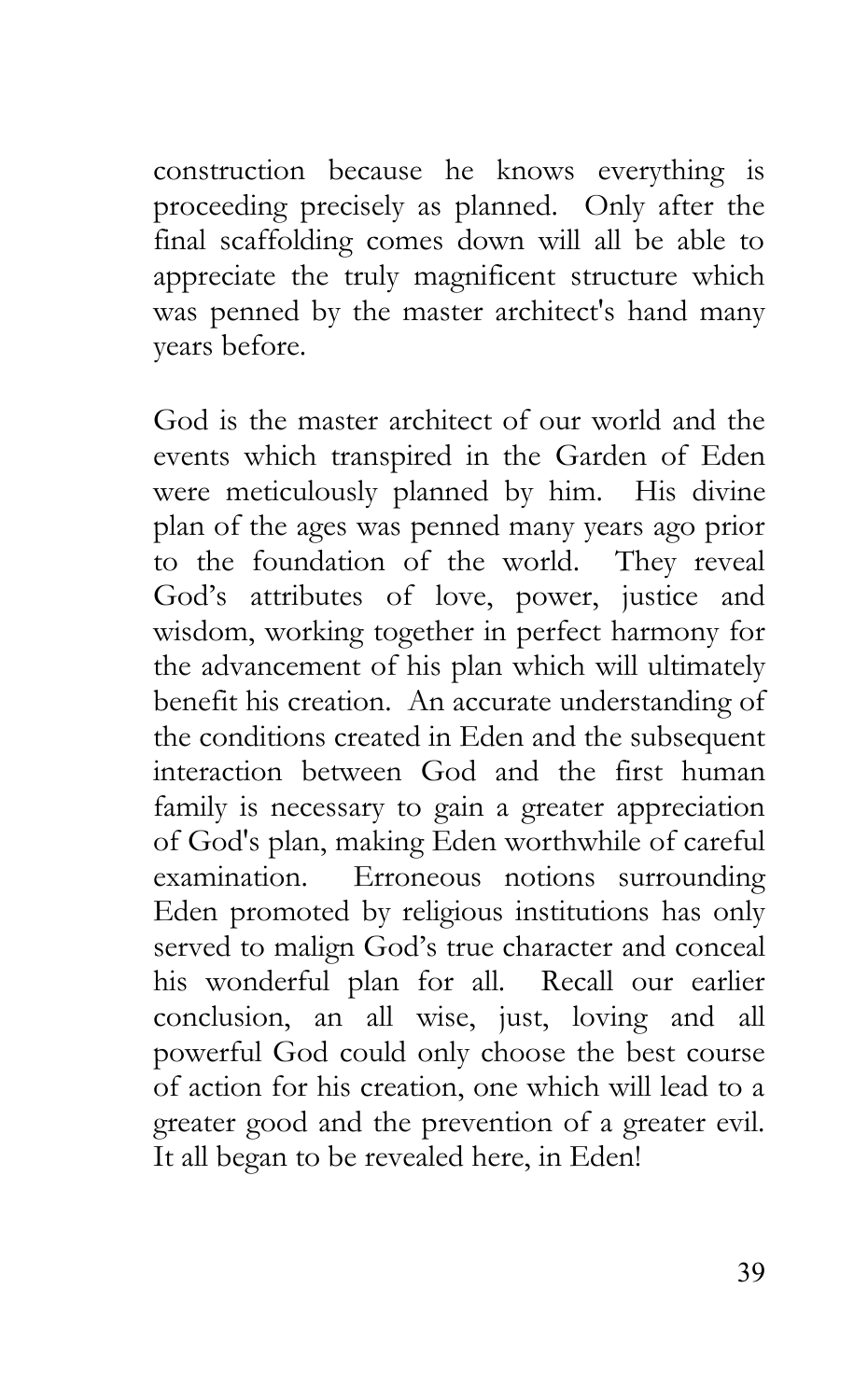The Garden of Eden was God's original earthly paradise which has been variously located at the headwaters of the Tigris and Euphrates in northern Iraq, in Africa, and in the Persian Gulf. The word "Paradise" signifies, "a delightful garden, park, or pleasure ground." Among the many trees in the garden, two types were planted in the center of the garden and given curiously unique names. The first called the tree of life sustained Adam and Eve's perfect life. The other tree was called the tree of knowledge of good and evil. Adam and Eve were permitted to eat from all of the trees in the garden except from the tree of knowledge of good and evil. The stage is now set and the curtains are raised on what would become *The Greatest Love Story* of all time and a spectacle of God's attributes of power, wisdom, justice and love, working together in perfect balance and harmony.

*By faith we understand that the universe was formed at God's command, so that what is seen was not made out of what was visible. Hebrews 11:3*

Power is defined as the ability to bring about or help bring about outcomes. God's power is not limited. The universe was created from nothing by God's infinite power. The Big Bang theory supports the Bible declaration in Hebrews 11:3 and "is a well-tested scientific theory which is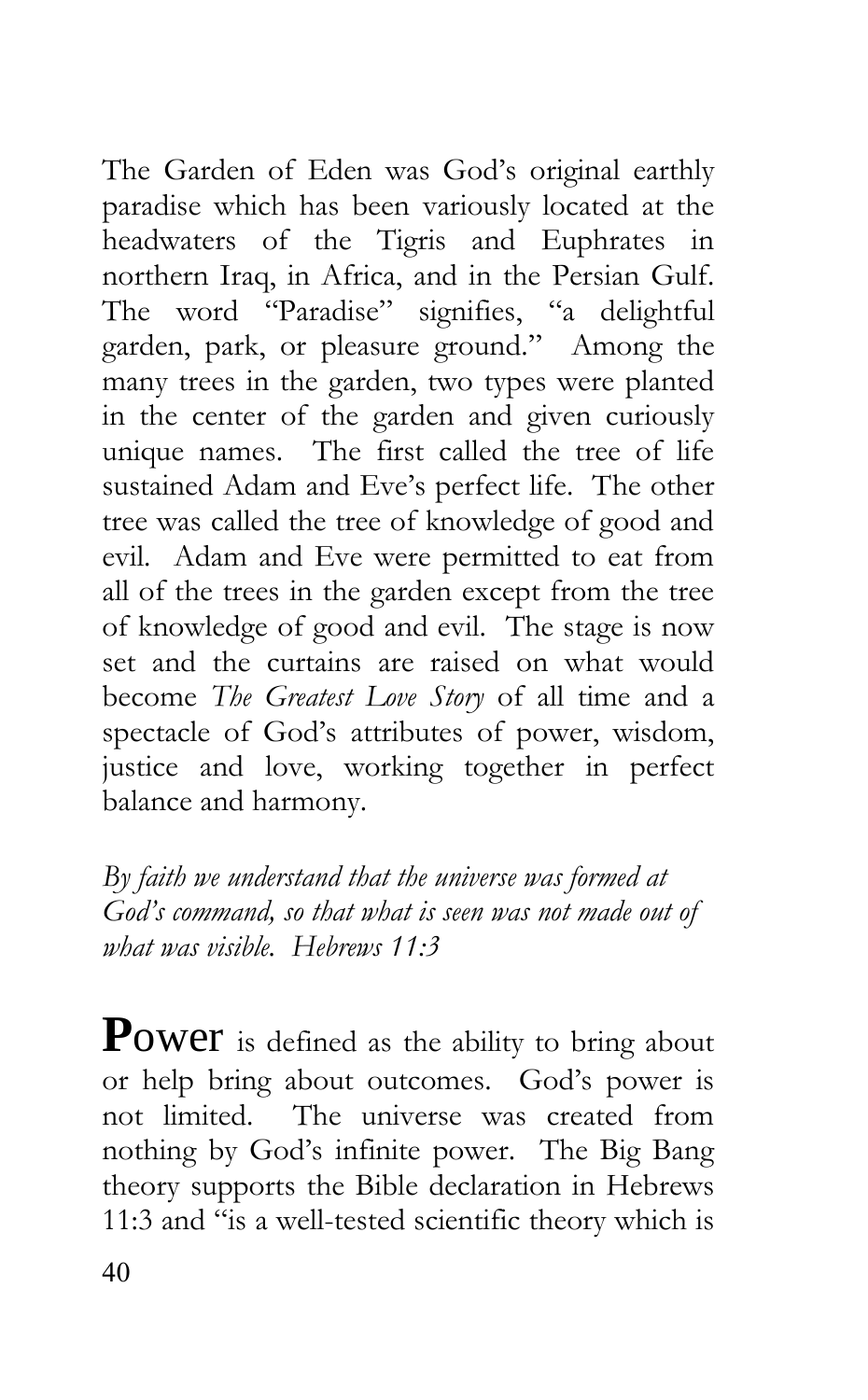widely accepted within the scientific community because it is the most accurate and comprehensive explanation for the full range of phenomena astronomers observe"<sup>1</sup> . God's attribute of power which brought about the universe some 13.75 billion years ago also influences and directs all of his plans. God's plans can and will be fulfilled uninhibited and uninterrupted by anyone or anything because of this unlimited power.

*I am God, and there is no other; I am God, and there is none like me. I make known the end from the beginning, from ancient times, what is still to come. Genesis 46:9,10* 

**W**isdom is a comprehension of what is true resulting in a deep understanding of reality which enables the optimum application of judgments and actions in keeping with this understanding. A simpler definition for wisdom is to make the best use of knowledge (Charles Haddon Spurgeon). We gain knowledge by experience and observation from both the past and present which can lead us to wisdom. God possesses all knowledge and wisdom is a fundamental attribute of his. He declares possessing knowledge from the past, present and future. Chance and uncertainty do not exist with God. This wisdom guarantees all of God's decisions are optimal.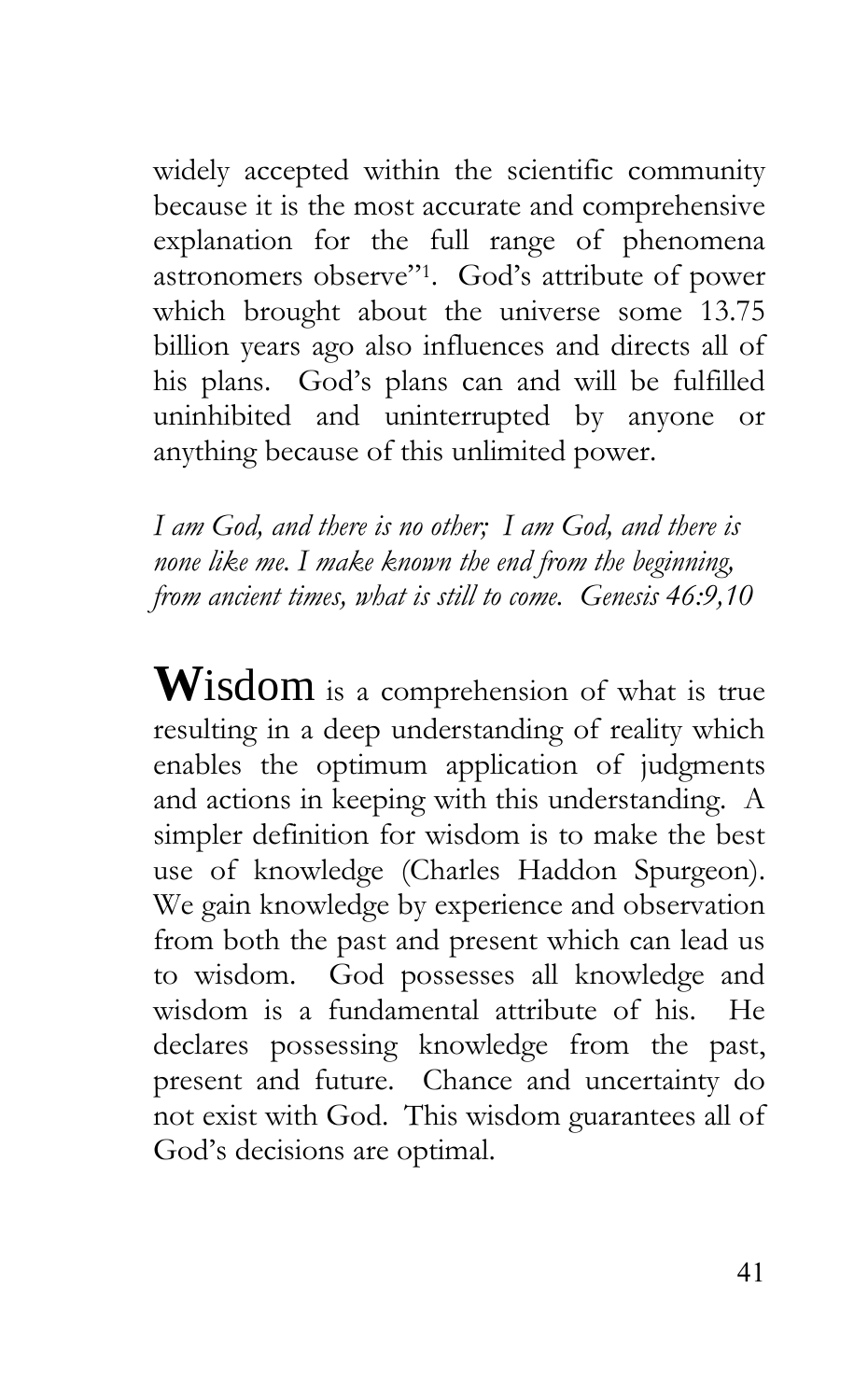*If anyone is injured, the offender must pay a life for a life, an eye for an eye, a tooth for a tooth, a hand for a hand, a foot for a foot, a burn for a burn, a bruise for a bruise, a wound for a wound. Exodus 21:24-25*

*I will make justice a measuring line and righteousness a plumb line... Isaiah 28:17*

Justice is fairness or reasonableness, especially in the way people are treated or decisions are made. Justice is to civilized society as truth is to wisdom, the latter cannot exist without the former. God's definition for justice is precise, "If anyone is injured, the offender must pay a life for a life, an eye for an eye...." This definition of justice is an important element in God's plan for humanity. Justice shows no mercy, owes no special favors, and is exact and final. Though not the worldwide standard today, God assures us he will make justice the measuring line (standard) and righteousness (doing what is right) a plumb line (exacting).

*... God is love 1John 4:8*

*Love never comes to an end... 1 Corinthians 13:8*

42 Love is defined as a virtue representing kindness, compassion, and affection —"the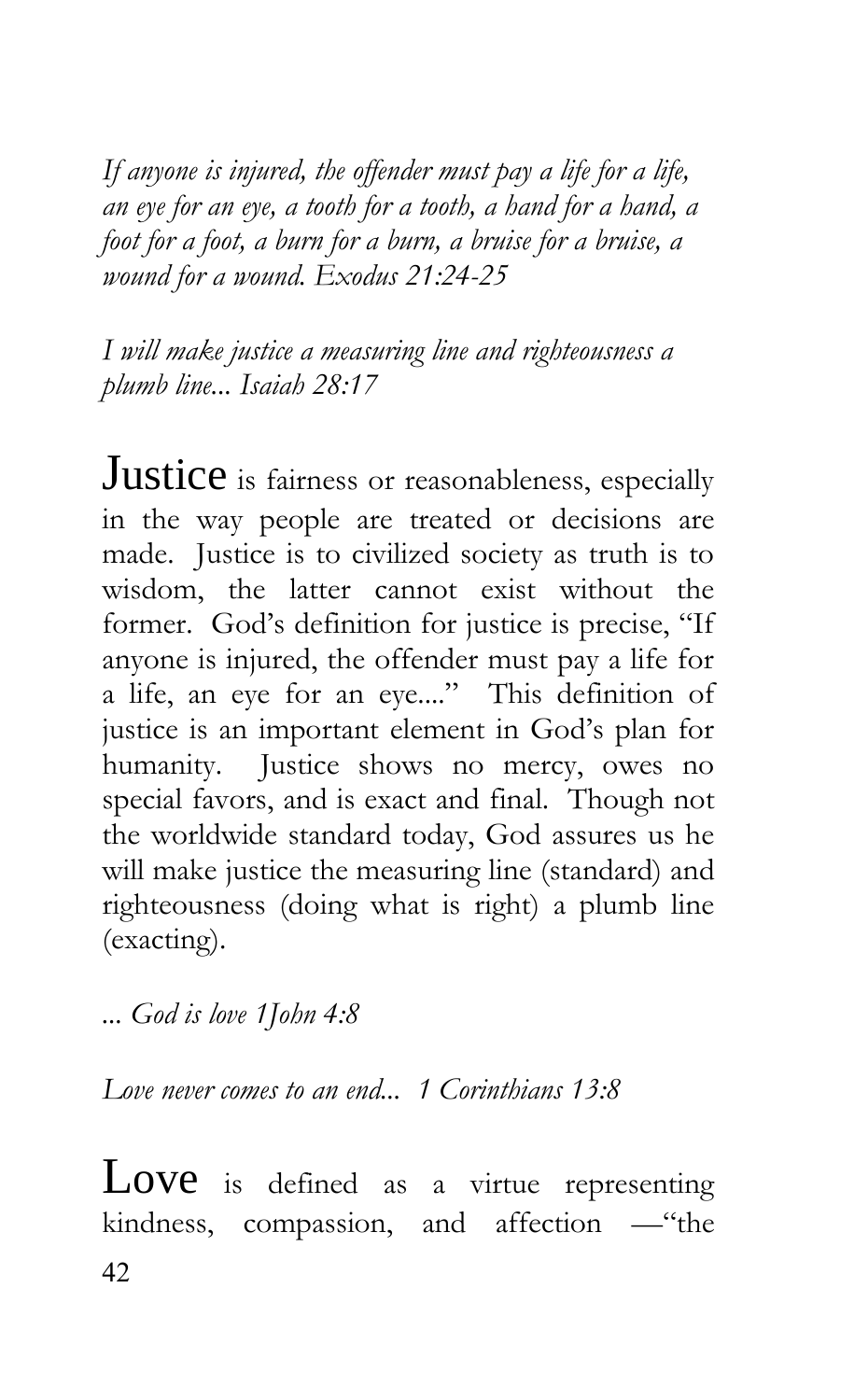unselfish loyal and benevolent concern for the good of another" (Merriam Webster Dictionary). The Bible declares God is love and his love will never end. The attribute of love motivated God to create an intelligent human family, provide them a perfect home and give them the freedom of choice. Love did not enforce obedience nor<br>interfere with their freedom God's love for interfere with their freedom Adam and Eve and their descendants continues regardless of Adam and Eve's failure. Apostle Paul concludes in Romans 8:38,39 "I am convinced that nothing can ever separate us from God's love which Christ Jesus our Lord shows us. We can't be separated by death or life, by angels or rulers, by anything in the present or anything in the future, by forces or powers in the world above or in the world below, or by anything else in creation." God's great love (benevolent concern) for his creation will be evident to all once the scaffolding is removed revealing a glorious superstructure.

*"Rain and snow come down from the sky. They do not go back again until they water the earth. They make it sprout and grow so that it produces seed for farmers and food for people to eat. My word, which comes from my mouth, is like the rain and snow. It will not come back to me without results. It will accomplish whatever I want and achieve whatever I send it to do." Isaiah 55:10,11*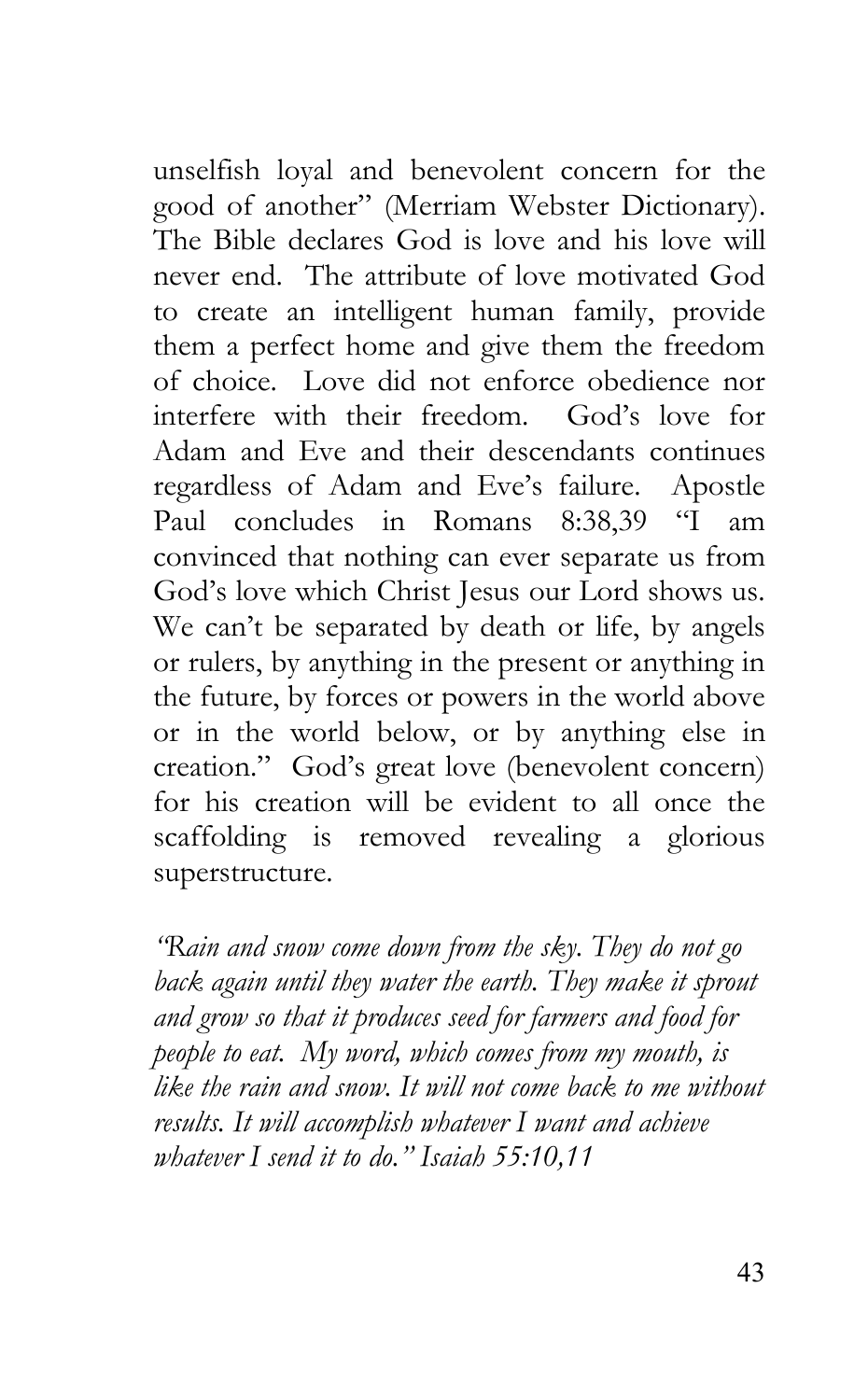*God is not like people. He tells no lies. He is not like humans. He doesn't change his mind. When he says something, he does it. When he makes a promise, he keeps it. Numbers 23:19*

*So God created humans in his image. In the image of God he created them. He created them male and female. God blessed them and said, "Be fertile, increase in number, fill the earth, and be its master." Genesis 1:27,28*

The human race was not designed to die, but was made to live forever upon the earth. Adam and Eve were created perfect in God's image and therefore able to fill the earth with a perfect human race. They fell from perfection and came under the condemnation of death when they disobeyed making it impossible for them to fulfill God's purpose. At first it appears God has failed or changed his plans, but God declares his word will not come back to him without results. God's wisdom in harmony with his unlimited power guarantees the outcome. God as the master architect never lost focus on the goal. His plan remains unchanged regardless of the present unpleasant conditions. Adam's disobedience does not change God's plan. This evil world does not change God's original plan. God's adversary, the serpent or devil, has not changed his plan. God declares he will accomplish what he started (Isaiah 55:10,11). His divine plan proceeds precisely and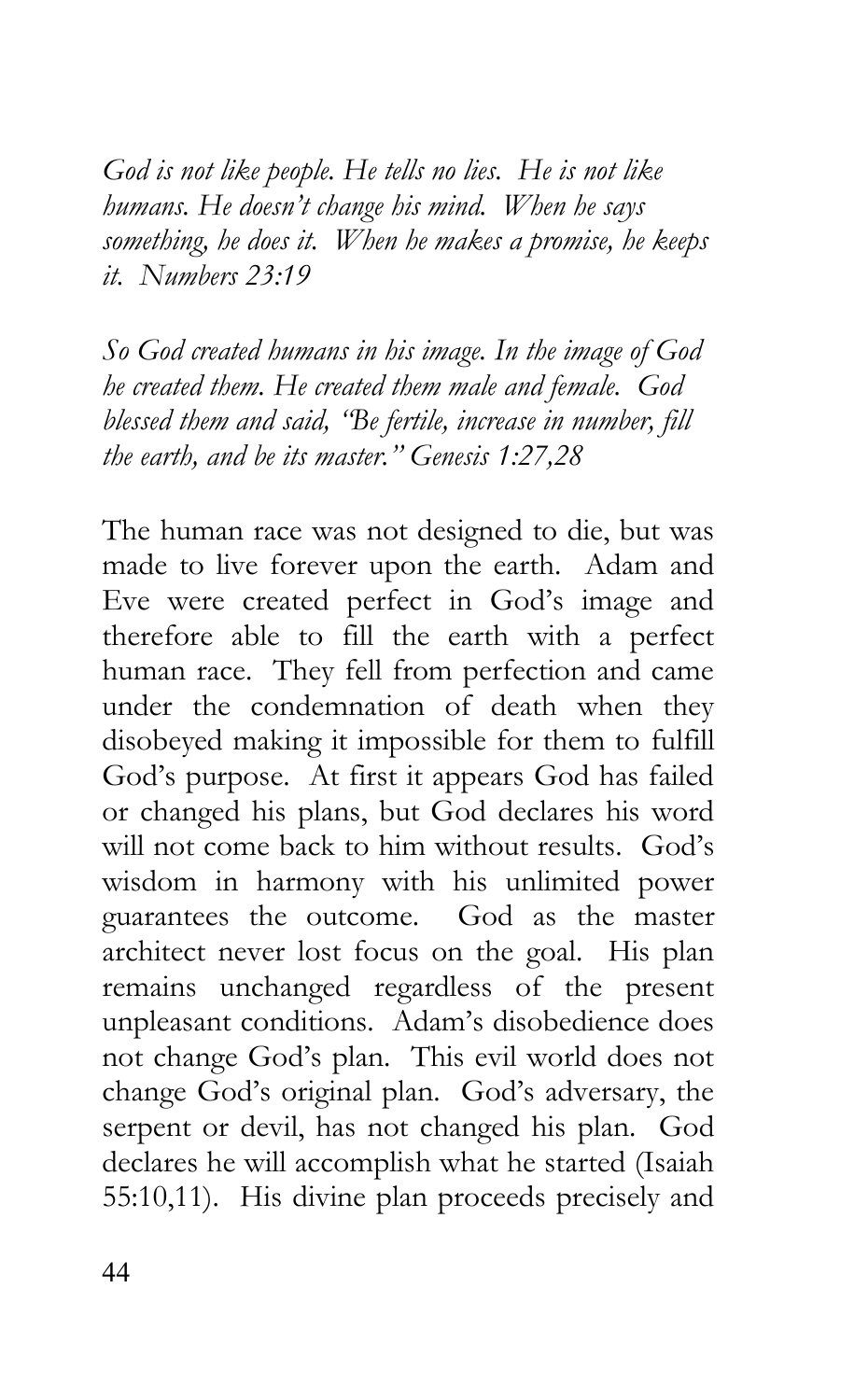according to design in perfect timing for the realization of his original purpose, an earth filled with a perfect human family living forever under his blessing. The lesson Adam and Eve learned from Eden was a necessary first step toward accomplishing his goal.

The principles of right and wrong, good and evil have always existed. Adam and Eve needed to learn the value of choosing right and good over wrong and evil. Three possible approaches God could use to teach Adam and Eve were intuition, observation, and experience. God could preprogram Adam and Eve with a full knowledge of all the consequences for disobedience, that is, give them a natural intuition regarding evil. Secondly, Adam and Eve could learn by observing others while being protected from personally experiencing evil. Thirdly, God could allow Adam and Eve to freely make their choices and learn from their own personal experiences.<sup>2</sup>

The first scenario has an advantage over the other two since obeying God is inherent to Adam and Eve's nature. However, Adam and Eve could question being "forced" to believe or do things as a result of their programing. This persistent question will lead to a lack of appreciation for God's authority. The second scenario, learning by observation is often times inferior to learning by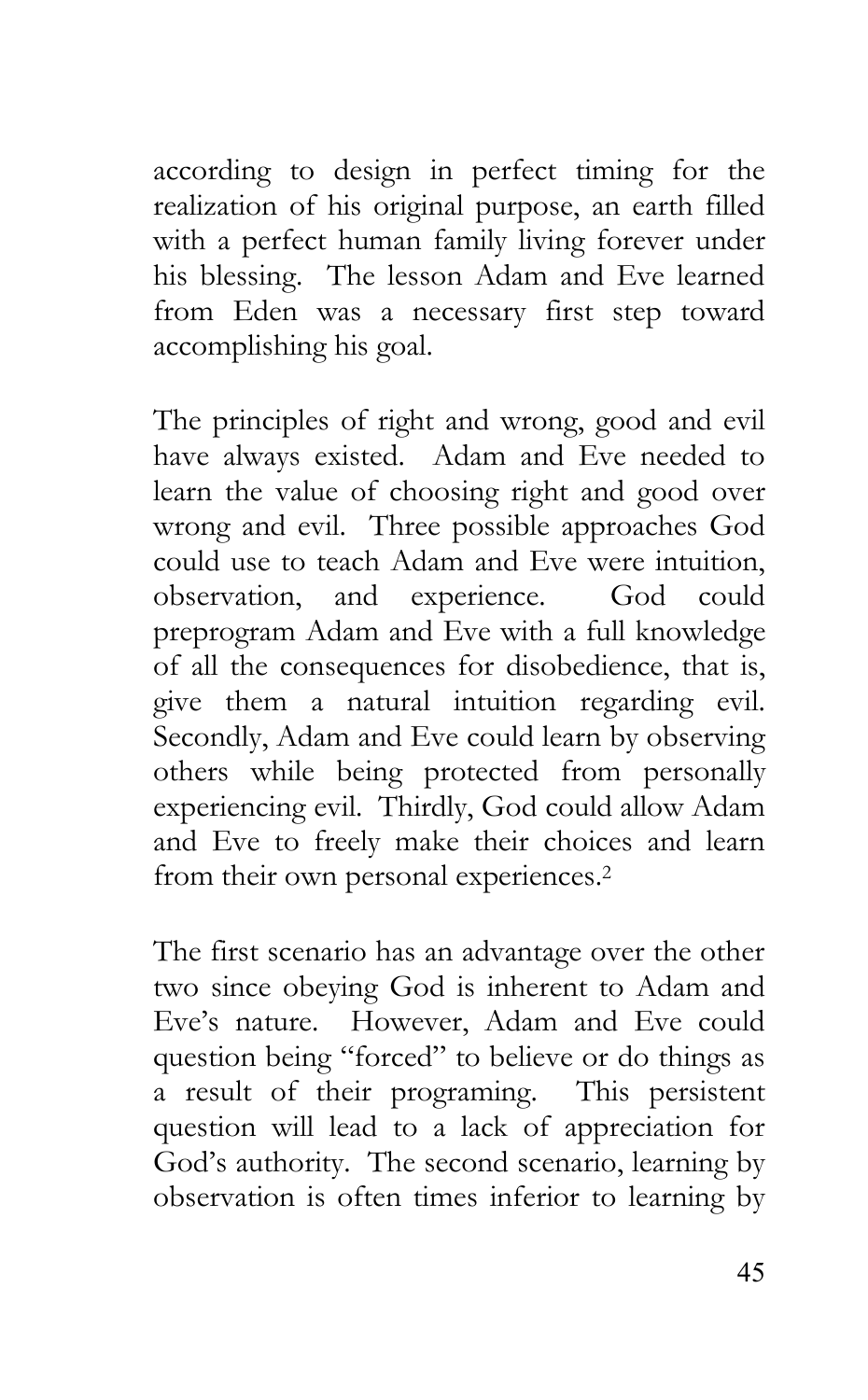experience. God could have chosen this method since knowledge is gained in either case. We must conclude this method was not the best course for Adam and Eve since God did not select it. God chose the experience scenario. This permitted Adam and Eve to learn and grow in knowledge by their own experiences while developing a trust and respect for their creator's benevolent authority and his perfect laws. This approach is far superior to the other scenarios but one has to question if the penalty outweighed the benefits of the lesson.

Most religious groups promote the popular doctrine of hell, or something very similar, as God's penalty. God's attributes of wisdom, love, justice and power could not establish hell, a place of eternal conscious torture, as the penalty for disobedience. There is an arrant inequity in promoting **eternal** torment as punishment for finite disobedience. Our own civilized justice system does not condemn the most heinous criminals to a cruel punishment as hell. Civilized humanity is more just (fair) to its most nefarious criminals than what is being attributed to a perfect and just God.

*Sin came into the world through one person, and death came through sin. So death spread to everyone... Romans 5:12*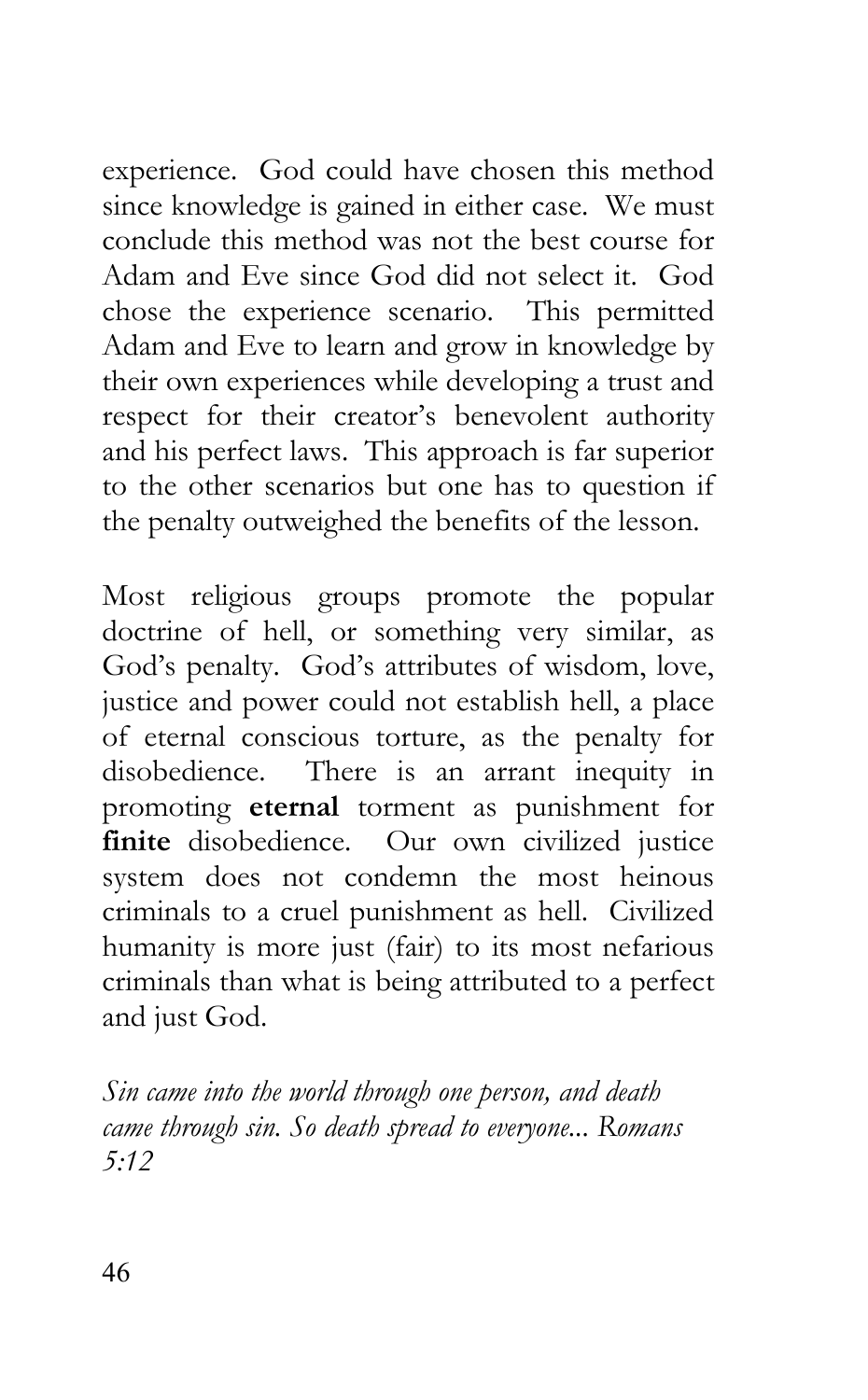Adam believed he alone committed suicide the moment he disobeyed. God did not inform Adam that the penalty of death (not a penalty of eternal torture) would also be passed on to his descendants. Apostle Paul writes about our inherited death sentence saying, "the verdict which followed one person's (Adam's) failure condemned everyone (Romans 5:16). Everyone was condemned through one failure (Romans 5:18). Humanity died as the result of one person's (Adam's) failure (Romans 5:15)." Everyone born of Adam inherits his condemnation at birth and is destined to die.

*Indeed, I was born guilty. I was a sinner when my mother conceived me. Psalms 51:5*

Since God is all wise, we would expect he has a reasonable explanation for condemning the world for Adam's failure. On the surface, the condemnation of the entire human race appears to be overreaching and contrary to God's attributes. We would not punish our own children for our personal failures. How can God's decision to condemn the rest of the world be justified?

God's benevolent concern for his human creation in harmony with his wisdom did establish a plan to remedy the inherited death sentence and restore humanity back to the perfection lost in Eden.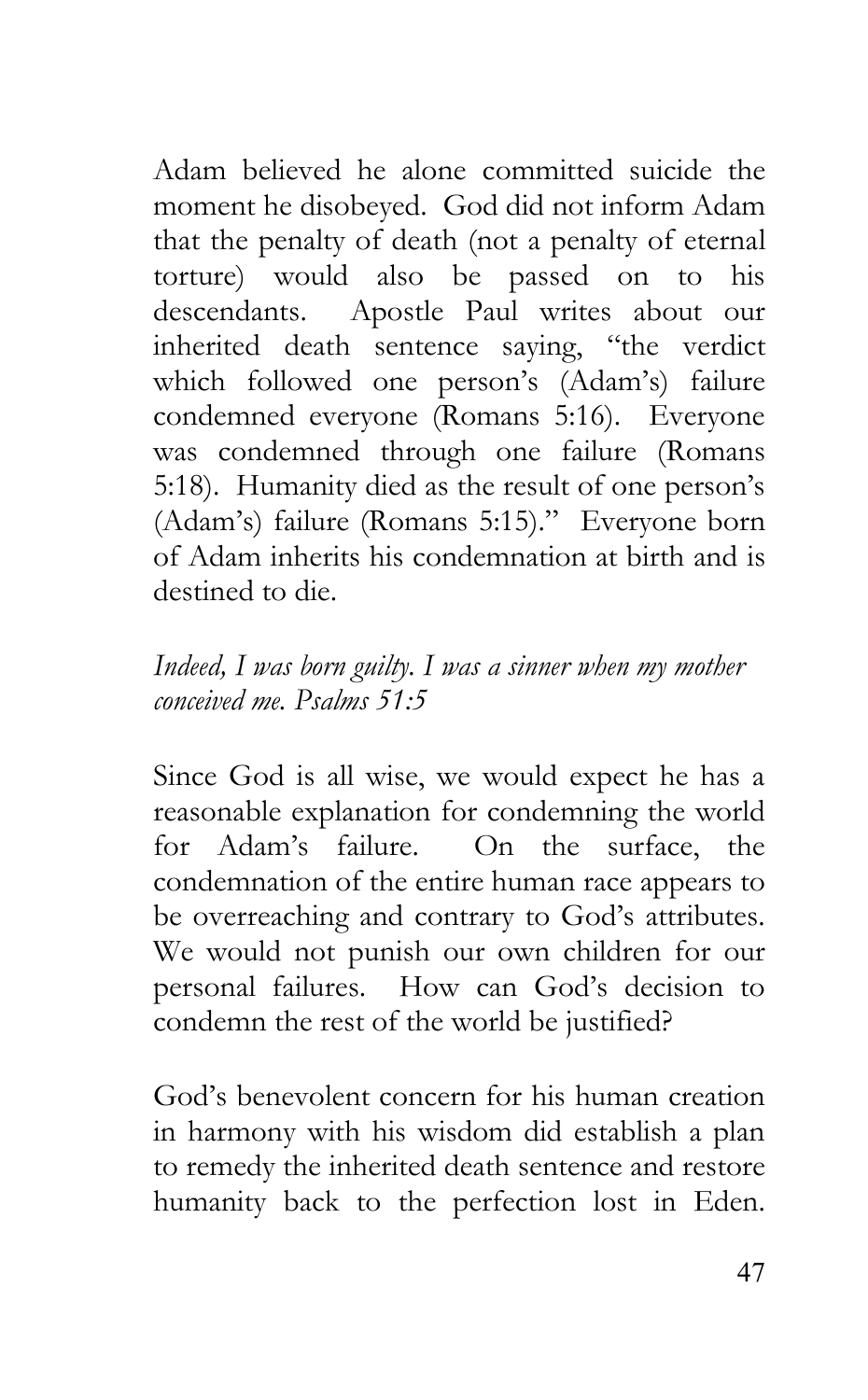God's secret plan was first alluded to his adversary, the Serpent, when God said "I will put enmity between you and the woman, and between your offspring and her offspring; he shall bruise your head, and you shall bruise his heel." Genesis 3:15 This secret plan would gradually be revealed to the world at the proper time.

1. http://en.wikipedia.org/wiki/Big\_Bang, 2012

2. Though not mentioned in the paragraph, a fourth method of learning is by information received through sources accepted as positively truthful.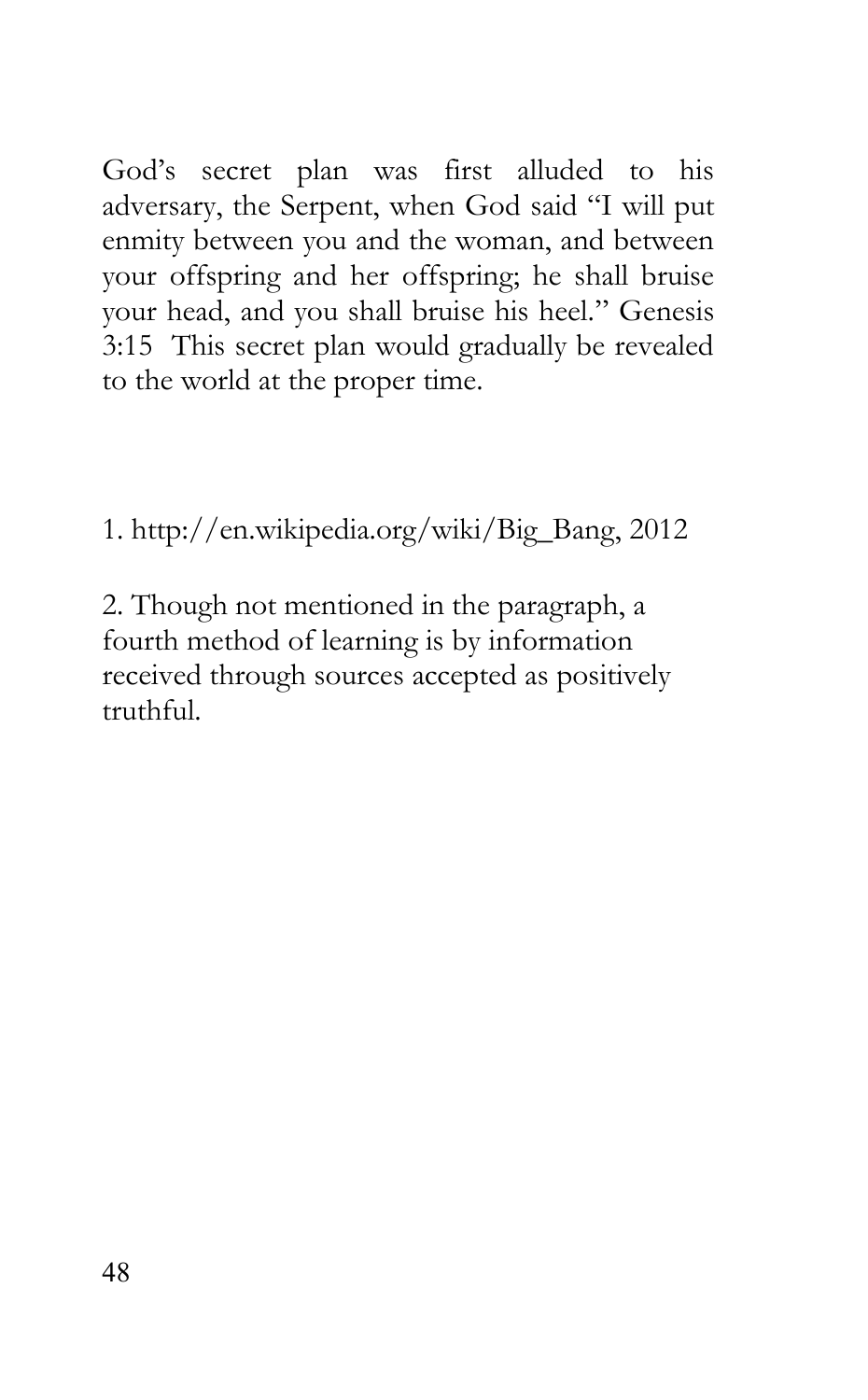To myself I am only a child playing on the beach, while vast oceans of truth lie undiscovered before me.

#### Isaac Newton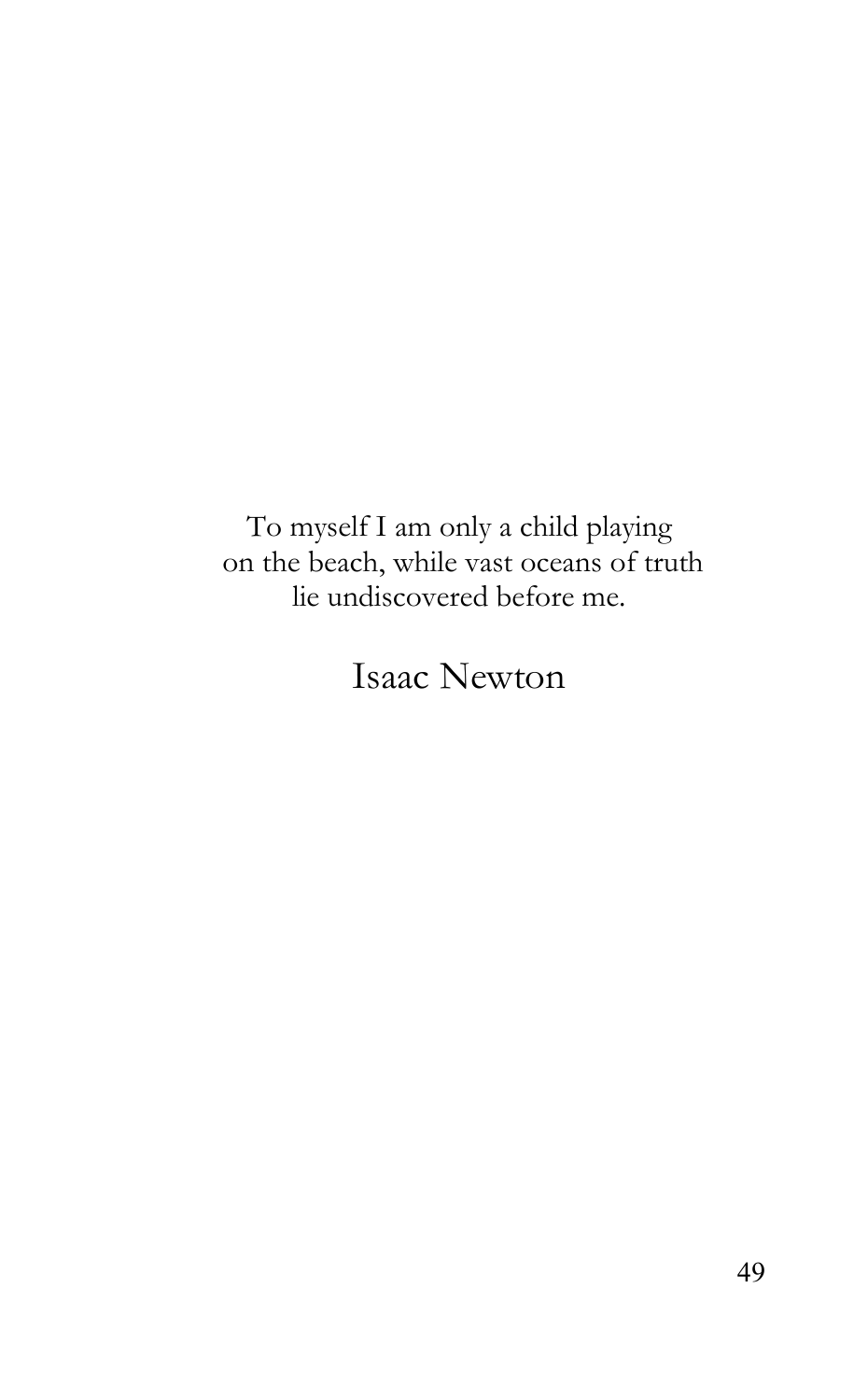

## God's Secret Plan

*God told his secret plans to his servants the prophets, and it will all happen... Revelation 10:7*

*For ages and ages this message was kept secret from everyone, but now it has been explained to God's people. Colossians 1:26*

God knew Adam and Eve would fail their trial in the Garden of Eden due to lack of experience, therefore he had a plan prepared prior to the foundation of our world to redeem and eventually restore them and everyone else (1 Peter 1:20). God kept his plan secret for a long time and only revealed the details gradually as was necessary to accomplish his grand design. This plan can be properly understood today, however many people are still misinformed concerning the principle which permitted God to justly release Adam and everyone else from the death sentence.

*I will* **ransom** *them from the power of the grave; I will redeem them from death: O death, I will be thy plagues; O grave, I will be thy destruction... Hosea 13:14*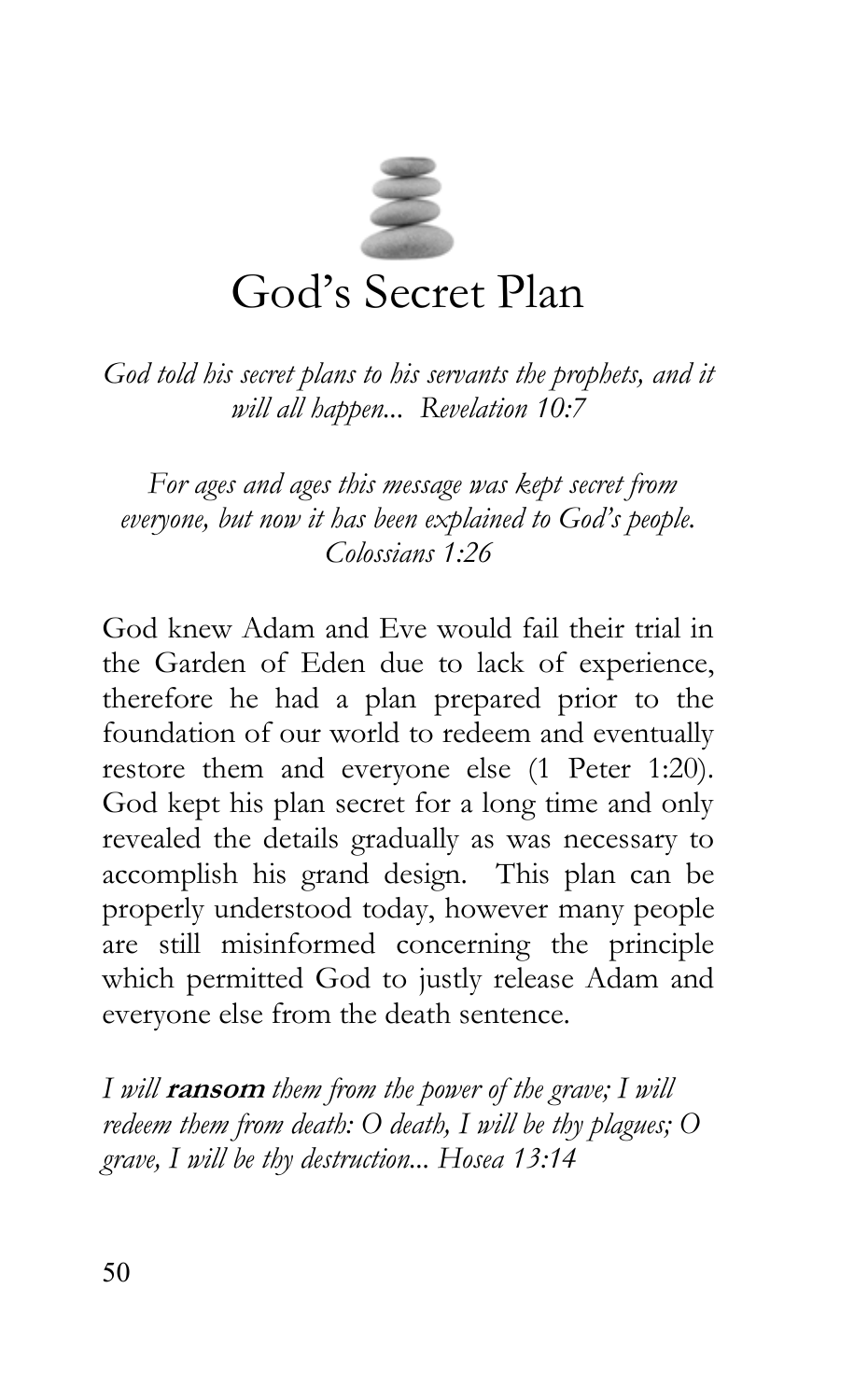*For there is one God, and one mediator between God and men, the man Christ Jesus; Who gave himself a* **ransom** *for all, to be testified in due time. 1 Tim 2:5,6*

*It's the same way with the Son of Man. He didn't come so that others could serve him. He came to serve and to give his life as a* **ransom** *for many people. Matthew 20:28*

*Since a man brought death, a man also brought life back from death. As everyone dies because of Adam, so also everyone will be made alive because of Christ. 1 Corinthians 15:21,22*

A wise and economical decision in God's secret plan was to delay a similar Edenic trial-for-life for everyone else. Instead of being born with a "right to life" and placed on trial for life, God decided to place everyone under Adam's penalty of death. This decision made it possible to redeem everyone and satisfy justice with only one action, otherwise known as the ransom. The Greek word for  $r$ ansom is antilutron  $-$  defined as corresponding price." This concept of a corresponding price is a fixed law of God's universe. It is expressed in Israel's law, "You shall give LIFE for LIFE, eye for eye, tooth for tooth" Exodus 21:23-24. One perfect man was a substitutionary sacrifice for the perfect man Adam, who forfeited his life along with the human race in him. Since everyone is condemned in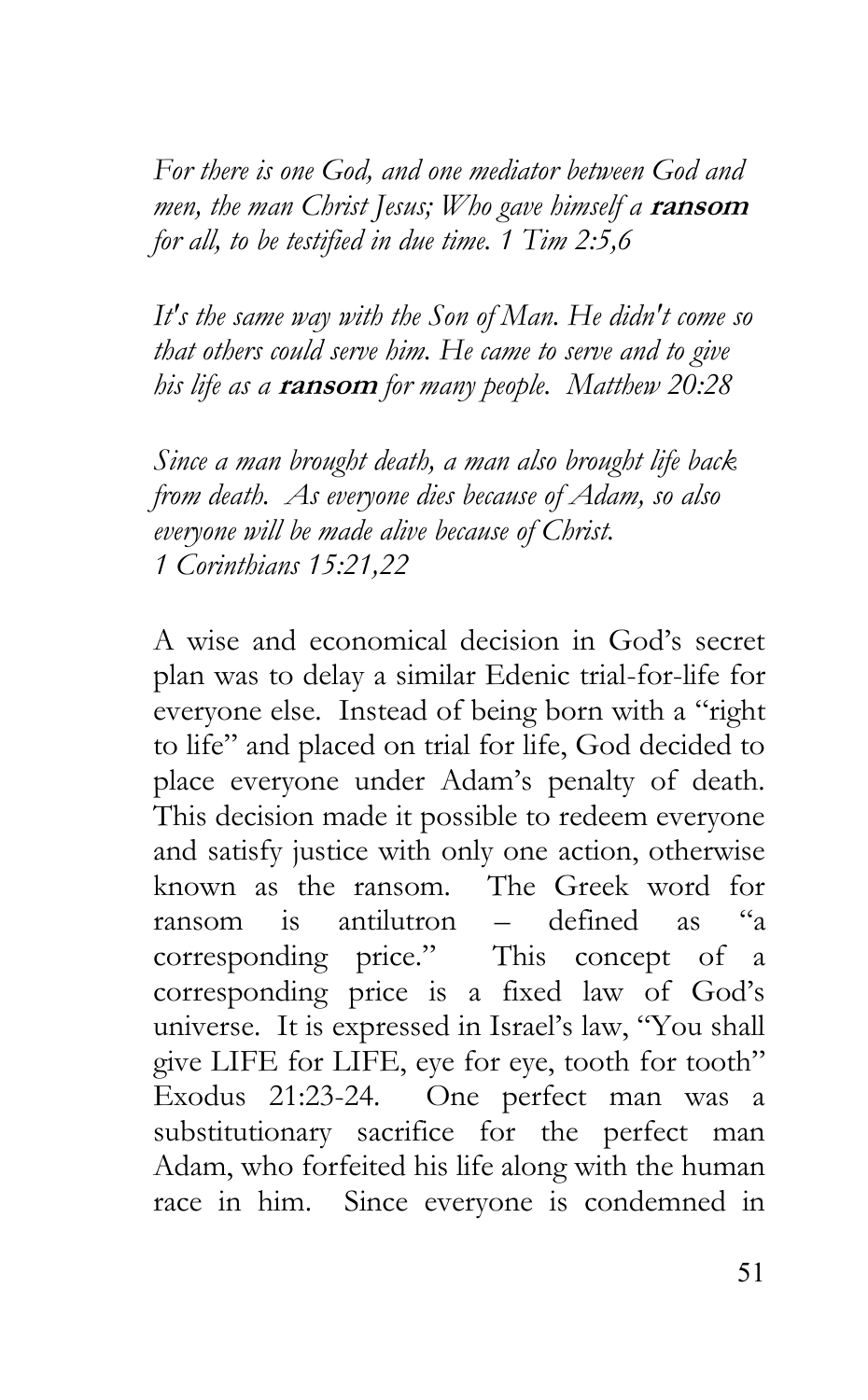Adam to no fault of their own, if Adam is to be restored back to life, it follows that everyone will be restored to life with him. "As everyone dies because of Adam, so also everyone will be made alive because of Christ." 1 Corinthians 15:22 God's justice does not mean "just us", yet many Christians believe they alone will benefit from Christ's sacrifice. If this were true, most of the human race would remain condemned under Adam's death sentence.

*No one can ever buy back another person or pay God a ransom for his life. Psalms 49:7*

*For God did not send his Son into the world to condemn the world, but to save the world through him. (from the Adamic death sentence) John 3:17*

Jesus was uniquely qualified to lay down his life as the corresponding (ransom) price for Adam's forfeited life. All of Adam's descendants are born under his death sentence without a right- to-life; therefore they do not have a life to offer as a substitutionary price. God chose to send his only begotten son into our world to be born of a woman. A perfect human embryo was conceived within Mary by God's power when she was a virgin. Jesus was born separate from the line of Adam and part of the human family. Mary gave birth to a perfect child who had a "right to life" so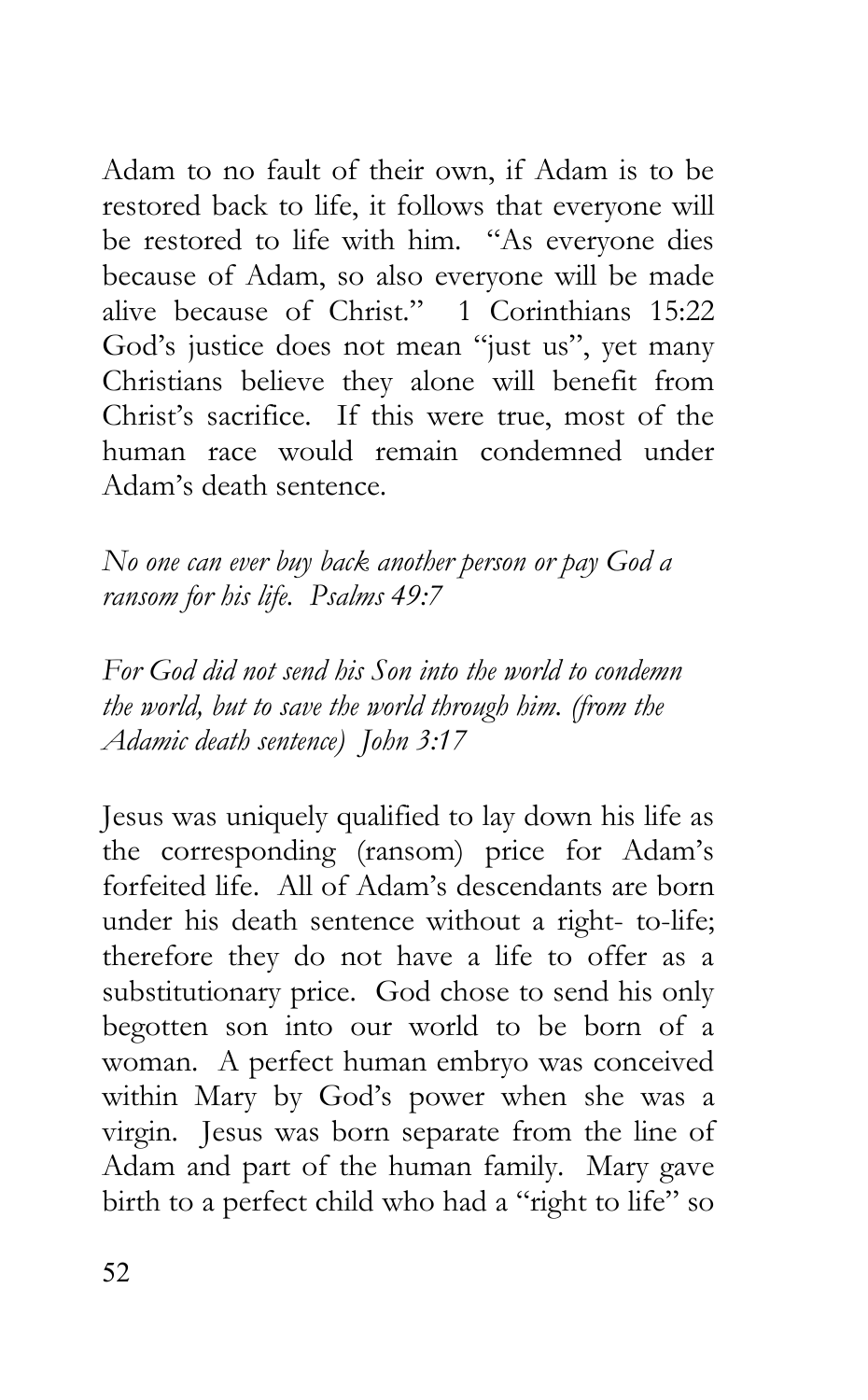long as he was obedient to God. His sacrifice was acceptable to God as the ransom price because of his perfect obedience unto death as Apostle Paul says, "...he humbled himself, and became obedient unto death, even the death of the cross" (Philippians 2:8).

*The greatest love you can show is to give your life for your friends." John 15:13* 

Alternately, God could have given everyone a right-to-life at birth and placed everyone on an individual trial-for-life. Failure would lead to certain death and one could only be restored after another person, by their own free will, forfeited their own perfect life in death (life for life). Lacking sufficient experience with evil, it is reasonable to expect many would fail as Adam and Eve failed at a significant cost to restore them. Apostle Paul shows an added difficulty for this alternate proposal when he says "Finding someone who would die for a godly person is rare. Maybe someone would have the courage to die for a good person." Romans 5:7 Who would then give up their life for a bad person?

*That was the true Light (Christ), which lighteth every man that cometh into the world . John 1:9*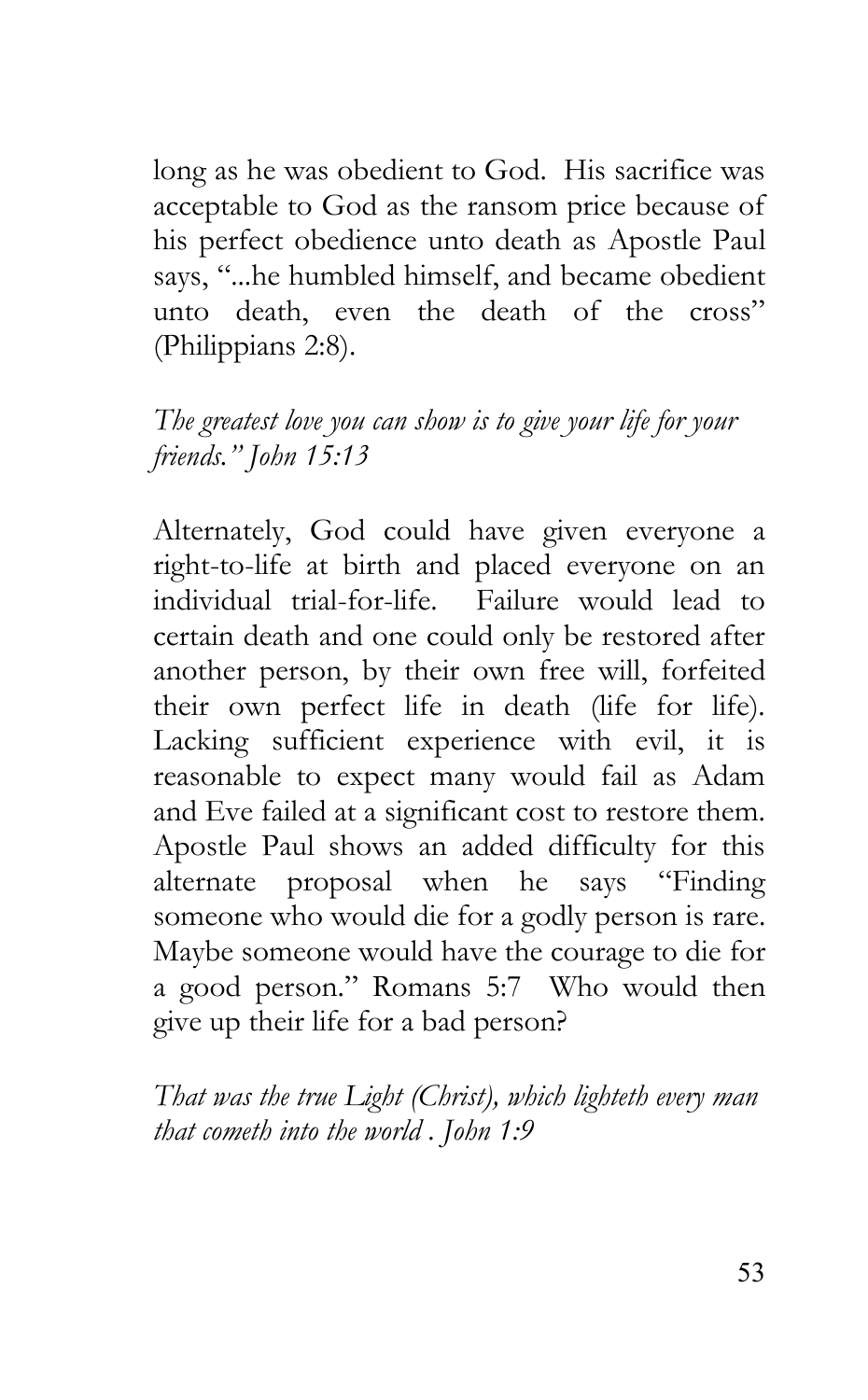*He (God) wants all people to be saved (from the Adamic death sentence) and to learn the truth. (Greek: an accurate knowledge of the truth) 1 Timothy 2:4*

The ransom ensures the dead will be raised from their "sleep" condition<sup>1</sup>. Those who have not had a fair opportunity to learn the truth in this age will have an opportunity to do so after they are restored to life on earth. Apostle Paul explains this when he says, "God wants all people to be saved (from Adam's death sentence) and (after being restored to life) to learn the truth (Greek: an accurate knowledge of the truth) 1 Timothy 2:4. Paul specifies two independent actions – salvation and learning the truth. Had Paul intended to make truth a prerequisite for this salvation he would have wrote, "God wants all people to learn the truth *to* be saved". Apostle John says "Christ is the light (of truth) which enlightens (educates) everyone." John 1:9 The many religions and superstitious beliefs in the world today should be more than sufficient evidence that most people do not come to an accurate knowledge of the truth in this lifetime. It is credulous to think that everyone has received this truth in their life. How can a child who dies as a baby receive the truth, or how can a mentally ill person comprehend the truth during their lifetime? John must have been speaking about a future time when all obstacles to receive and understand the truth are removed.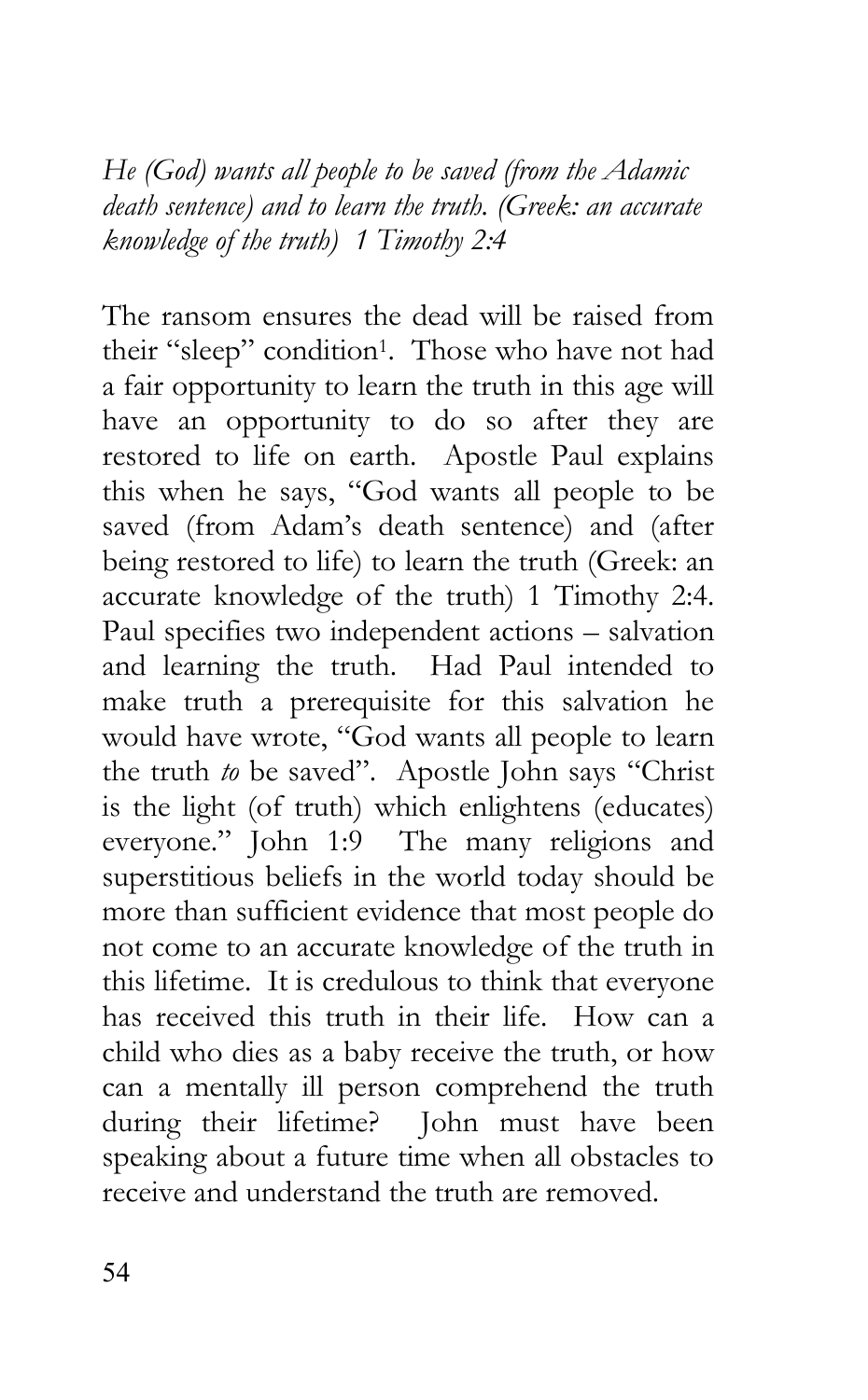*Heaven must receive Jesus until the time when everything will be restored as God promised through his holy prophets long ago. Acts 3:21*

The restitution or restoring of the human race back to perfection of life in a perfect environment on earth is the natural outcome of the ransom. All of the redeemed, from the Adamic death sentence, will have an equal opportunity to receive, understand, and act upon the truth during the thousand year reign of Christ, also known as the Millennial Age.<sup>2</sup> Each person's reaction to the truth will then decide their eternal fate. "Every person who does not obey that prophet (Christ who professes the truth) will be destroyed and thus removed from the people." Acts 3:23 People will no longer have any excuse for disobedience since these now have the truth with the additional advantage of experience, unlike Adam and Eve in the Garden of Eden. In addition to learning the truth, there will be equitable punishment meted out for all willful deliberate evil acts committed during a person's lifetime. "All of us must appear in front of Christ's judgment seat. Then all people will receive what they deserve for the good or evil they have done while living in their bodies." 2 Corinthians 5:10 "God will certainly judge everything that is done. This includes every secret thing, whether it is good or bad." Ecclesiastes 12:14 Nobody will escape God's perfect justice.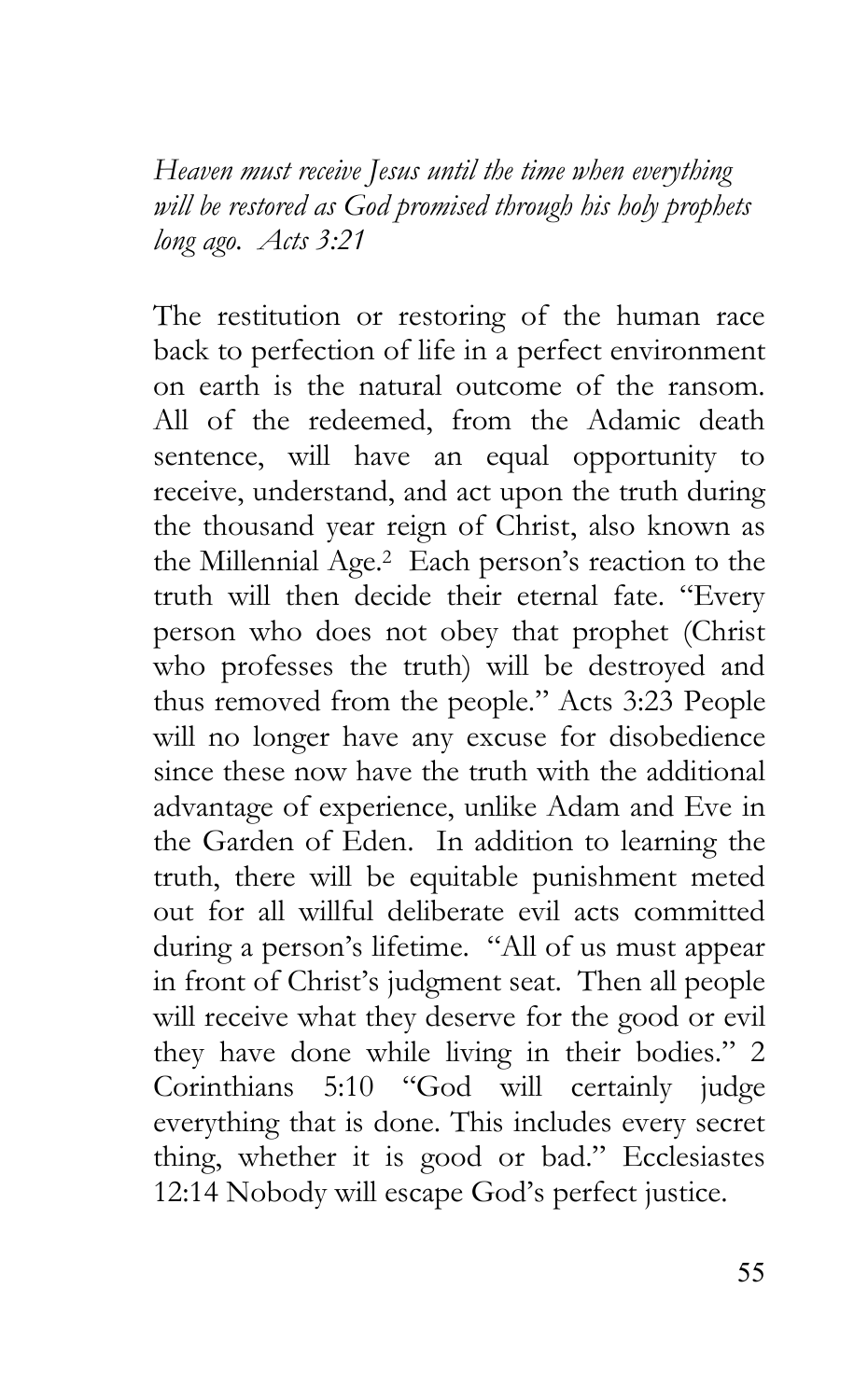The following is a brief overview for the restitution period.

Establish God's government in the earth *The LORD will be king over all the earth. On that day the LORD will be the only Lord and his name the only name. Zechariah 14:9* 

*A child will be born for us. A son will be given to us. The government will rest on his shoulders....Isaiah 9:6*

*Let your kingdom come. Let your will be done on earth as it is done in heaven. Matthew 6:10*

Restrain the influence of God's adversary *He overpowered the serpent, that ancient snake, named Devil and Satan. The angel chained up the serpent for 1,000 years. Revelation 20:2*

Restore earth to a paradise Edenic condition *Let the person who has ears listen to what the Spirit says to the churches. I will give the privilege of eating from the tree of life, which stands in the paradise of God, to everyone who wins the victory. Revelation 2:7*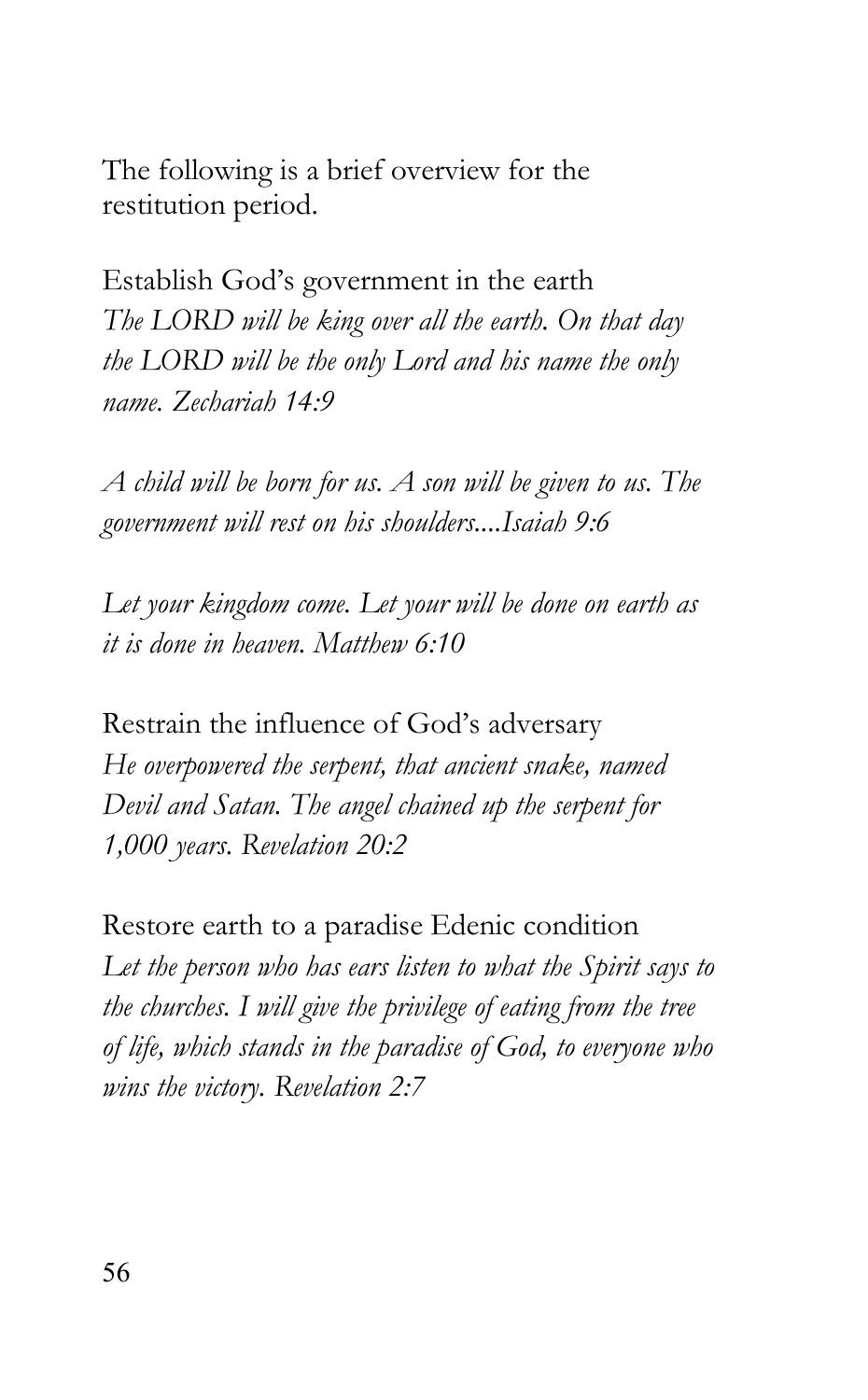*Heaven must receive Jesus until the time when everything will be restored as God promised through his holy prophets long ago. Acts 3:21*

Restore *all* back from the dead

*Don't be surprised at what I've just said. A time is coming when all the dead will hear his voice, and they will come out of their tombs. Those who have done good will come back to life and live. But those who have done evil will come back to life and will be judged. John 5:28,29*

*... I have the same hope in God as these men, that there will be a resurrection of both the righteous and the wicked. Acts 24:15*

Reward the just

*Those who have done good will come back to life and live... John 5:29*

Punish the unjust for past evil deeds *The sins of some people are obvious, going ahead of them to judgment. The sins of others follow them there. 1 Timothy 5:24*

*...But those who have done evil will come back to life and will be judged. John 5:29*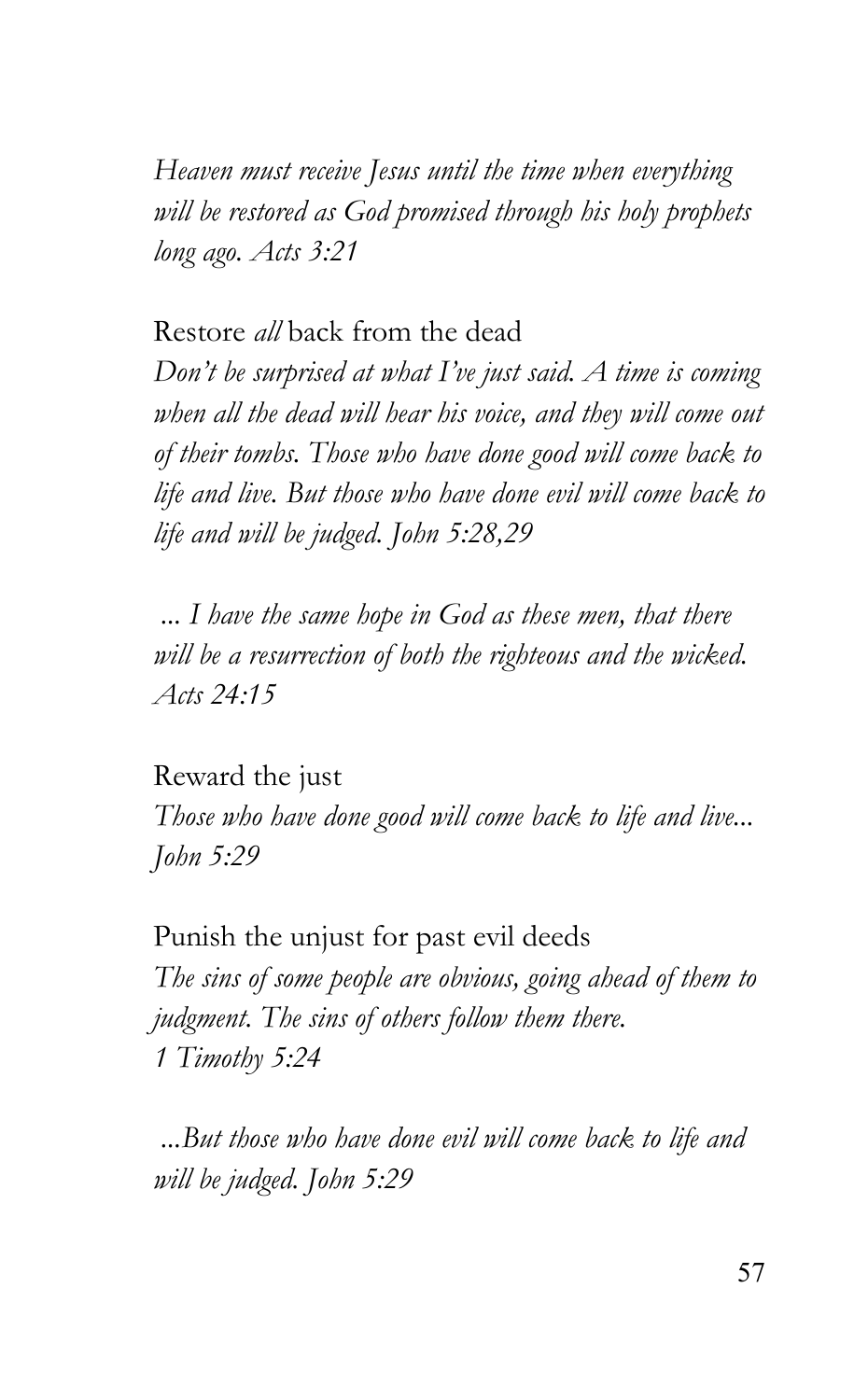*All of us must appear in front of Christ's judgment seat. Then all people will receive what they deserve for the good or evil they have done while living in their bodies. 2 Corinthians 5:10*

*I will punish the world for its evil and the wicked for their wrongdoing. I will put an end to arrogant people and humble the pride of tyrants. Isaiah 13:11*

Educate all in an accurate knowledge of the truth *Then I will give all people pure lips to worship the LORD and to serve him with one purpose. Zephaniah 3:9*

*But the earth will be filled with the knowledge of the LORD's glory like the water covers the sea. Habakkuk 2:14*

*This is good and pleases God our Savior. He wants all people to be saved and to learn the truth. 1 Timothy 2:3,4* 

*That was the true Light, which lighteth every man that cometh into the world. John 1:9*

Provide an individual trial for life (as in Eden) *When those days come, people will no longer say, 'Fathers have eaten sour grapes, and their children's teeth are set on edge.' But each person will die for his own sin. Whoever*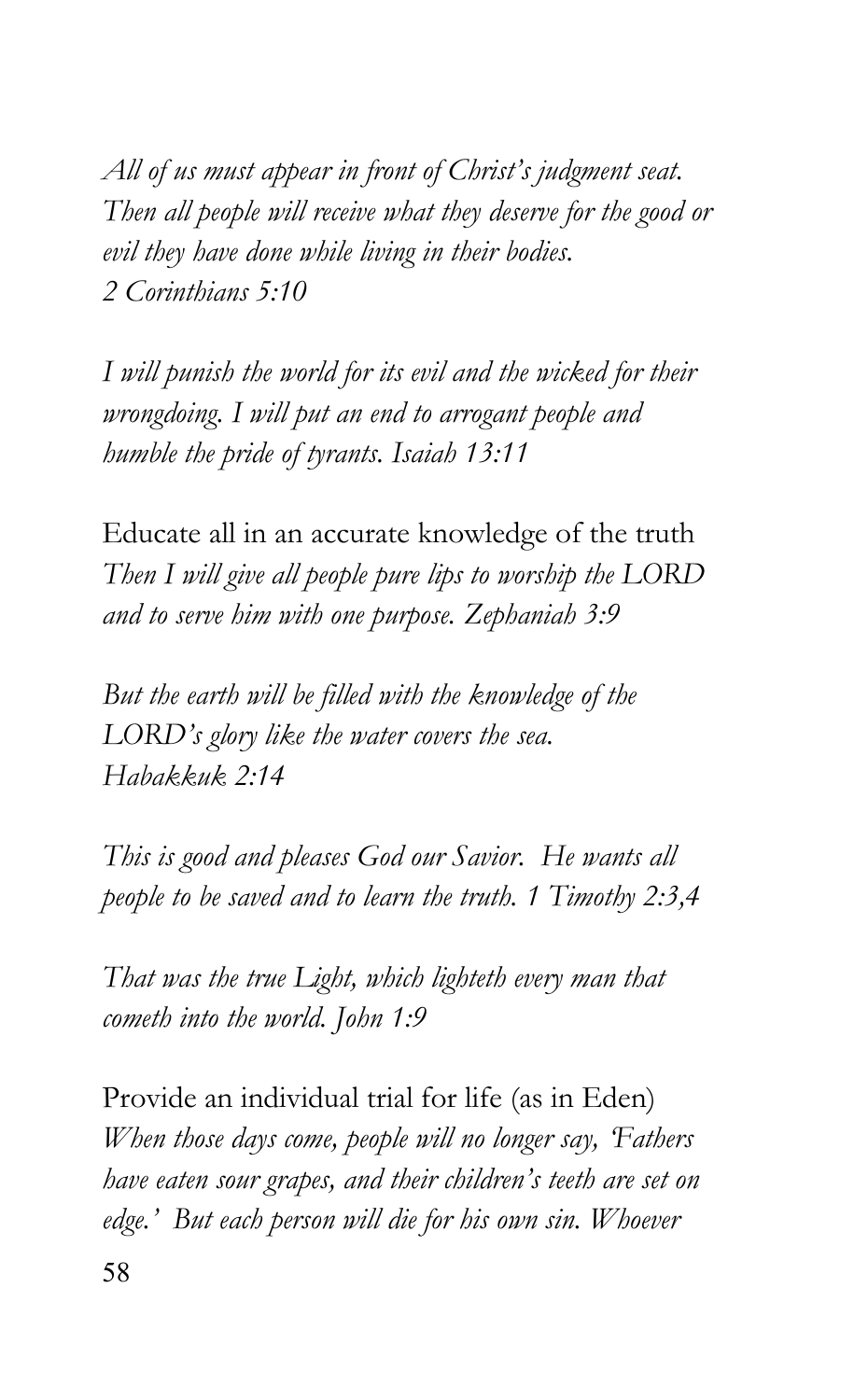*eats sour grapes will have his own teeth set on edge. Jeremiah 31:29,30*

Judge the incorrigible, those selfish and willfully disobedient

*...in the LORD's presence because he is coming. He is coming to judge the earth. He will judge the world with righteousness and its people with his truth. Psalms 96:13*

*He has set a day when he is going to judge the world with justice, and he will use a man he has appointed to do this. God has given proof to everyone that he will do this by bringing that man back to life." Acts 17:31*

*...He will do this when the Lord Jesus is revealed, [coming] from heaven with his mighty angels in a blazing fire. He will take revenge on those who refuse to acknowledge God and on those who refuse to respond to the Good News about our Lord Jesus. They will pay the penalty by being destroyed forever, by being separated from the Lord's presence and from his glorious power. 2 Thessalonians 1:7-9*

Why the delay? Since Christ Jesus paid the ransom price almost 2,000 years ago everything continues as before. The time between the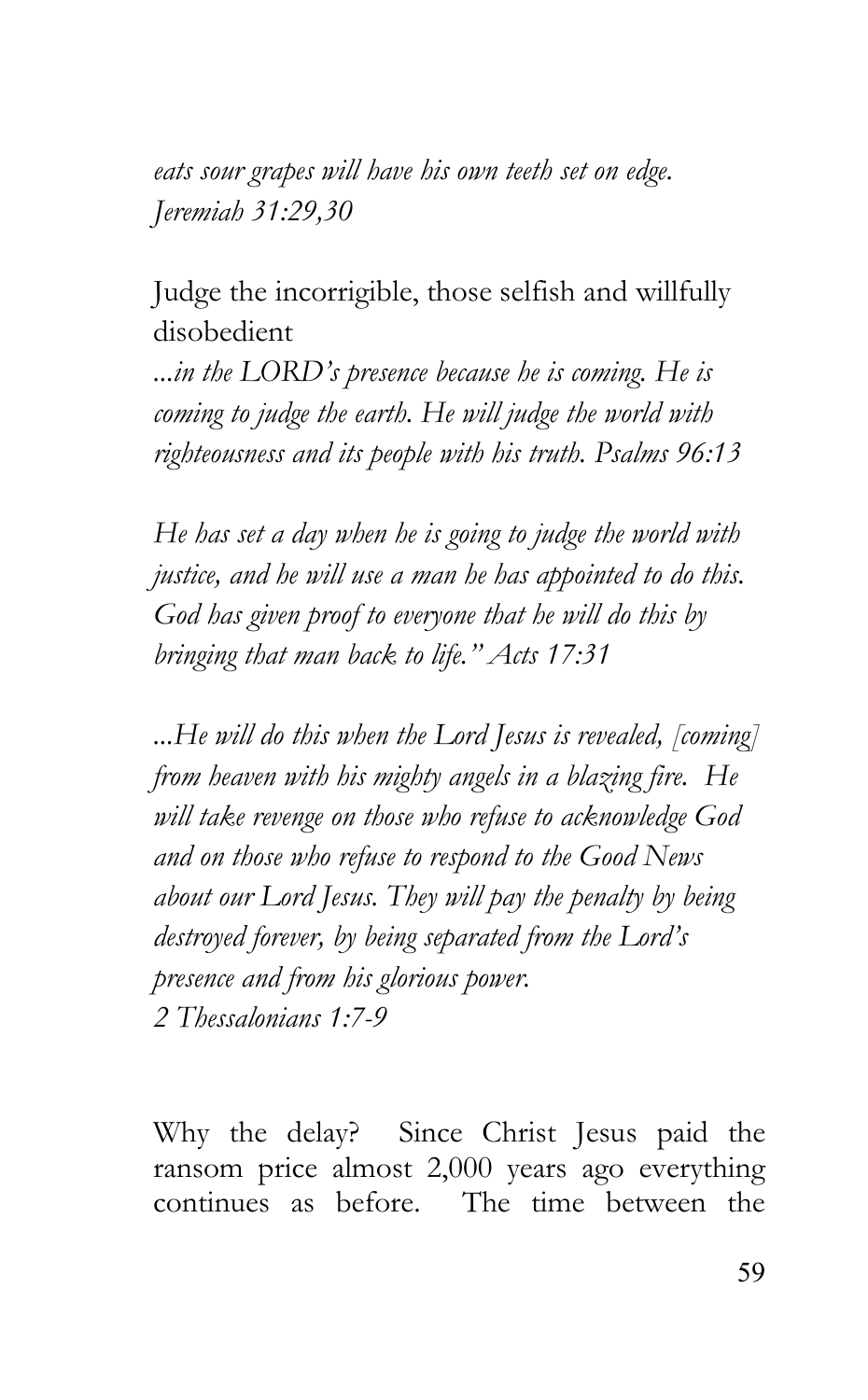ransom and the restitution is intentional to allow the human population to grow and fill the earth, allow sufficient history with evil for a thorough experience and to develop a class of sympathetic leaders to assist in the restitution.

God told Adam and Eve to multiply and fill the earth. He desires to have the earth filled with a human family, one that has had a thorough personal experience with the consequences of disobeying his laws. The chart in Figure 1 clearly shows the world's population has increased exponentially within the last 500 years. There are more people today on facebook $T_M$  than were living on the planet just 200 years ago. The ability for people to share experiences is unprecedented. If the restitution began immediately after the ransom (AD 33), most of the human population would not have had a personal experience with evil.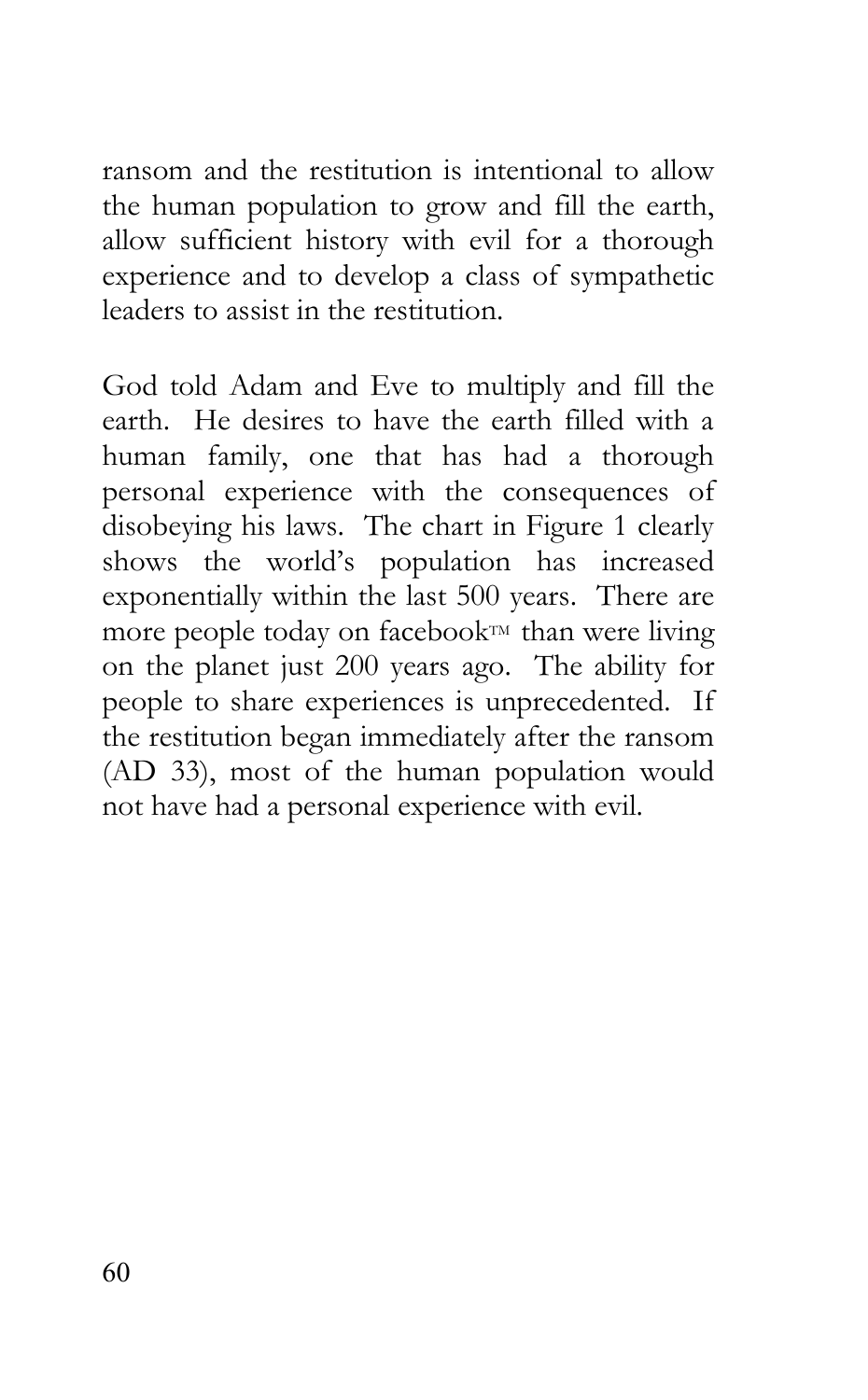

Figure 1. World population data - census.gov

All of God's intelligent creation must learn once – for all time – the horrific consequences of disobeying his laws. People were hopeful the 20<sup>th</sup> century would usher in a golden age of peace and prosperity. In reality, this century perpetrated unimaginable acts of extreme cruelty as leaders took advantage of the growth in knowledge and technology to satisfy their own selfish desires. Jesus spoke about the latter days of this evil age saying, "There will be a lot of misery at that time, a kind of misery that has not happened from the beginning of the world until now and will certainly never happen again. If God does not reduce the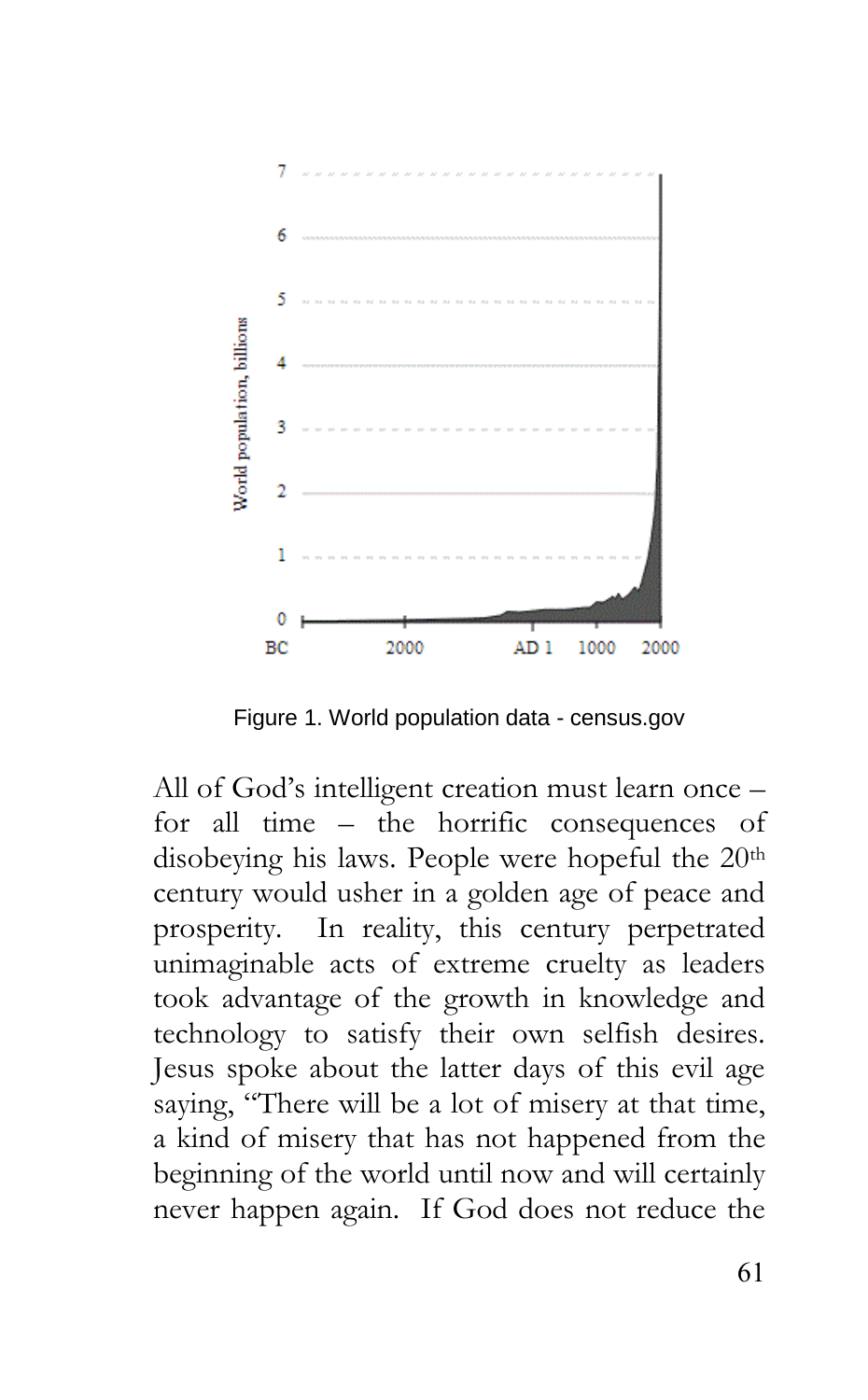number of those days, no one will be saved..." Matthew 24:21,22 We are now capable of selfextermination as never before in human history. God's plan permits evil for a time seeing a greater benefit for his intelligent creation, but this permission of evil is limited by God and *will* come to an end making earth's gruesome history a lesson for eternity.

*Therefore, many are invited, but few of those are chosen to stay. Matthew 22:14*

*...He is the Savior of all people, especially of those who believe. 1 Timothy 4:10*

A special salvation is presented in the above scriptures. We have shown how God will save (restore to life) all from the Adamic death sentence – God is the savior of all people – but there is a special salvation and a special reward for those who believe today. A wonderful feature of God's plan is the selection of individuals from among the human family which are being tested, trained and developed for future leadership roles as sympathetic kings and priests to help with the restitution of the human family (1 Peter 1:7, Revelation 1:6; 5:10). Only those called by God today have access to this special privilege and even fewer will be chosen (Matthew 22:14). Since God will not overstep a person's free will, it has taken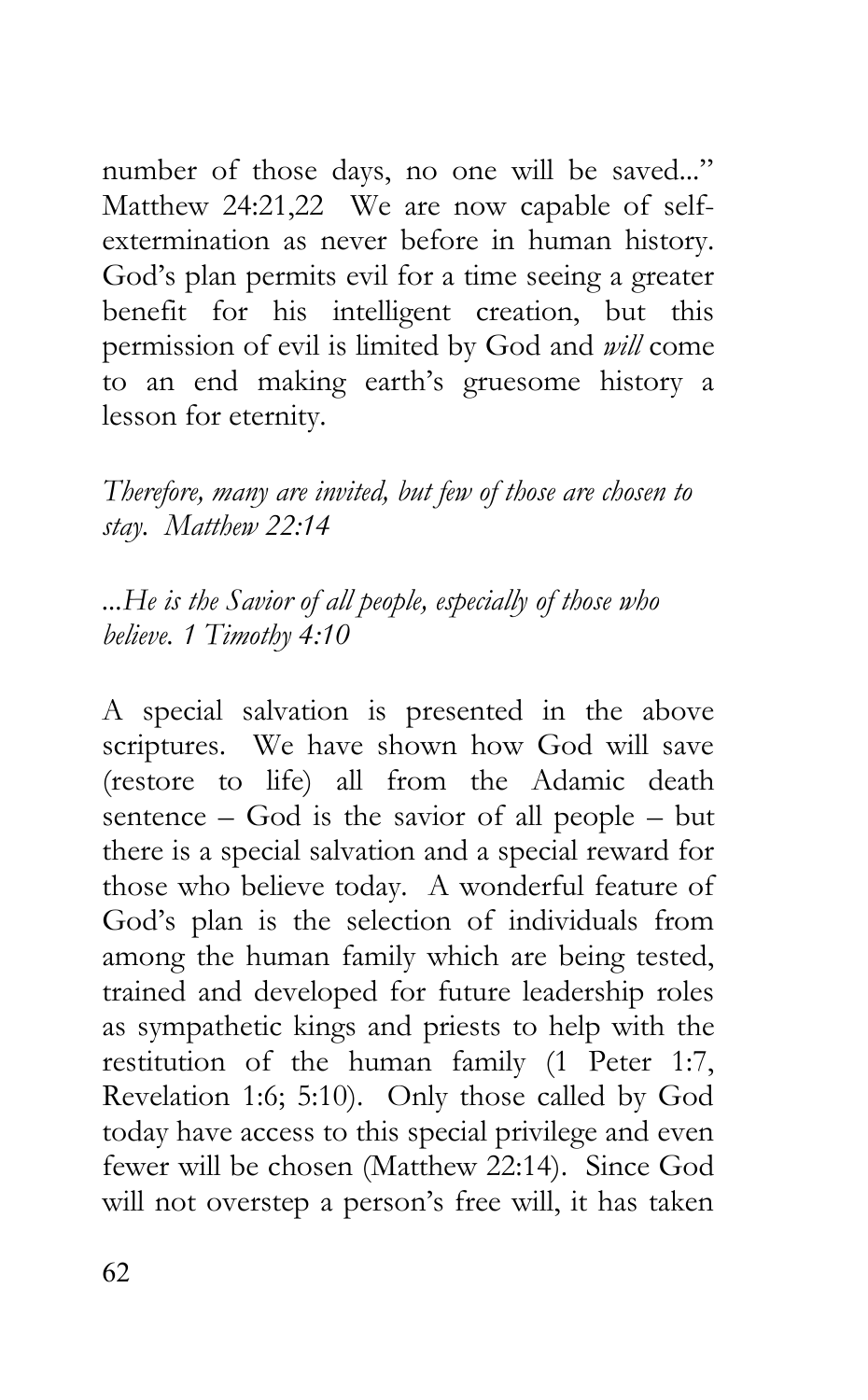around 2,000 years to find and successfully develop a relatively small group who has voluntarily chosen self-denial to follow Christ's example. They will be kings in the sense of having authority over humankind to lead humanity in the restitution and they will be priest to mediate and assist each individual to a full restoration unless incorrigible.

#### *A false balance is an abomination (detestable) to the LORD, but a just weight is his delight. Proverbs 11:1*

Before we leave this subject, let us consider the popular Christian doctrines for the Trinity and Incarnation against the Ransom Price. These Christian doctrines cannot balance the scale of justice and are therefore detestable to God. Both of these popular doctrines are also in direct conflict with Biblical statements on the ransom. The Incarnation doctrine states that Almighty God came to earth in the flesh to die for humanity. The Trinity doctrine states that Almighty God is Jesus and they are inseparable. It is impossible to balance the scale of God's justice by placing Almighty God on one side of the scale and finite humanity on the other. This is analogous to placing the universe on one side and planet earth on the other side of the scale. The philosophy for the ransom price when correctly understood is both practical and reasonable. We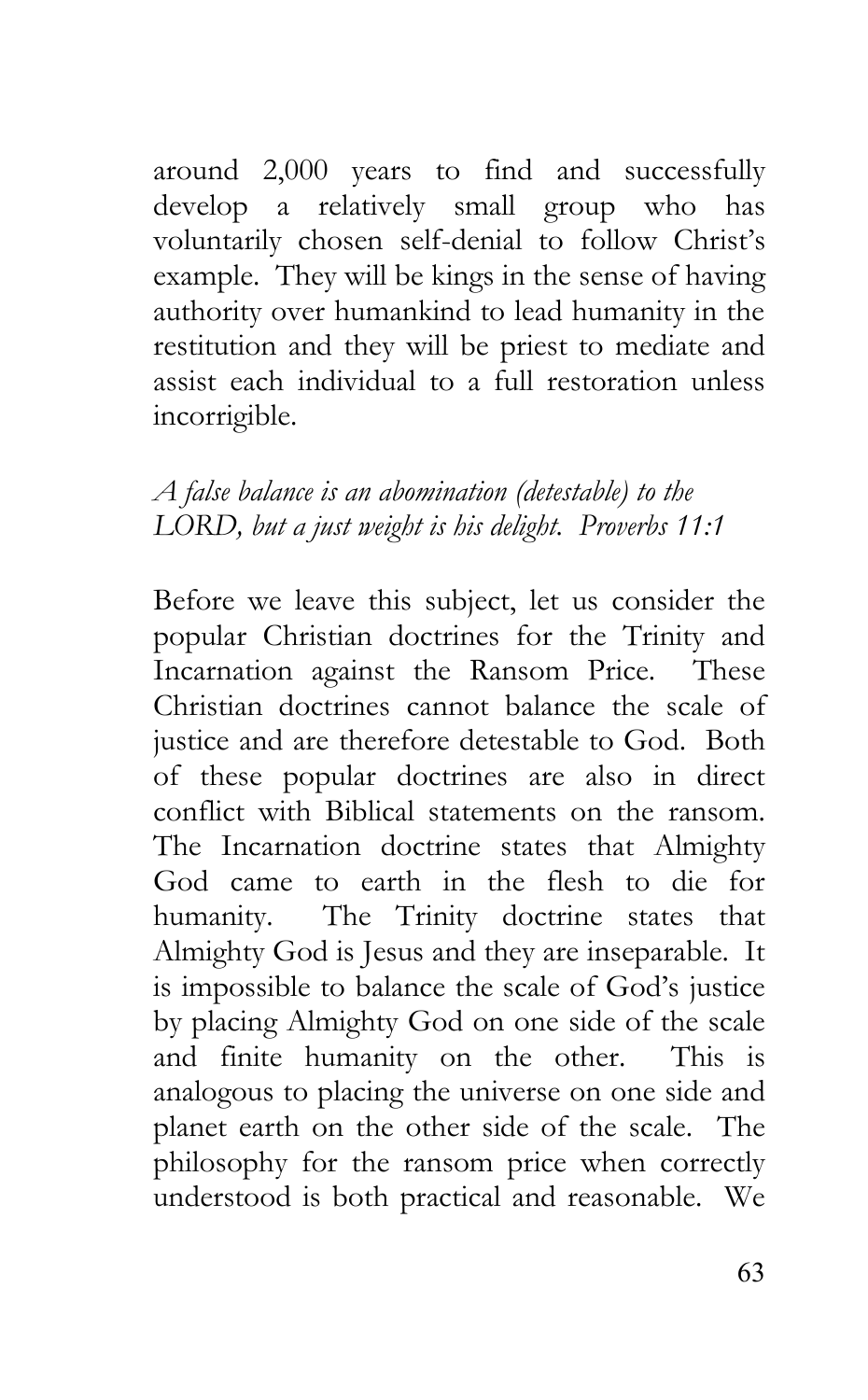can easily see how the man Jesus gave his perfect human life to pay the corresponding price, the ransom, for Adam's forfeited perfect life, precisely balancing the scale of justice.

We can also understand Paul's reasoning when he wrote, "without the shedding of blood there is no forgiveness". This is a direct reference to the substitutionary sacrifice God required for the forgiveness and cancellation of the Adamic death sentence. Paul's statement does not refer to God's inability to forgive without the shedding of blood. God did in fact forgive individuals and nations (recall Jonah and Nineveh) after they repented of their wrongdoing, however their final condition was not resolved since they were still under Adam's death sentence.

A wise businessman seeks to maximize his ROI or return on investment. God is all wise and he is perfectly focused on maximizing the potential for success for his intelligent creation *after* their restoration to life during the Millennial Age while maintaining their freedom to choose righteousness (right principles) over unrighteousness (wrong principles) resulting in evil which will lead to a second death. Experience is the best schoolmaster, so God allowed Adam and Eve to follow their course of disobedience and experience the outcome. As a loving parent, God

64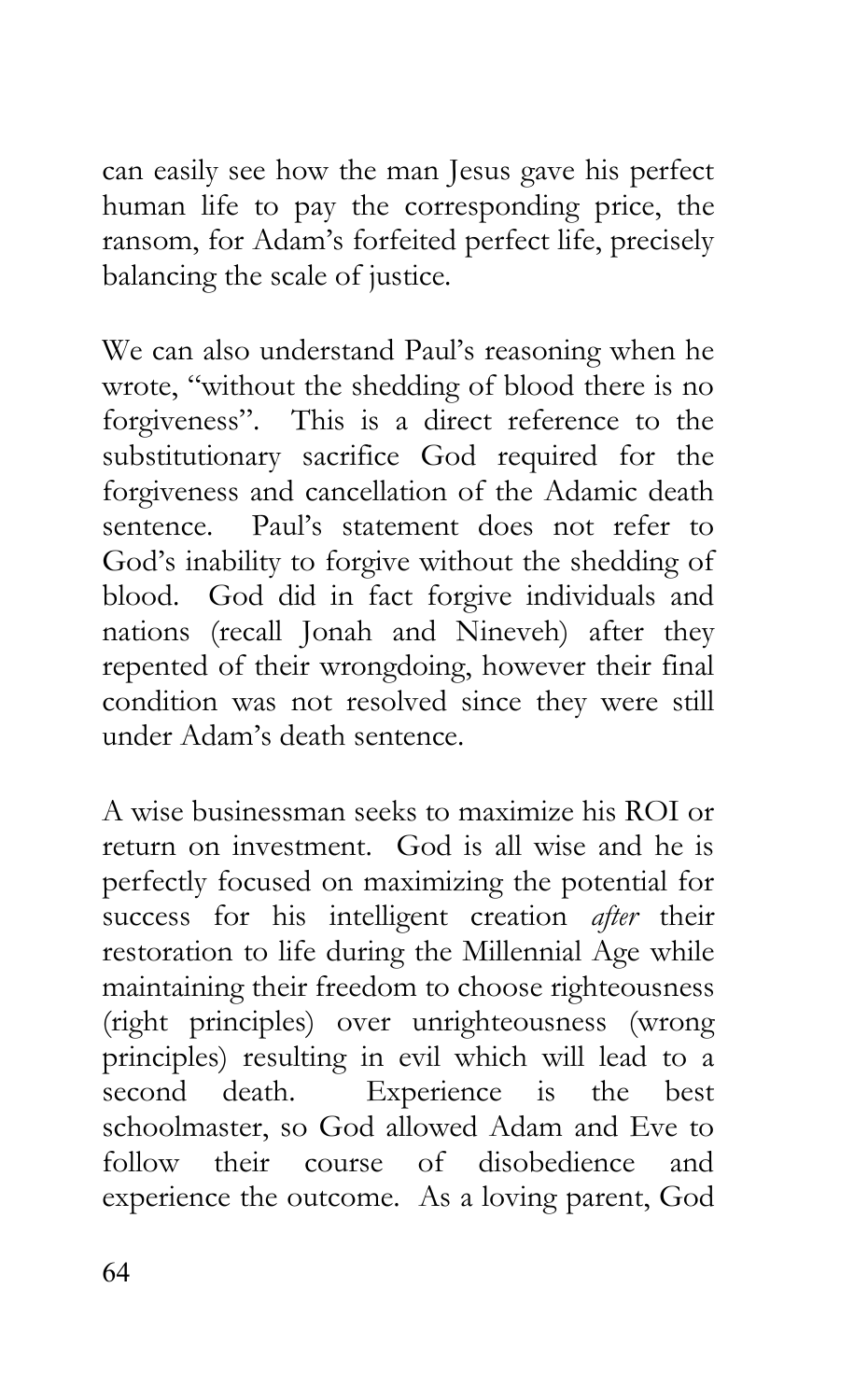closely supervises the experience with evil and does limit this experience when necessary. God delayed the trial-for-life for the rest of the human family to minimize the price required to satisfy justice and save the world. He is developing a special class of individuals from all the people of the world to become benevolent kings (leaders) and sympathetic priests (mediators) to assist with the restoration of the world. Each nation will have a representative from their own people with shared experiences. There will also be equitable punishment (not eternal torture) for doing wrong during a person's lifetime. All obstacles will be removed for receiving and understanding the truth. At the end of the millennial age, everyone will have had their own personal test of obedience assisted by experience and an accurate knowledge of the truth, including Adam and Eve who will also benefit from their own personal experiences. No longer will anyone die for another person's choice. Those dying a second time (after being restored to life) will do so by their own choosing. These will never ever live again.

Does this sound too good to be true?

*But as Scripture says: "No eye has seen, no ear has heard, and no mind has imagined the things that God has prepared for those who love him." 1 Corinthians 2:9*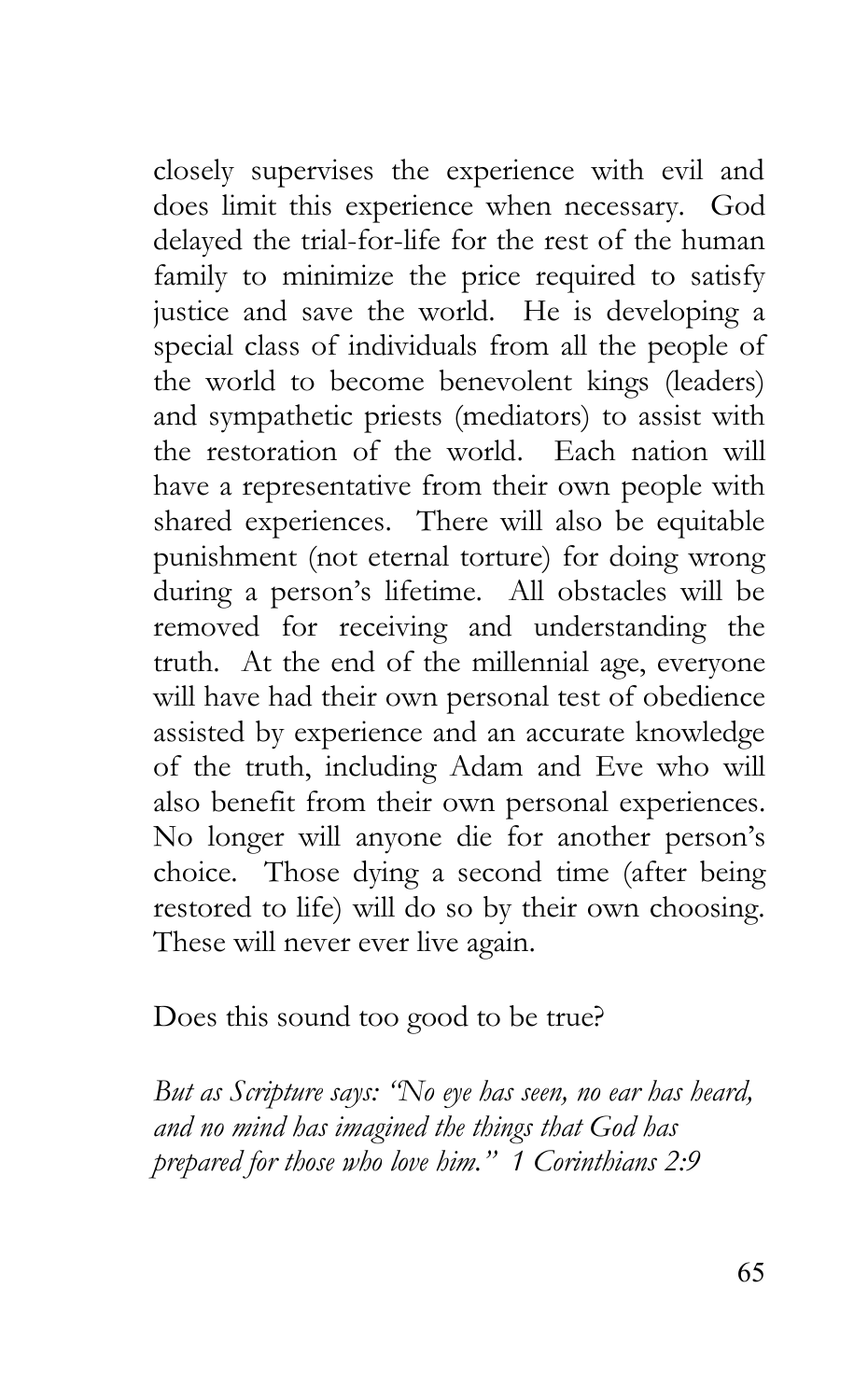1. The Bible refers to the first or Adamic death as a sleep condition. When someone is in a deep sleep they are not aware of anything until they awaken from their sleep. "The living know that they will die, but the dead don't know anything." Ecclesiastes 9:5 "Those who are dead do not praise the LORD, nor do those who go into the silence [of the grave]." Psalms 115:17 See also Acts 7:60; 1 Corinthians 15:6,18; 1 Thessalonians 4:13,15; 2 Peter 3:4

2. Revelation 20:5 is the only scripture used to promote the idea for the dead being restored to life after the thousand-year Millennium. In Revelation 20:5 part of the verse as it reads in the King James Bible is spurious, spurious means that it is not in the oldest manuscripts that we have available. Spurious words are usually added by a copier of the original or of a later copy of the manuscript, and are most probably done with the best of intentions.

The spurious words in verse five are "But the rest of the dead lived not again until the thousand years were finished." With these words removed the verse originally read: "This is the first resurrection"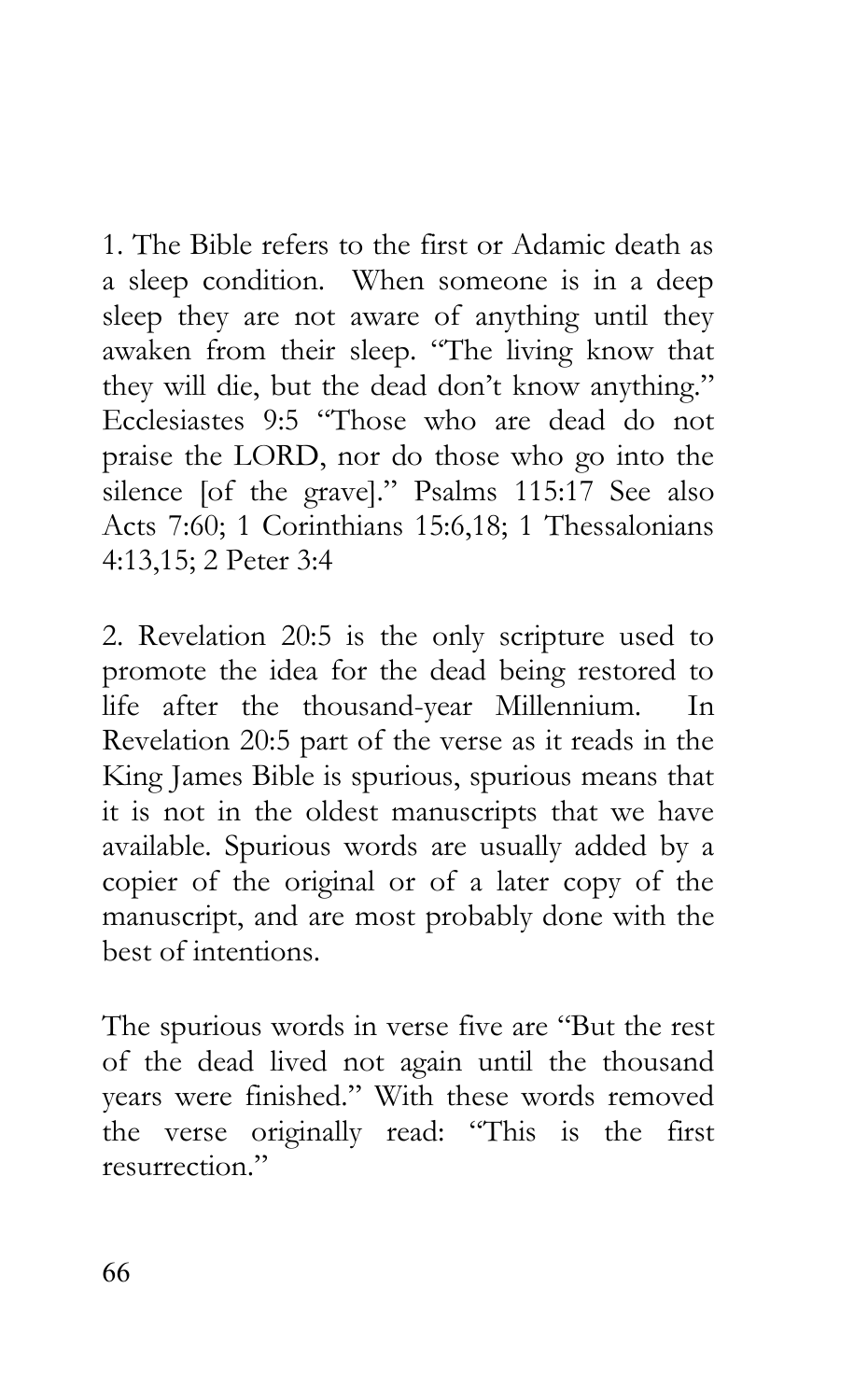Note how well verses 4-6 read without the spurious words:

"And I saw thrones, and they sat upon them, and judgment was given unto them and I saw the souls of them that were beheaded for the witness of Jesus, and for the word of God, and which had not worshipped the beast, neither his image, neither had received his mark upon their foreheads or in their hands; and they lived and reigned with Christ a thousand years. But the rest of the dead lived not again until the thousand years were finished. This is the first resurrection. Blessed and holy is he that hath part in the first resurrection on such the second death hath no power, but they shall be priests of God and of Christ and shall reign with him a thousand years."

It will be seen that the entire three verses are really describing the reward for the faithful of Christ and have no reference to the rest of mankind.

The manuscript evidence that the first sentence of verse five is spurious is found in the most ancient of manuscripts, the Sianitic Mss. dating back to the 300's. This is followed by the Syriac Version (Aramaic) and by two Minuscules # 2053 and #2062 both from the 13th Century and in both cases it is omitted in the Bible text but not the commentary.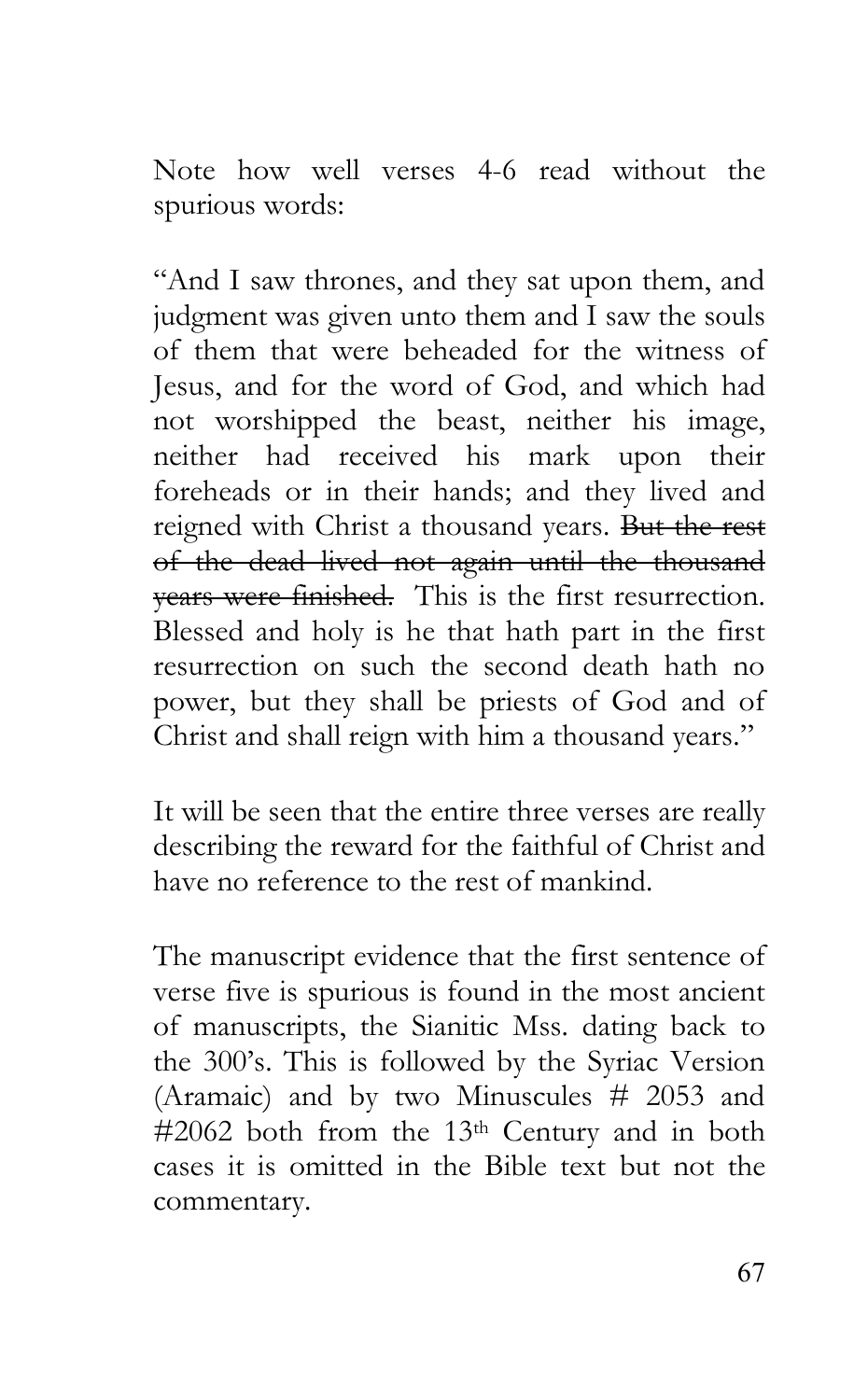Deep into that darkness peering, long I stood there, wondering, fearing, doubting, dreaming dreams no mortal ever dared to dream before.

## Edgar Allan Poe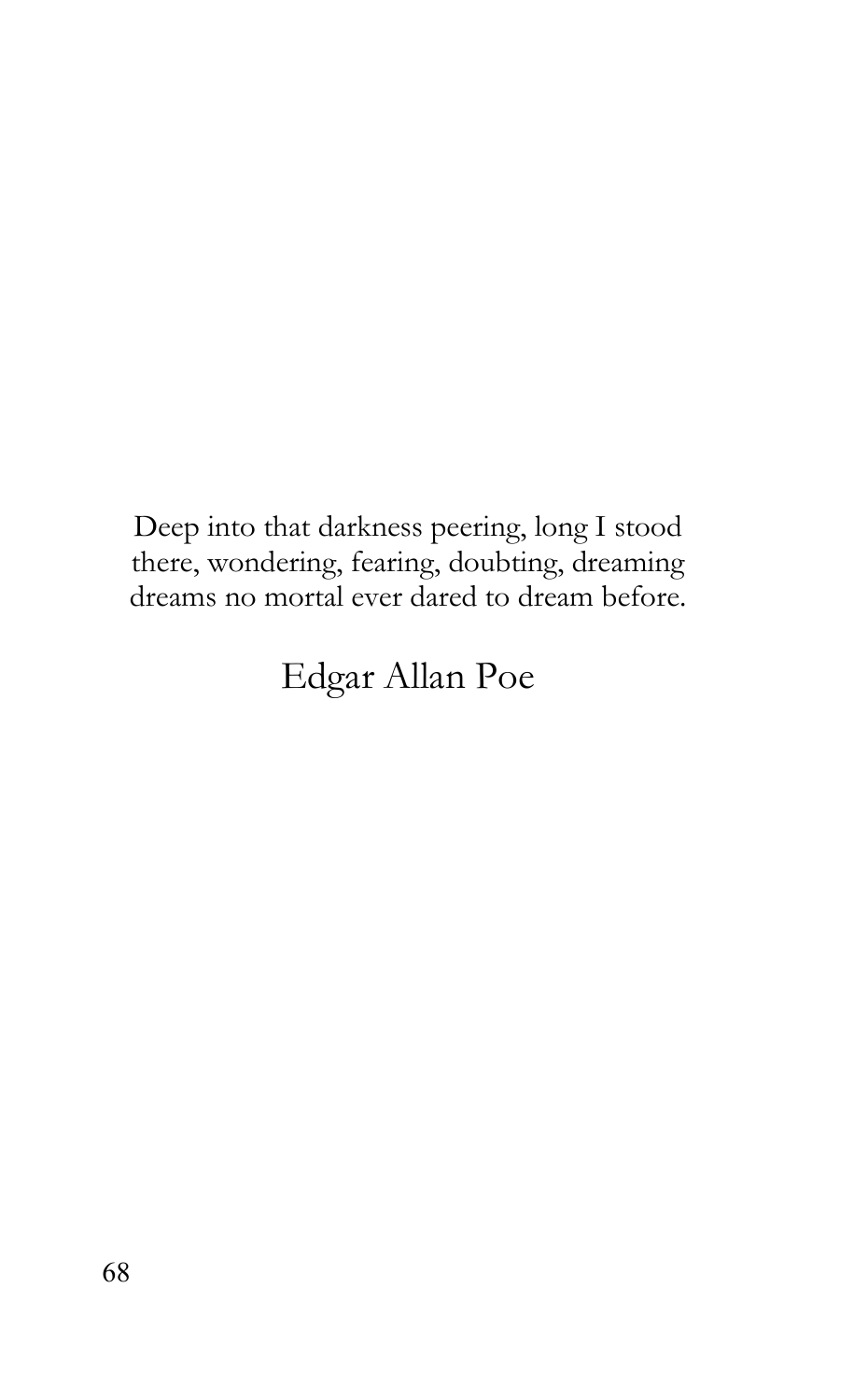

## Too Good to be True?

*Let your Kingdom come (and) Let your will be done on earth as it is done in heaven. Matthew 6:10*

*...I will give the privilege of eating from the tree of life, which stands in the paradise of God, to everyone who wins the victory. Revelation 2:7*

Adam and Eve were removed from the Garden of Eden – the original paradise of  $God$  – after they disobeyed God. They will be restored to life in a restored paradise on earth along with the human family. This usually comes as a surprise to many people because most religions don't teach about being restored to life on earth in the afterlife. The erroneous life-at-death philosophy makes it impossible to consider a future restoration of the human family to an earthly paradise. Would anyone want to return to earth if they are in heaven? The Bible has much to say about this future earthly paradise of God.

According to the Bible, there will be true justice and peace in the paradise of God. "Then he (Christ) will judge disputes between many people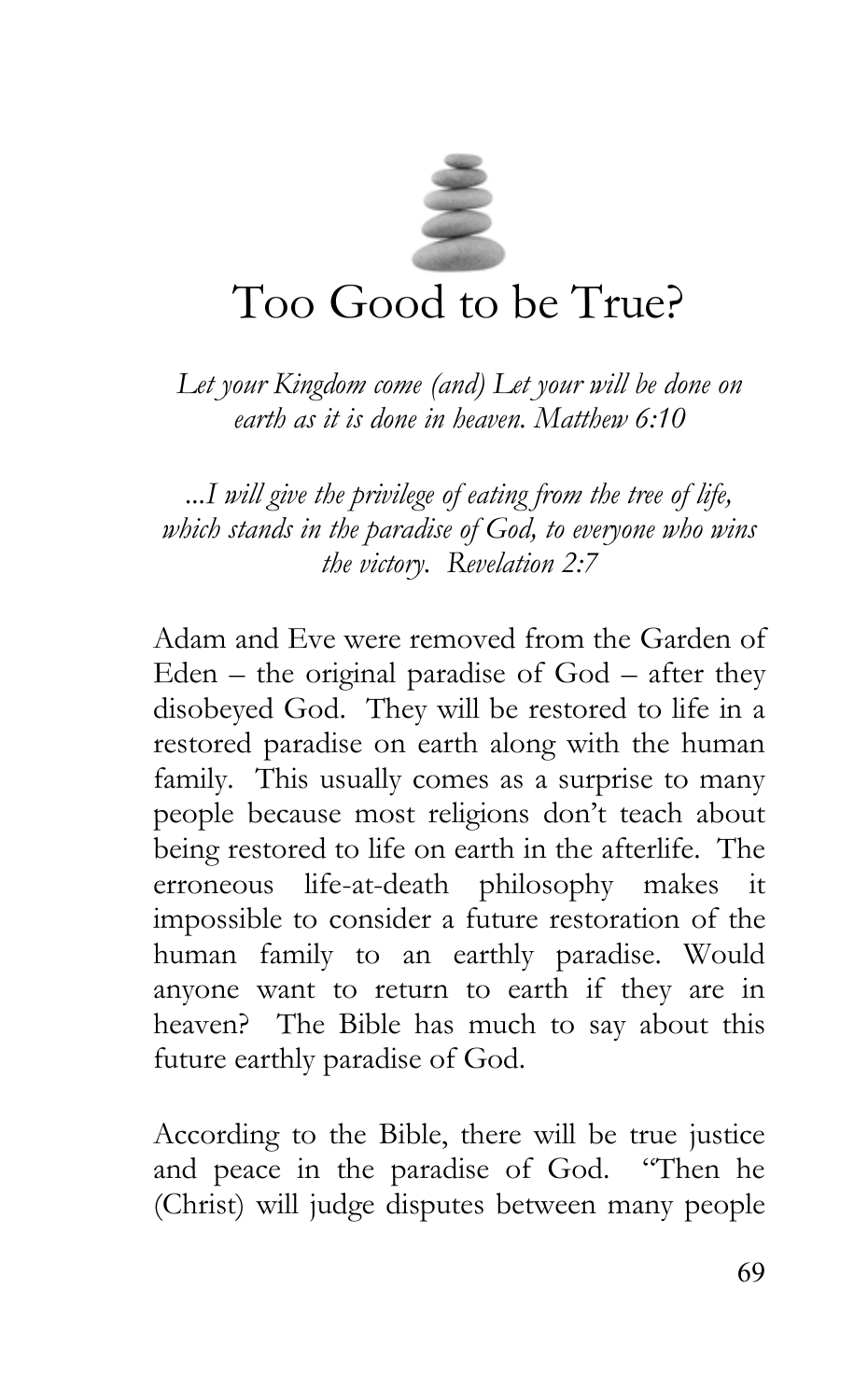and settle arguments between many nations far and wide. They will hammer their swords into plowblades and their spears into pruning shears. Nations will never fight against each other, and they will never train for war again." Micah 4:3 People will have security in God's kingdom. "They will sit under their grapevines and their fig trees, and no one will make them afraid." Micah 4:4 The curse on the land will be removed. *In the beginning:* "The ground is cursed because of you. Through hard work you will eat [food that comes] from it every day of your life." Genesis 3:17 *In God's paradise:* "There will no longer be any curse.<sup>"</sup> Revelation 22:3 There will be no more sorrow or grief in God's kingdom. "He will swallow up death forever. The Almighty LORD will wipe away tears from every face..." Isaiah 25:8 "The people ransomed by the LORD will return (return to heaven?). They will come to Zion singing with joy. Everlasting happiness will be on their heads [as a crown]. They will be glad and joyful. They will have no sorrow or grief." Isaiah 35:10 "He will wipe every tear from their eyes. There won't be any more death. There won't be any grief, crying, or pain, because the first things have disappeared." Revelation 21:4 God's kingdom will have a perfect environment. "The desert and the dry land will be glad, and the wilderness will rejoice and blossom. Like a lily the land will blossom. It will rejoice and sing with joy..." Isaiah 35:1,2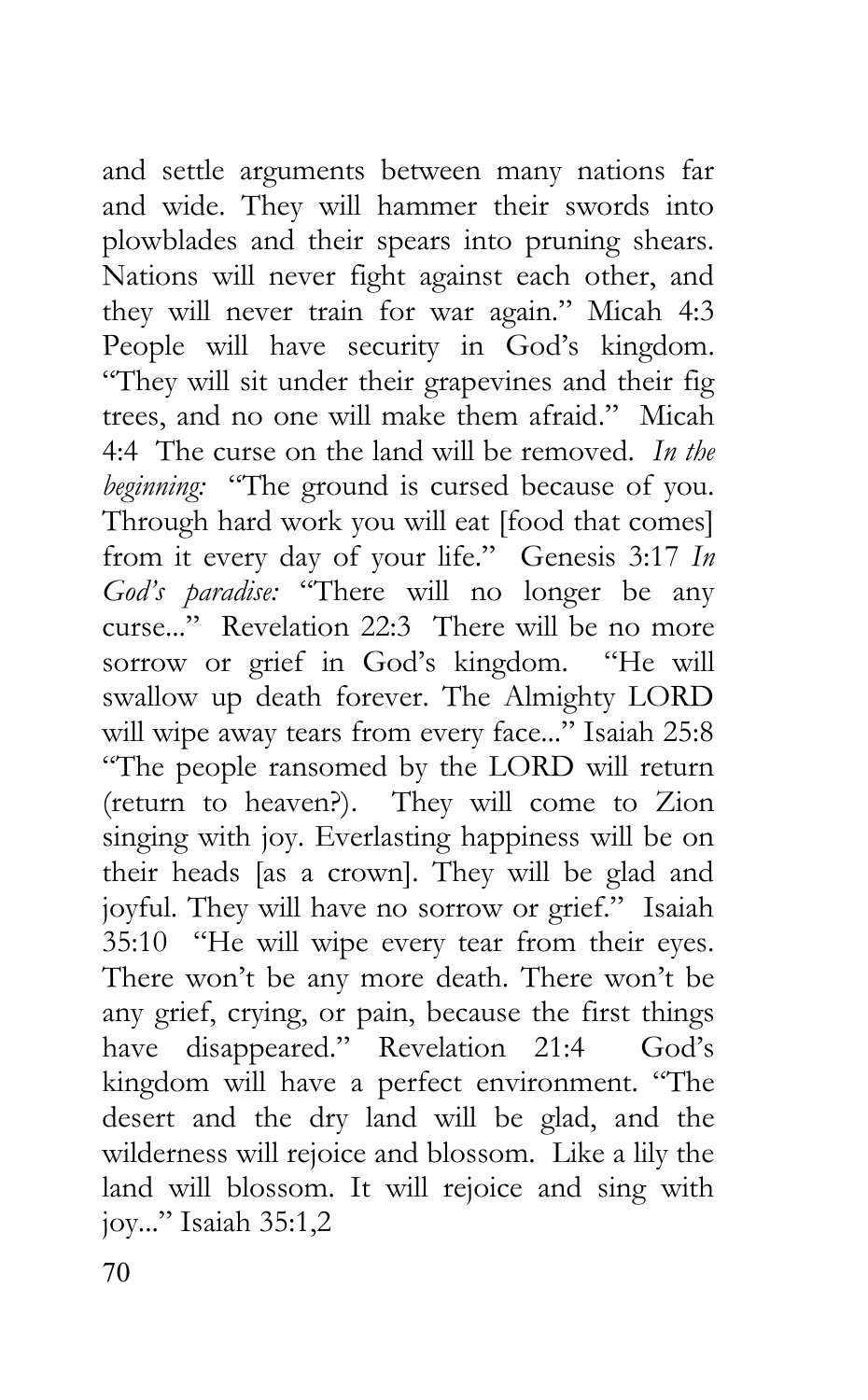Many sincere people have not been given the opportunity to hear and accept this good news. God's true character and plan have been concealed and misrepresented as a result of erroneous religious beliefs and traditions. It is God's adversary who is behind these erroneous beliefs.

*As God watches (aware of the situation), we clearly reveal the truth to everyone. This is our [letter of] recommendation. So if the good news that we tell others is covered with a veil, it is hidden from those who are dying (mankind in general). The god of this world has blinded the minds of those who don't believe. As a result, they don't see the light (truth) of the good news ... 2 Corinthians 4:2-4*

*And no wonder, even Satan disguises himself as an angel (messenger) of light (truth). 2 Corinthians 11:14*

*He (Satan) will use everything that God disapproves of to deceive those who are dying (mankind), those who refused to love the truth that would save them. 2 Thessalonians 2:10*

*(Jesus said) "Why don't you understand the language I use? Is it because you can't understand the words I use?....The devil was a murderer from the beginning. He has never been truthful. He doesn't know what the truth is. Whenever he tells a lie, he's doing what comes naturally to him. He's a liar and the father of lies. So you don't believe me because I tell the truth." John 8:43-45*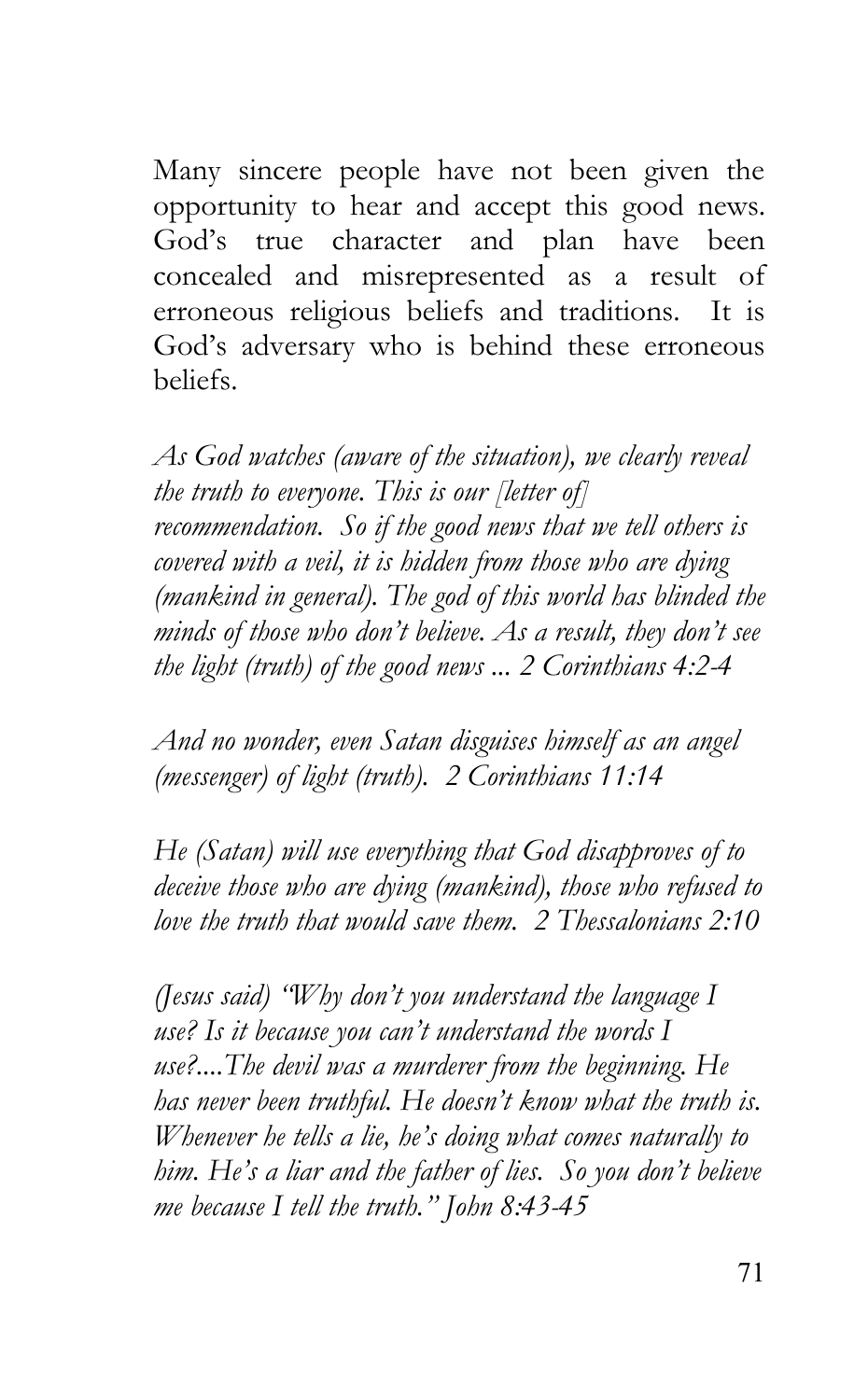God's adversary appears as a messenger of truth (angel of light) and he has blinded many people with his lies. He is described as the god of this world because of his powerful influence, in particular on religion where he can effortlessly promote his lies practically uninhibited by human reason. Also known as Satan, the devil or the serpent, he was permitted to lie to Eve in the Garden of Eden and he is permitted to propagate his lies through various channels to everyone else. The erroneous life-at-death philosophy which Satan suggested to Eve in the Garden of Eden when he said, "you shall not surely die" is the cornerstone for all of his lies.

The god whom Christopher Hitchens observed from his experience with religious institutions is not the almighty God but an imposter who has lead people to exchange reason and rational behavior for superstition and irrational behavior to maintain control. This god is not great. The almighty God will soon be revealed as being truly great when the darkness of this night lifts and his true character and plan begins to shine on all. Soon the construction scaffolding will be removed and the superstructure that was penned by the master architect's hand billions of years ago will be gloriously on display for all to see at the inauguration celebration of God's kingdom.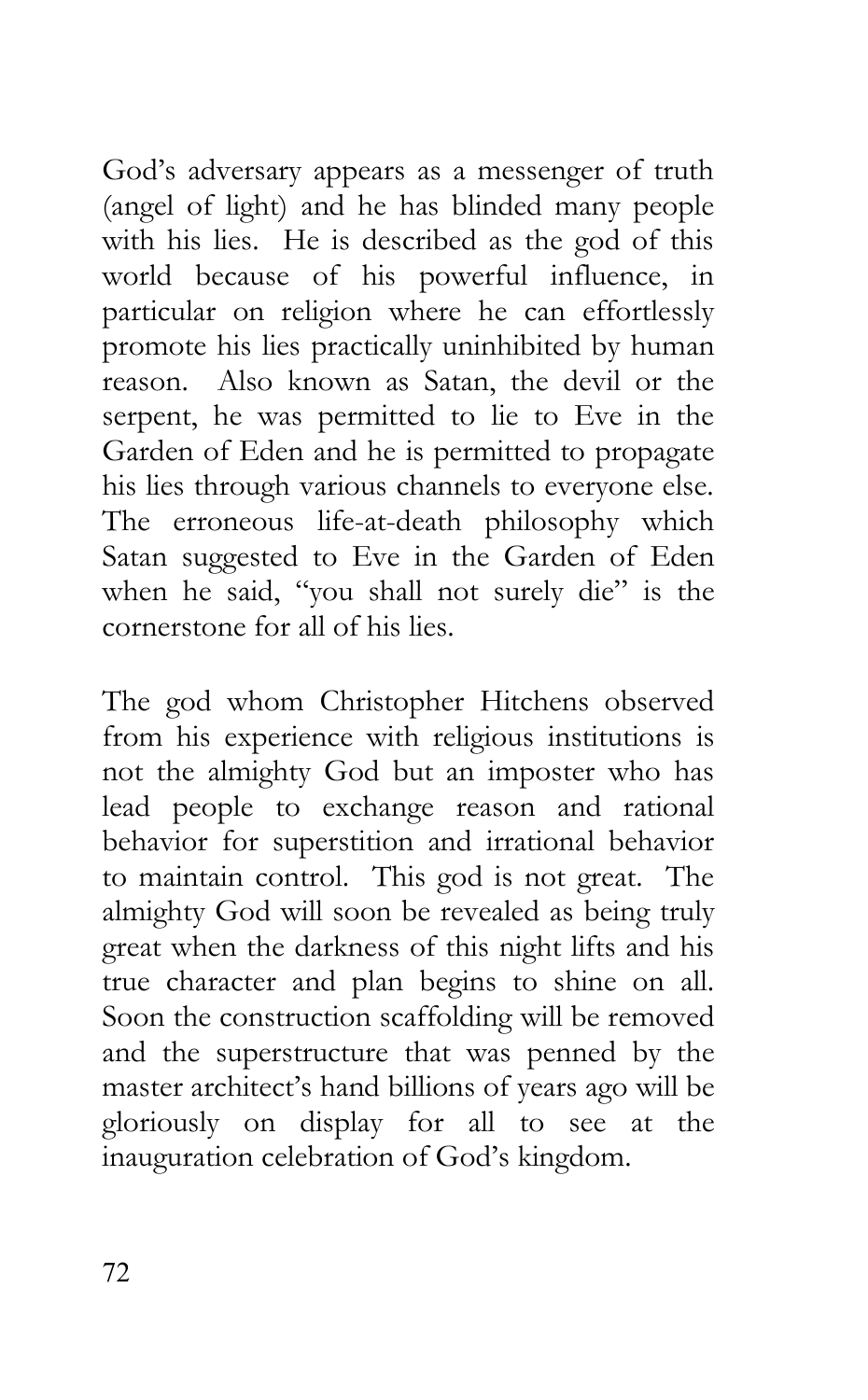*The one sitting on the throne (in authority) said, "I am making everything new." He said, "Write this: 'These words are faithful and true.'" Revelation 21:5*

*I will proclaim the name of the LORD. Give our God the greatness he deserves! He is a rock (immovable solid foundation). What he does is perfect. All his ways are fair. He is a faithful God, who does no wrong. He is honorable and reliable. Deuteronomy 32:3,4*

#### God Really IS GREAT!

#### Religions Poisoned Everything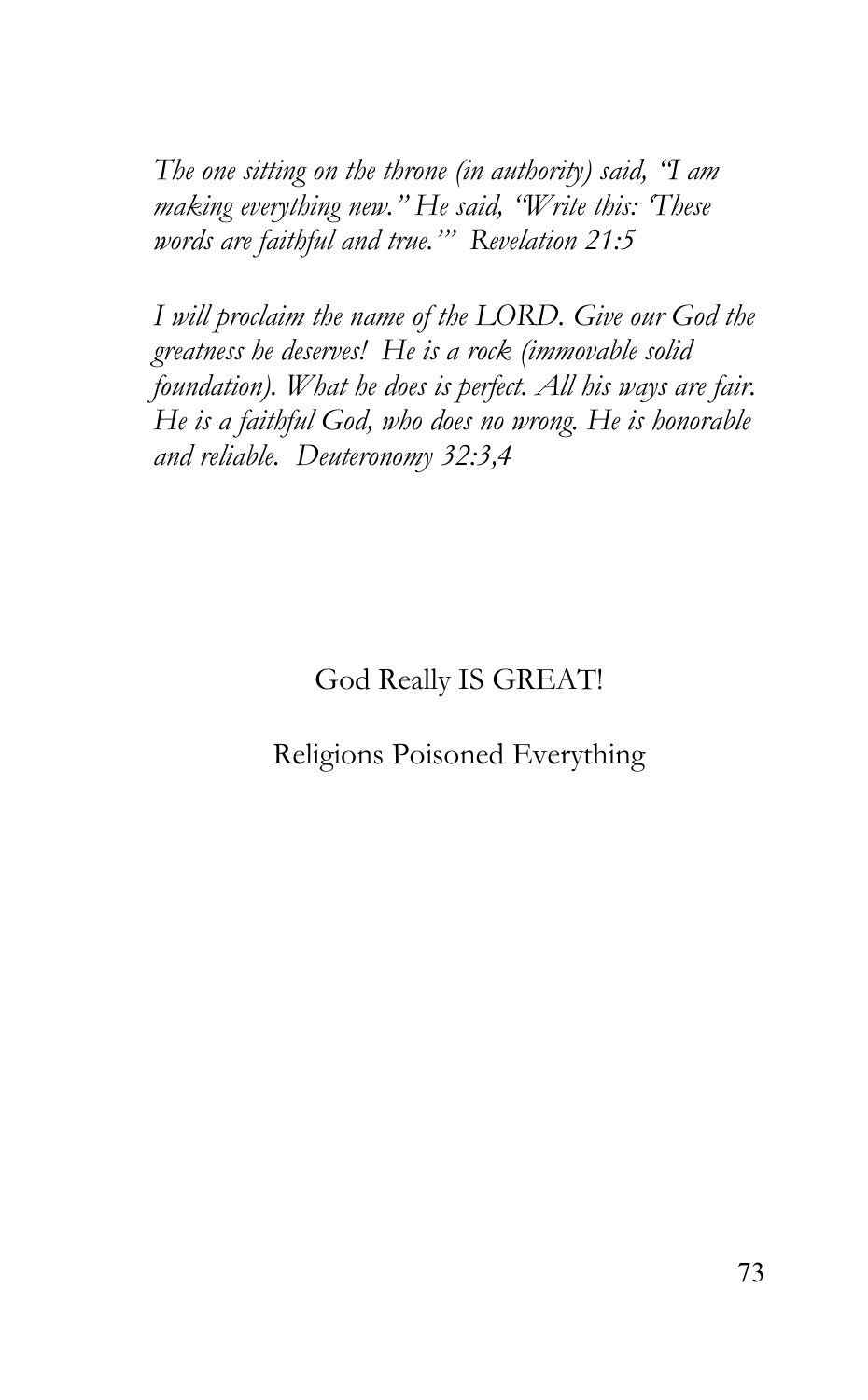## e p i l o g u e

We presented a God who is a loving father and benevolent creator using the Judeo-Christian Bible. Deductive reasoning was the method adopted to understand how the presence of evil can coexist with a good God. We reviewed the importance of foundational ideas to the development of a belief system and concluded that the acceptance of false ideas (errors or lies) pose a real threat to a civilized society. Next, we closely examined God's interaction with Adam and Eve in the Garden of Eden paying particular attention to the role God's four attributes influenced his actions. God's attributes of love, wisdom, power and justice were never diminished or modified by us to support our observations. We concluded with an overview of God's secret plan which includes a restored paradise on earth with a restored human race.

The scope of this book was to present a reasonable faith in God, one that is loving and fair for all. These few pages cannot answer all of your questions. By now you should have more questions than when you started. It is our hope this work has inspired you to continue your search for reasonable answers for a God who really loves us and he really is GREAT!